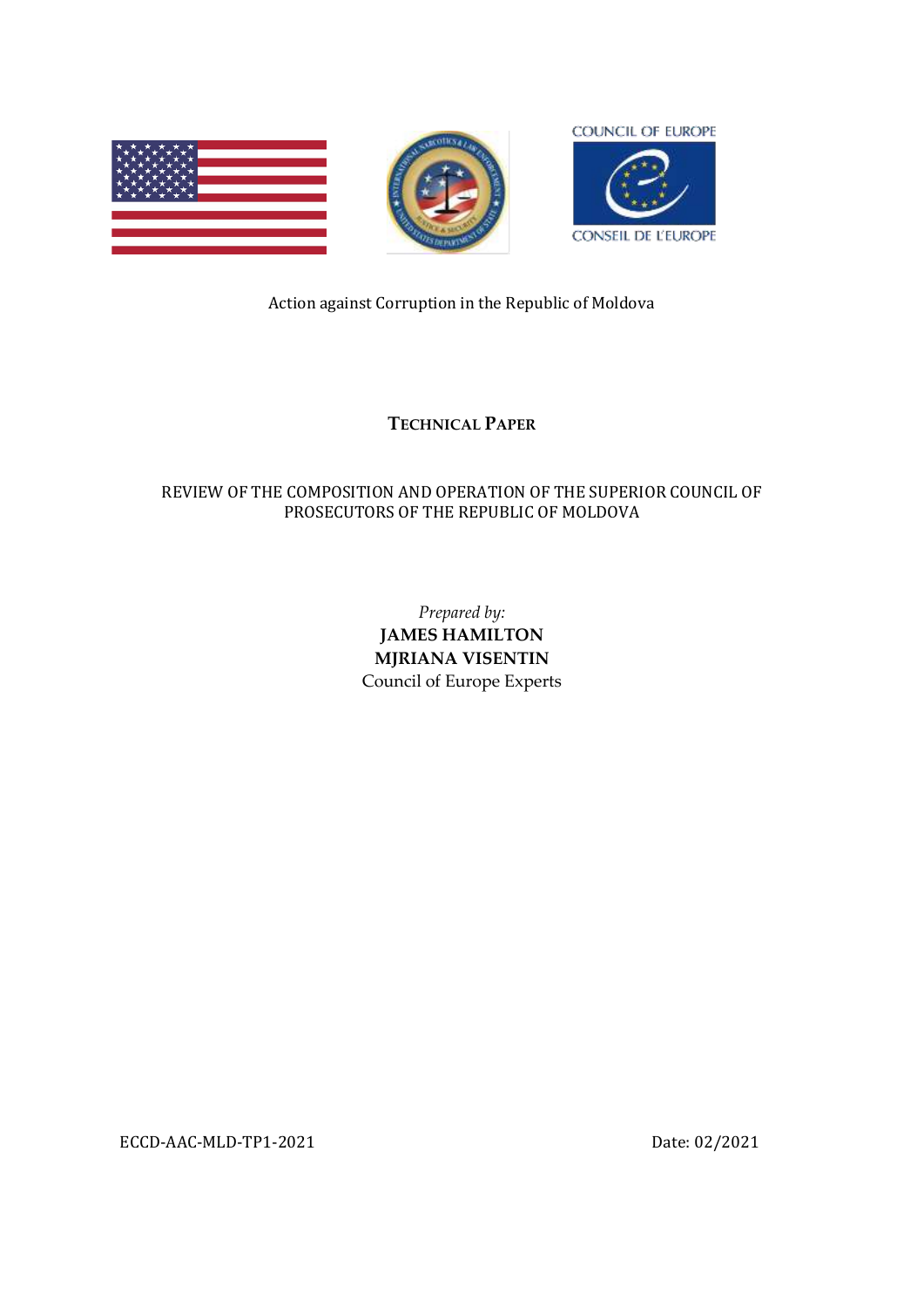The project "Action against corruption in the Republic of Moldova" aims to address key priorities and needs in the Republic of Moldova which are closely interlinked with the reform processes initiated by the government and their obligations towards implementing international standards against corruption and the related monitoring recommendations. More specifically the Action is designed to deliver assistance in the legislative, policy and institutional reforms by addressing pending recommendations from th[e Fourth Evaluation Round](https://www.coe.int/en/web/greco/evaluations/republic-of-moldova) of the Council of Europe's Group of States against Corruption (GRECO).

The project is funded by the Bureau of International Narcotics and Law Enforcement Affairs (INL) of the US Department of State and implemented by the Council of Europe.

## Disclaimer

This Technical Paper has been prepared within the framework of the project "Action against corruption in the Republic of Moldova," financed by the Bureau of International Narcotics and Law Enforcement Affairs (INL) of the US Department of State and implemented by the Council of Europe.

The views and opinions presented herein are those of the main author and should not be taken as to reflect the official position of the Council of Europe and/or the US Department of State.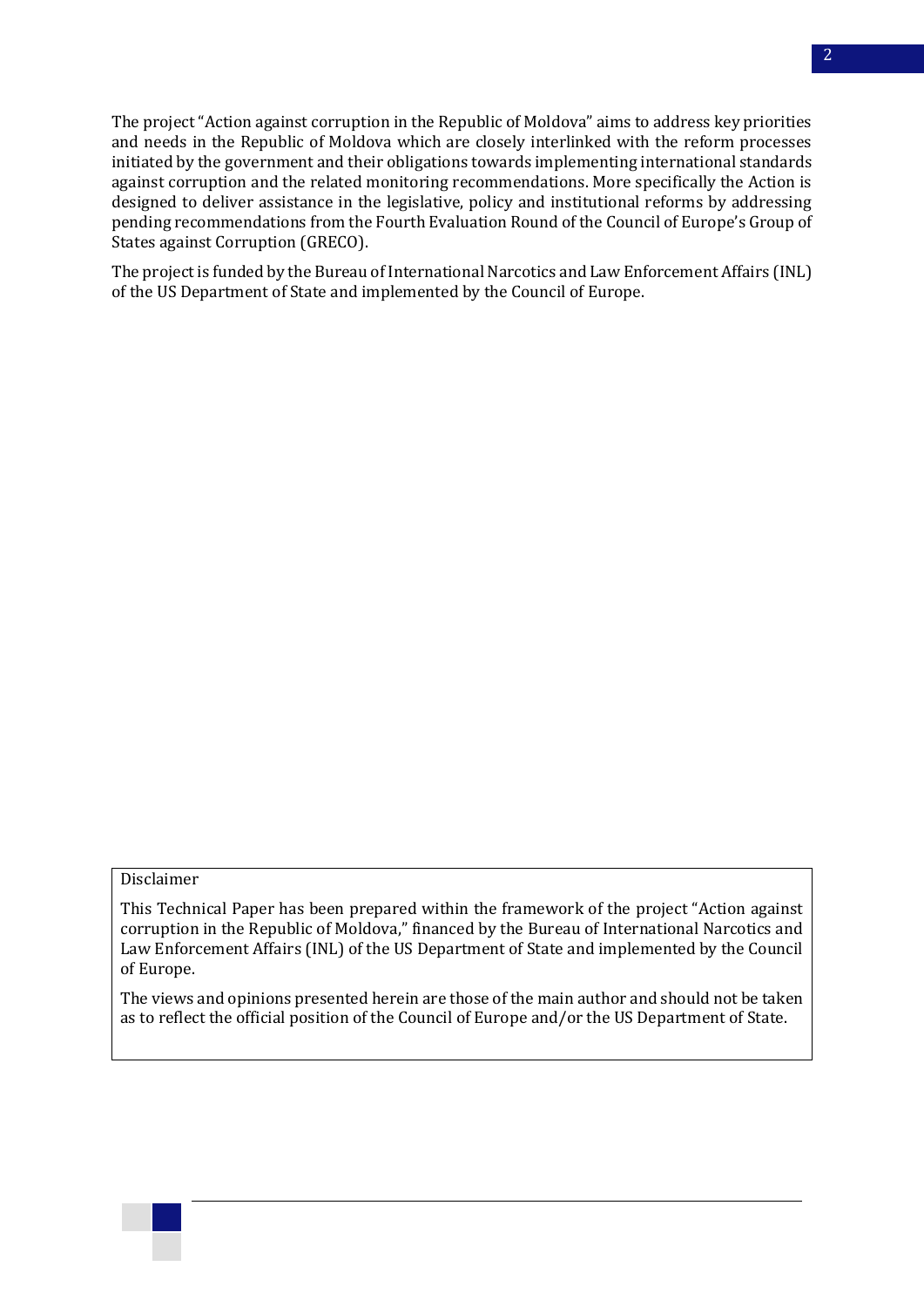## **For further information please contact:**

Economic Crime and Cooperation Division Action against Crime Department Directorate General Human Rights and Rule of Law Council of Europe 67075 Strasbourg CEDEX France E-mail[: contact.econcrime@coe.int](mailto:contact.econcrime@coe.int) [www.coe.int/econcrime](http://www.coe.int/econcrime)

**Contact persons** 

**Headquarters in Strasbourg** Ms Zahra Ahmadova Programme Coordinator Email: [Zahra.Ahmadova@coe.int](mailto:Zahra.Ahmadova@coe.int) Tel: +33(0)390212844

### **Council of Europe Office in Chisinau** Ms Nadejda Plamadeala Senior Project Officer Email[: Nadejda.Plamadeala@coe.int](mailto:Nadejda.Plamadeala@coe.int) Tel: +373 022 888909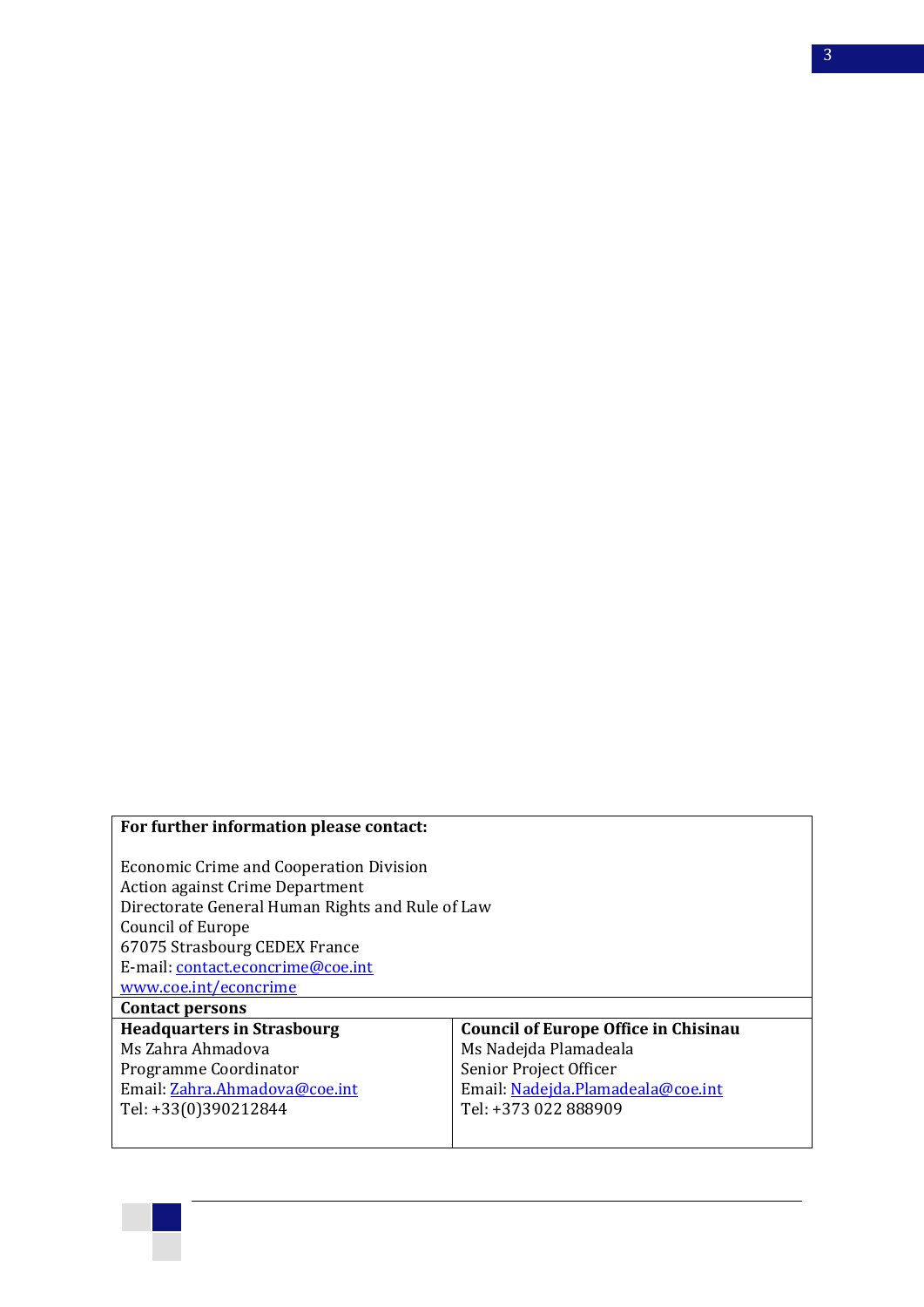## **TABLE OF CONTENTS**

| 1            |                |                                                                                         |  |  |
|--------------|----------------|-----------------------------------------------------------------------------------------|--|--|
| $\mathbf{2}$ |                |                                                                                         |  |  |
|              |                |                                                                                         |  |  |
|              | $2.2^{\circ}$  |                                                                                         |  |  |
| 3            |                | THE LEGAL FRAMEWORK GOVERNING THE ACTIVITY OF THE SUPERIOR COUNCIL OF PROSECUTORS . 9   |  |  |
|              |                |                                                                                         |  |  |
|              | 3.2            |                                                                                         |  |  |
|              | 3.3            |                                                                                         |  |  |
|              |                |                                                                                         |  |  |
| 4            |                |                                                                                         |  |  |
| 5            |                | COMPARATIVE OVERVIEW OF PROSECUTORIAL COUNCILS (AND JOINT COUNCILS OF JUDGES AND        |  |  |
|              |                |                                                                                         |  |  |
|              |                | 5.1 Prosecutorial councils viewed against a background of differing prosecution systems |  |  |
|              |                | 16                                                                                      |  |  |
|              |                |                                                                                         |  |  |
|              | 5.2.1          |                                                                                         |  |  |
|              | 5.2.2          |                                                                                         |  |  |
|              | 5.2.3          |                                                                                         |  |  |
|              | 5.2.4<br>5.2.5 |                                                                                         |  |  |
|              |                |                                                                                         |  |  |
|              | 5.3.1          |                                                                                         |  |  |
|              | 5.3.2          |                                                                                         |  |  |
|              | 5.3.3          |                                                                                         |  |  |
|              |                |                                                                                         |  |  |
|              | 5.4.1          |                                                                                         |  |  |
|              | 5.4.2          |                                                                                         |  |  |
|              | 5.4.3          |                                                                                         |  |  |
|              | 5.4.4          |                                                                                         |  |  |
|              | 5.4.5          | Return to office following expiry of term of office/completion of mandate 26            |  |  |
|              | 5.4.6          |                                                                                         |  |  |
|              |                |                                                                                         |  |  |
|              | 5.5.1          |                                                                                         |  |  |
|              | 5.5.2          |                                                                                         |  |  |
|              | 5.5.3          |                                                                                         |  |  |
|              | 5.5.4          |                                                                                         |  |  |
|              | 5.5.5          |                                                                                         |  |  |
|              | 5.5.6          |                                                                                         |  |  |
|              | 5.5.7          |                                                                                         |  |  |
|              | 5.5.8          |                                                                                         |  |  |
| 6            |                | THE COMPOSITION AND OPERATION OF THE SCP IN THE REPUBLIC OF MOLDOVA34                   |  |  |
|              |                |                                                                                         |  |  |
|              | 6.1.1          |                                                                                         |  |  |
|              | 6.1.2          |                                                                                         |  |  |
|              | 6.1.3          |                                                                                         |  |  |
|              | 6.1.4          |                                                                                         |  |  |
|              | 6.1.5          |                                                                                         |  |  |
|              | 6.1.6          |                                                                                         |  |  |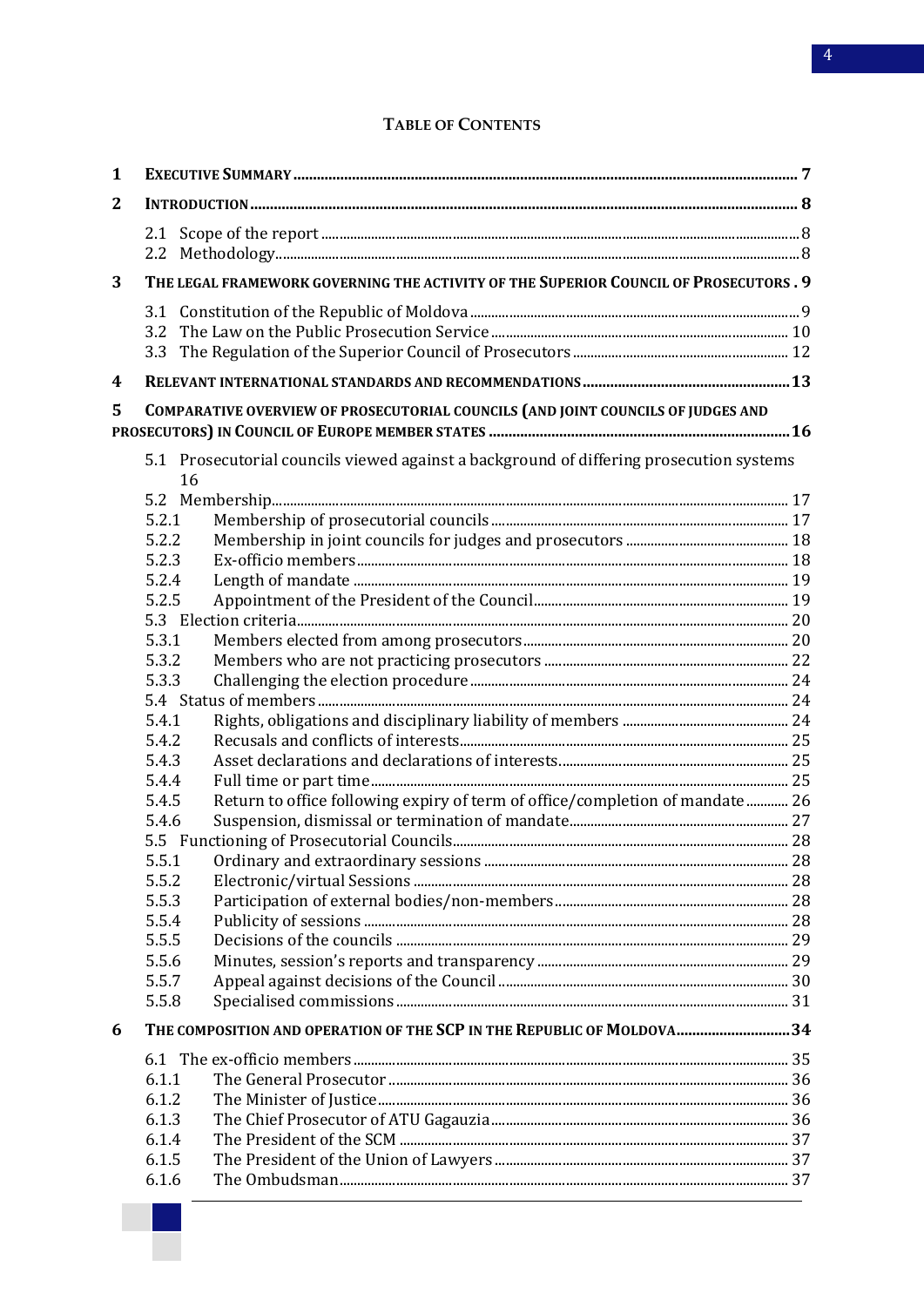| 6.1.7   |  |  |  |
|---------|--|--|--|
|         |  |  |  |
| 6.2.1   |  |  |  |
| 6.2.1.1 |  |  |  |
|         |  |  |  |
|         |  |  |  |
| 6.2.2.1 |  |  |  |
| 6.2.2.2 |  |  |  |
|         |  |  |  |
| 6.4     |  |  |  |
|         |  |  |  |
| 6.5.1   |  |  |  |
| 6.5.2   |  |  |  |
| 6.5.3   |  |  |  |
| 6.5.4   |  |  |  |
|         |  |  |  |
| 6.6.1   |  |  |  |
| 6.6.2   |  |  |  |
| 6.6.3   |  |  |  |
| 6.6.4   |  |  |  |
| 6.6.5   |  |  |  |
| 6.6.6   |  |  |  |
| 6.6.7   |  |  |  |
|         |  |  |  |
|         |  |  |  |
|         |  |  |  |

 $\overline{7}$  $\bf{8}$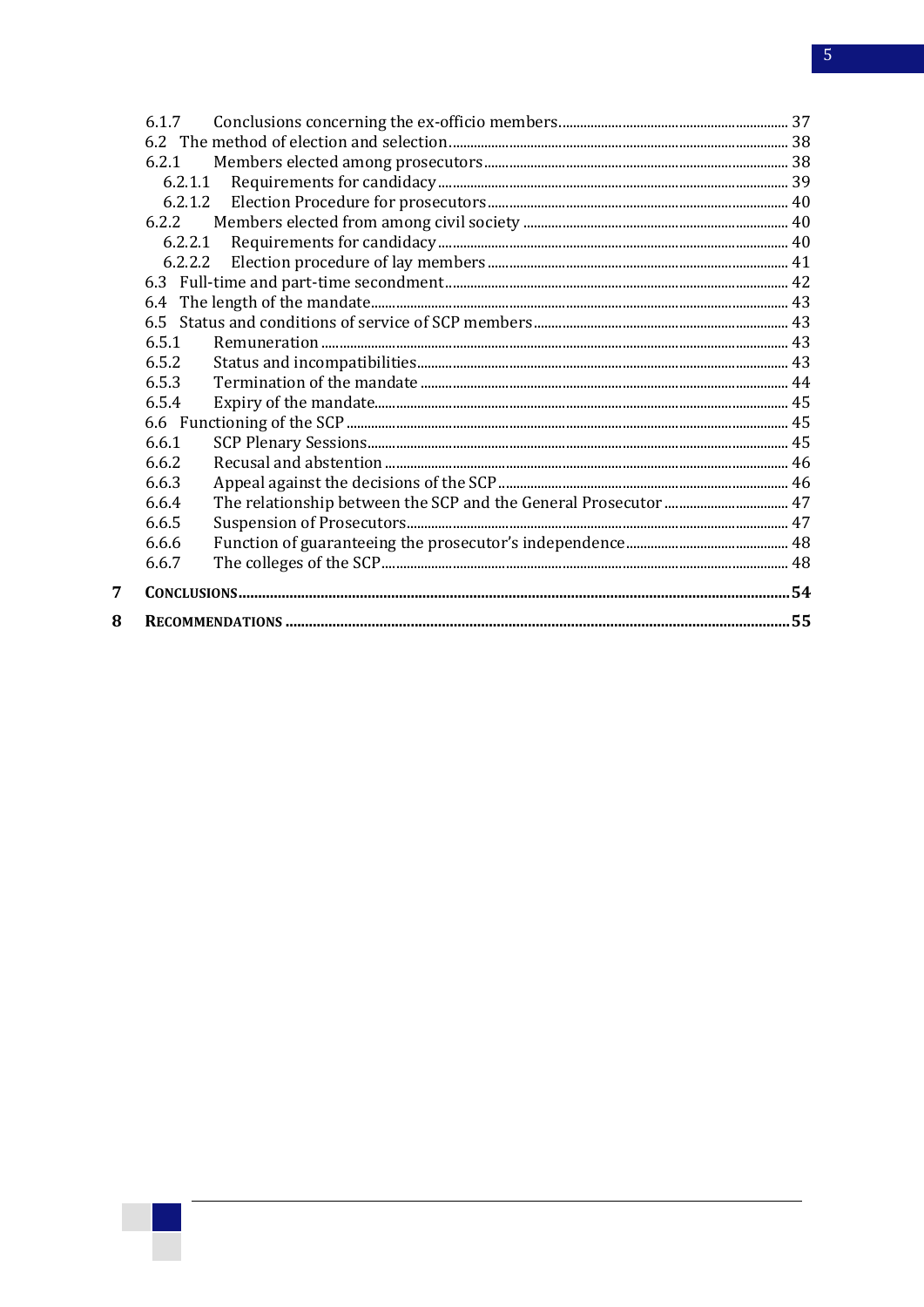#### 6

## **ABBREVIATIONS**

| ATU         | Autonomous Territorial Unit                                  |
|-------------|--------------------------------------------------------------|
| <b>CCPE</b> | <b>Consultative Council of European Prosecutors</b>          |
| <b>ECHR</b> | European Convention on Human Rights and Fundamental Freedoms |
| GPO         | General Prosecutor's Office                                  |
| GRECO       | Group of States against Corruption                           |
| <b>GET</b>  | <b>GRECO Evaluation Team</b>                                 |
| GONGO       | Government organized "non-Governmental" Organization         |
| <b>IAP</b>  | International Association of Prosecutors                     |
| Law on PPS  | Law on the Public Prosecution Service                        |
| MoJ         | Ministry of Justice                                          |
| NIA.        | <b>National Integrity Authority</b>                          |
| NIJ         | National Institute of Justice                                |
| <b>SCP</b>  | <b>Superior Council of Prosecutors</b>                       |
| SCM         | <b>Superior Council of Magistracy</b>                        |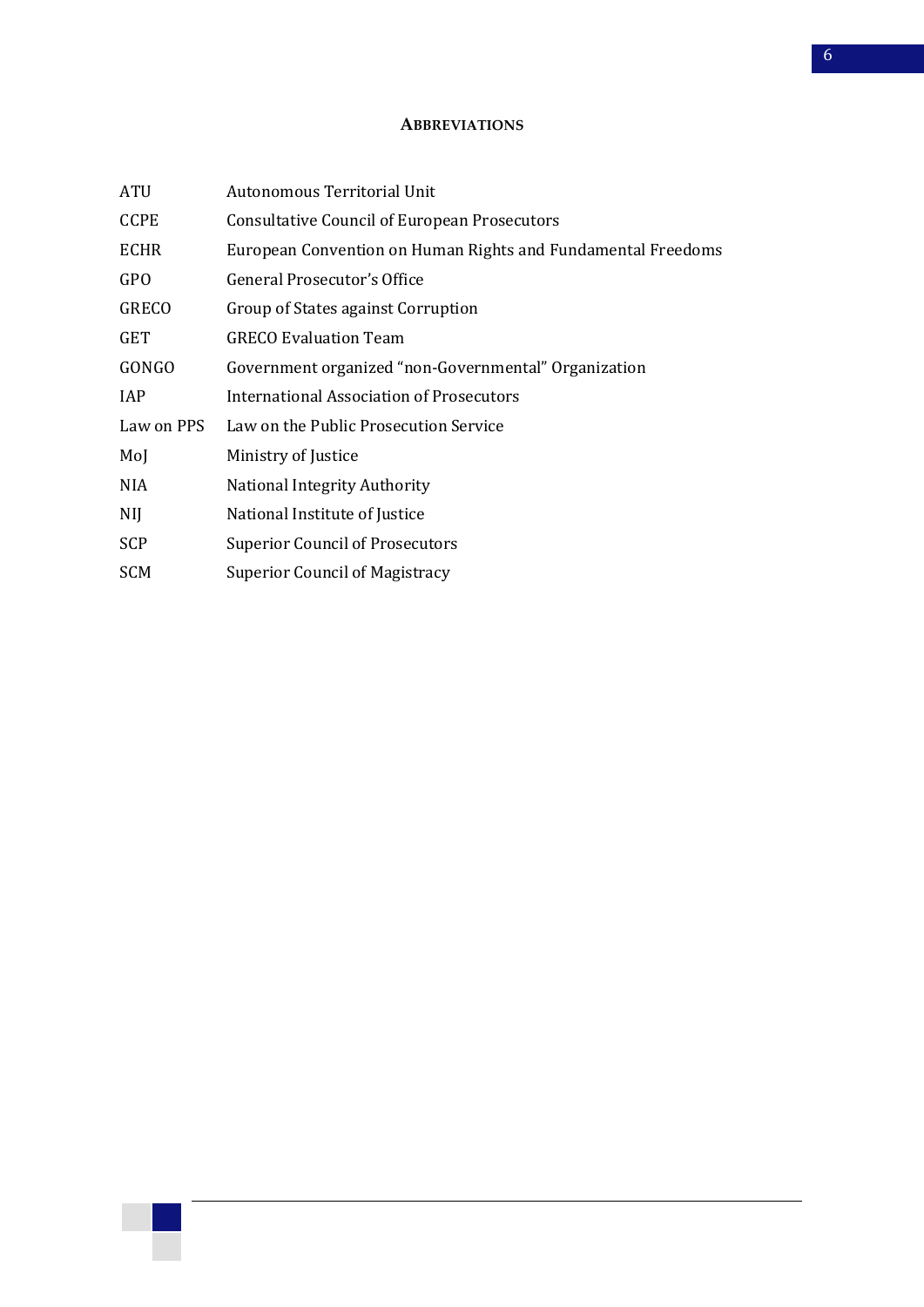# <span id="page-6-0"></span>**1 EXECUTIVE SUMMARY**

The goal of this report is to contribute to an assessment of the legislative and regulatory framework governing the composition and operation of the Superior Council of Prosecutors of the Republic of Moldova, with the objective of advising on necessary amendments to ensure its alignment with GRECO recommendations (GRECO IV round evaluation – R15). The Technical Paper is divided into five sections.

Section 1 describes the legal framework for the operation of the Superior Council of Prosecutors, including the applicable constitutional, statutory and regulatory provisions.

Section 2 describes and discusses the relevant international and European standards applicable to the functioning of prosecutorial councils, including the United Nations Havana Guidelines, the International Association of Prosecutors Standards of Professional Responsibility and Statement of the Essential Duties and Rights of Prosecutors, the Council of Europe's Recommendation REC(2000) 19 of the Committee of Ministers to Member States on the Role of Public Prosecution in the Criminal Justice System, the Venice Commission Report on European Standards as regards the Independence of the Judicial System: Part II - The Prosecution Service, the European Guidelines on Ethics and Conduct for Public Prosecutors (The Budapest Guidelines), the Opinions of the Consultative Council of European Prosecutors (CCPE), in particular, Opinion No.9 (2014) on European norms and principles concerning prosecutors (The Rome Charter) and Opinion No. 13(2018) on the Independence, accountability and ethics of prosecutors, as well as the GRECO reports referred to in the terms of reference for this paper and various country specific opinions of the Venice Commission.

Section 3 is a comparative overview of prosecutorial councils (including some joint councils of judges and prosecutors) in 9 member states of the Council of Europe, namely Italy, Spain, Portugal, France, Belgium, Croatia, Serbia, Slovakia and Ukraine. The paper aims to draw on good practice in other countries in arriving at its recommendations.

Section 4 deals with the composition and functioning of the Superior Council of Prosecutors in the Republic of Moldova, including, but not confined to, the problems identified in the GRECO 4th Round Evaluation Report and the two subsequent Compliance Reports and makes a number of recommendations for improvement.

Section 5 discusses the operations of the three Colleges of the Superior Council of Prosecutors and contains further recommendations.

Finally, all **44 recommendations** are listed together at the end of the Technical Paper.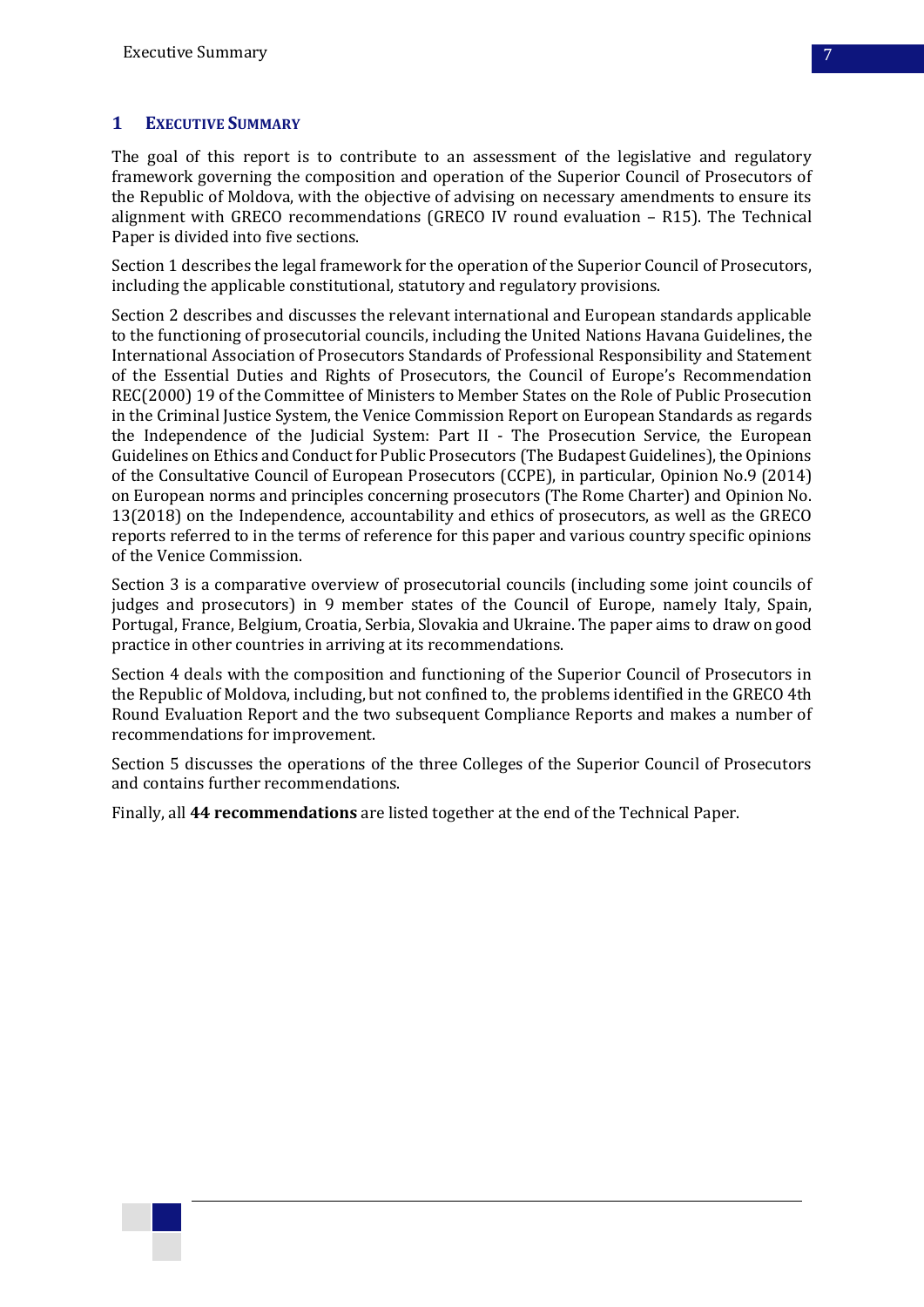## <span id="page-7-0"></span>**2 INTRODUCTION**

### <span id="page-7-1"></span>**2.1 Scope of the report**

The Action against Corruption in the Republic of Moldova is a country specific intervention funded by the Bureau of International Narcotics and Law Enforcement Affairs (INL) of the US Department of State and implemented by the Council of Europe, and is designed to deliver assistance in the legislative, policy and institutional reforms by addressing pending recommendations from the Fourth Evaluation Round of the Council of Europe's Group of States against Corruption (GRECO).

Its purpose is to enhance capacities of the institutions to implement GRECO recommendations. The project actions should provide direct support to the authorities to address the shortcomings identified in the GRECO 4th round evaluation, thus aligning the measures of the Moldovan authorities with the international standards and good practices for prevention and fight against corruption.

This report relates to the "Intermediate Outcome 1: Corruption prevention in respect of judges and prosecutors improved", more specifically in its outcome 1.3 – "The legislative/regulatory framework regulating the composition of the Superior Council of Prosecutors reviewed and advise on necessary amendments to ensure its alignment with GRECO recommendations provided (GRECO IV round evaluation – R15)".

### <span id="page-7-2"></span>**2.2 Methodology**

To that end a team of two international consultants was engaged to prepare a Technical Paper containing:

(a) A review, analysis and assessment of the legislative and institutional frameworks related to the functioning and composition of the Superior Council of Prosecutors (SCP) of the Republic of Moldova vis-a-vis relevant international standards and recommendations;

(b) An analysis of European comparative practices related to the composition and operation of prosecutorial councils (including the mandate of council members and the appeal mechanism for council's decisions);

(c) Recommendations to implement appropriate measures to ensure that the composition and operation of the Superior Council of Prosecutors is subject to appropriate guarantees of objectivity, impartiality and transparency according to GRECO recommendations from the Fourth Evaluation Round (including recommendations on changes to the legislative and operational framework).

As part of the assessment, the consultants carried out remote meetings on 12 and 13 November 2020 with the Superior Council of Prosecutors, the General Prosecutor's Office and the Ministry of Justice of the Republic of Moldova to discuss the operation and composition of the Superior Council of Prosecutors and changes needed to the relevant legislative/institutional framework in order to improve its operation.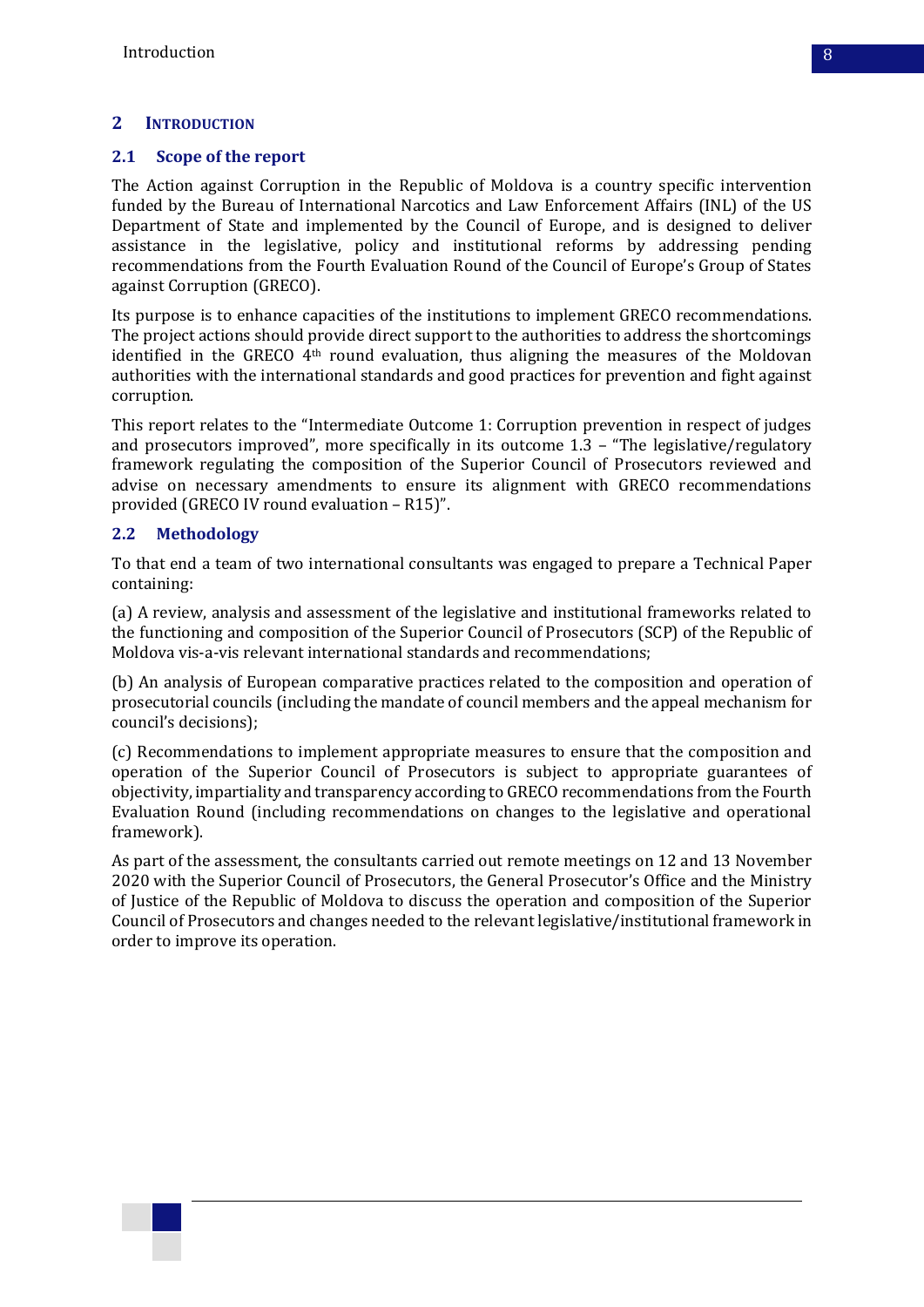## <span id="page-8-0"></span>**3 THE LEGAL FRAMEWORK GOVERNING THE ACTIVITY OF THE SUPERIOR COUNCIL OF PROSECUTORS**

## <span id="page-8-1"></span>**3.1 Constitution of the Republic of Moldova**

Chapter IX of the Constitution of Moldova deals with the Judiciary. It is divided into three Sections: Section 1 (Articles 114-121) on Courts of Law; Section 2 (Articles 122 and 123) on the Superior Council of Magistrates, and Section 3 (Articles 124, 125 and 1251) on Public Prosecution. The three Articles from Section 3 on the Public Prosecution are set out below.

### *Article 124. The Office of the Prosecutor*

*(1)The Office of the Prosecutor is an autonomous public institution within the judicial authority, which contributes to the achievement of justice, the protection of the rights, liberties and legitimate interests of the person, society and the state through criminal proceedings and other procedures provided by law.* 

*(2) Prosecution powers are exercised by prosecutors.* 

*(3) The competencies, organization and functioning of the Prosecutor's Office shall be established by law.* 

### *Article 125. The Prosecutor*

*The Prosecutor General is appointed by the President of the Republic of Moldova, at the proposal of the Superior Council of Prosecutors, for a 7-year term, which cannot be renewed.* 

*(2) The Prosecutor General is dismissed by the President of the Republic of Moldova, at the proposal of the Superior Council of Prosecutors, according to the law, for objective reasons and under a transparent procedure.* 

*(3) Appointment, transfer, promotion and dismissal of hierarchically inferior prosecutors is carried out by the Prosecutor General at the proposal of the Superior Council of Prosecutors.* 

## *Article 1251. Superior Council of Prosecutors*

*(1) The Superior Council of Prosecutors is the guarantor of the prosecutors' independence and impartiality.* 

*(2) The Superior Council of Prosecutors is constituted, under the law, by elected prosecutors from prosecutors at all levels and representatives of other authorities, public institutions or civil society. Prosecutors within the Superior Council of Prosecutors represent an important part.* 

*(3) The Superior Council of Prosecutors ensures the appointment, transfer, promotion and application of disciplinary measures to prosecutors.*

*(4) The way of organization and functioning of the Superior Council of Prosecutors shall be established by law.<sup>1</sup>*

The effect of the amendments to the Constitution introduced in 2016 is to anchor the SCP in the Constitution. The primary function of the SCP is declared to be that of guarantor of the prosecutors' independence and impartiality. It is not clear whether this guarantee is to the institution as a whole or extends to every individual prosecutor. In a review of these provision (art. 1251) when it was introduced as an amendment to the Constitution, the Constitutional Court of the Republic of Moldova stated that "the draft law proposes constitutional amendments by establishing that the Superior Council of Prosecutors is an independent body with the status of legal person, formed in order to participate in the process of establishment, operation and ensuring the self-administration of the prosecutorial system." It emphasized that "the proposed



*<sup>1</sup> [Constitution of the Republic of Moldova, No. 01 as of 29.07.1994](https://www.legis.md/cautare/getResults?doc_id=111918&lang=ro)*. Articles 124, 125 were amended and Article 125<sup>1</sup> was introduced through Law No. 256 from 25.11.2016.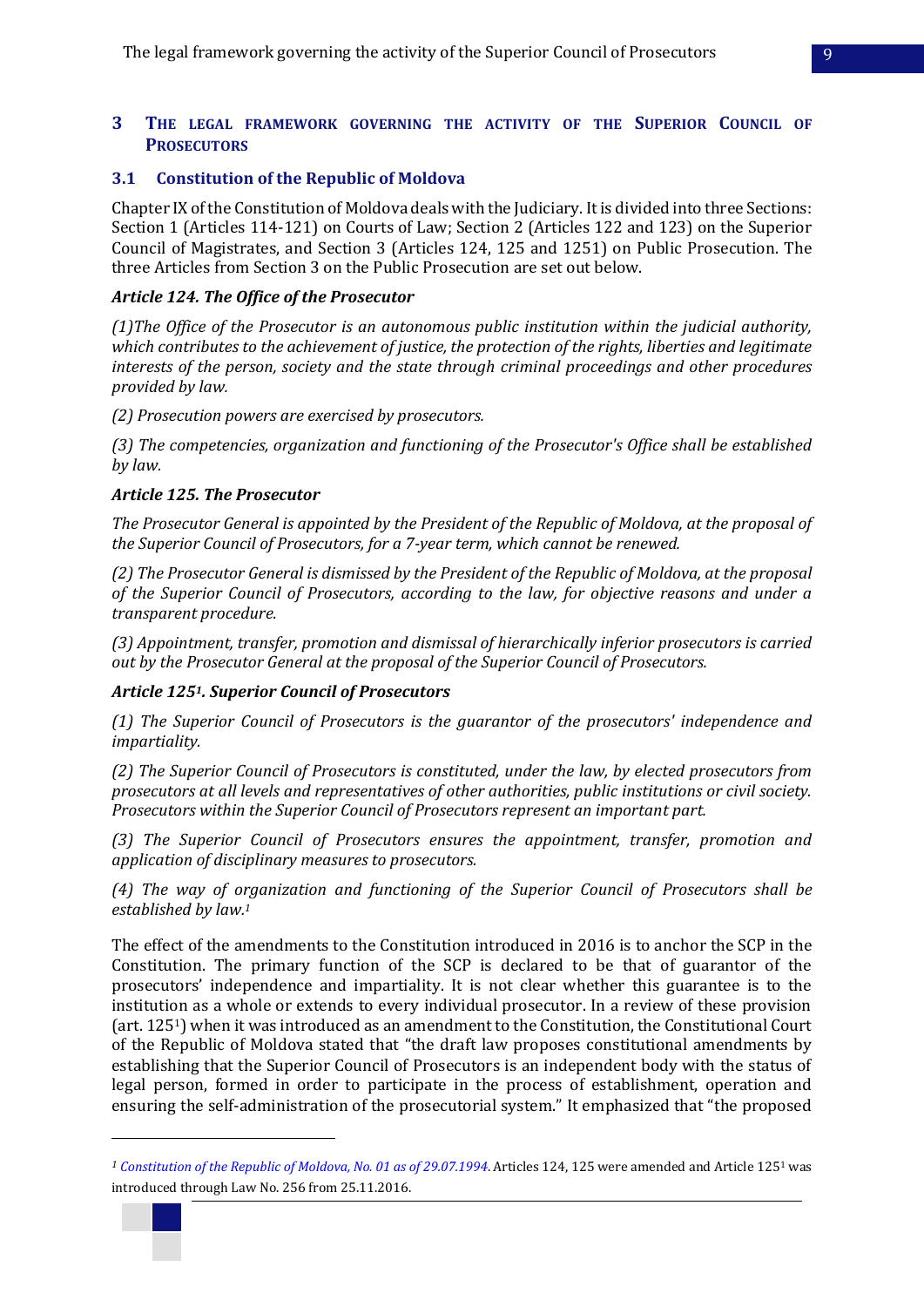additions are aimed at strengthening the mechanisms for the protection of the fundamental rights and freedoms of persons."

The text states that the SCP is, under the law, to be composed of two elements: "elected prosecutors from all levels, and representatives of other authorities, public institutions or civil society". So far as the latter is concerned it is unclear whether all three categories must be present or whether these three are mentioned as examples of persons other than elected prosecutors whom it might be considered appropriate to have as members of the SCP. There is nothing in the provision to suggest that either the Prosecutor General or the Minister for Justice must be members.

As to the statement in the Constitution that prosecutors are an important part of the SCP it falls short of requiring that they constitute a majority but could probably be interpreted to support the view that they should at least be a significant element.

So far as concerns the functions of the SCP apart from the general functions already referred to above there are a number of specific functions mentioned. The first is to make proposals concerning the appointment and dismissal of the Prosecutor General. Dismissal must be according to the law, for objective reasons and following a transparent procedure.

The SCP is also responsible to ensure the appointment, transfer, promotion, and application of disciplinary measures against prosecutors. It is suggested that this does not necessarily mean that the members of the SCP are required personally to make every element of every decision to appoint, transfer, promote or discipline a prosecutor, but they are responsible to ensure the proper, fair and efficient operation of the system. In fact, the applicable law and regulations do provide for the SCP and its Colleges to carry out these tasks themselves and not merely to supervise them. Since the formal appointments, transfers, appointments and dismissals are carried out by the Prosecutor General at their proposal they clearly must satisfy themselves that every proposal is a proper one which they can stand over. It is notable that the Constitution does not state that the Prosecutor General has any power to vary or reject the SCP's proposals.

Finally, the Constitution leaves the organisation and functioning of the SCP to the law.

## <span id="page-9-0"></span>**3.2 The Law on the Public Prosecution Service<sup>2</sup>**

The legal provisions concerning the SCP are found in Chapter XI (Articles 68-89) of the Law on the Public Prosecution Service (Law on PPS). The following is a brief summary of its main provisions.

*Article 69* provides for the membership of the SCP. There are 15 members, 6 *ex-officio*, 5 elected prosecutors and 4 representatives of civil society.

The *ex-officio* members are the General Prosecutor, the chief prosecutor of ATU Gagauzia, the President of the SCM, the Minister of Justice, the President of the Union of Lawyers and the Ombudsman.

The 5 elected prosecutors are elected by the General Assembly of Prosecutors from among active prosecutors, one from the GPO and 4 from territorial and specialised offices. The elected prosecutors are detached from their main function for the duration of their mandate.

The remaining 4 members representing civil society are in fact appointed, one each by the President of the Republic, the Parliament, the Government and the Academy of Sciences of the Republic of Moldova. They must have law degrees and at least three years of legal experience.

Members of the Council, other than the *ex-officio* members, work full-time in that role.

*Article 70* confers various powers on the SCP, some of them advisory but including also substantial executive powers, including the making of regulations on its own activity and that of

**<sup>2</sup>** *[Republic of Moldova, Law on Public Prosecution Service, No. 3 as of 25.02.2016.](https://www.legis.md/cautare/getResults?doc_id=122584&lang=ro)*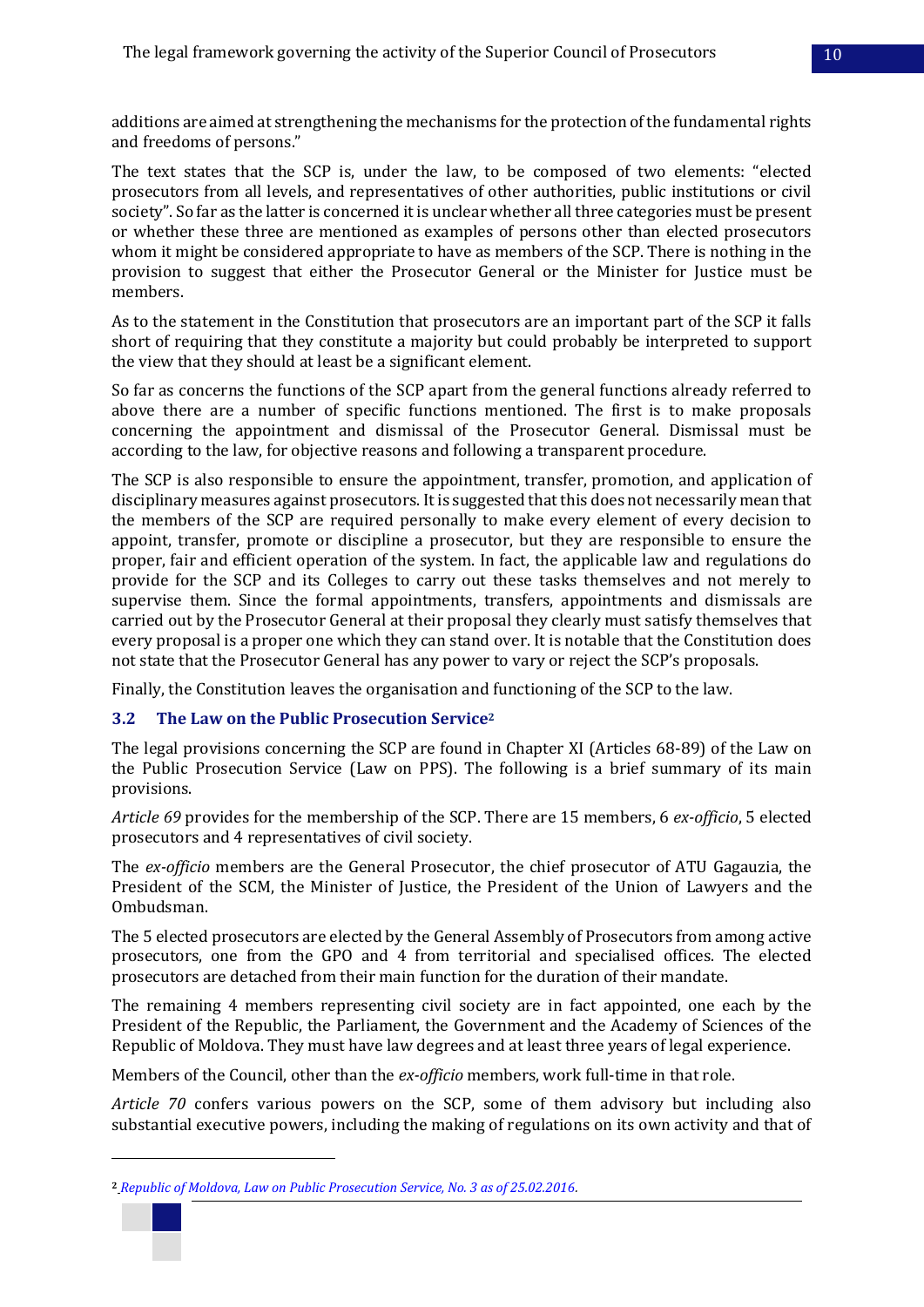its Colleges, the selection and promotion of prosecutors and the regulation of the General Assembly of Prosecutors, the organisation of competitions for the selection of the candidate for General Prosecutor, considering appeals against decisions of the Colleges, making proposals to the General Prosecutor regarding appointment, transfer, promotion, detachment, suspension and dismissal, fixing the number of prosecutors in each office, approving the training strategy, making proposals regarding the rules for entry to the NIJ, it's teaching programmes and the applications for teaching vacancies, establishing the number of places for prosecutors at the NIJ, developing a Code of Ethics, participating in the development of the budget of the prosecutor's office and approving the draft annual priorities developed by the General Prosecutor.

*Article 71* provides that the President is elected from among the prosecutor members by secret ballot for a four-year term.

*Article 73* provides for a four-year mandate. Members cannot be elected for a second consecutive term.

*Article 75* provides for certain obligations and restrictions on the members of the SCP. They are to ensure the protection of rights and freedoms of prosecutors and of their honour and dignity within the law. They are to promote the principle of the independence of prosecutors. They must protect the confidentiality of personal data and other confidential information.

During their mandate and for a period of six months afterwards the elected members may not participate in competitions for appointment or promotion to prosecutor's positions.

According to *Article 76* a person who is appointed a member of one of the Colleges ceases to be a member of the SCP.

Meetings of the SCP take place at least once a month. They are held in public except when there is a need to preserve confidentiality. The quorum is at least two-thirds, i.e. 11 members if the total number of members is 15 as at present. Decisions are adopted in public session by open vote. They must be reasoned and signed by all members present at the meeting. They are required to be published within 10 working days on the website. Meetings should be recording by video or audio devices (*Article 77*).

Members of the SCP are required to recuse themselves if circumstances exist excluding their participation or raising doubts regarding their objectivity. The recusal must be reasoned (*Article 78*).

Three Colleges are subordinated to the SCP. These are the College for the prosecutors' selection and career, the College for the assessment of the prosecutors' performance and the College of discipline and ethics.

Each consists of 7 members, of which 5 are elected by the General Assembly from among the prosecutors, and two are elected by the SCP via public bidding from among the civil society representatives. In the exercise of their powers the colleges have the right to request all documents and information they need from prosecutors, public authorities and the public legal entities (*Article 83(13)*). The quorum of the Colleges is at least 5 members. As with the SCP itself all meetings are to be recorded by video or audio devices, and decisions are to be in a written form and reasoned.

According to *Article 87* the College for prosecutors' selection and career is required to organise and conduct interviews with applicants, to carry out the marking/scoring and to adopt reasoned decisions regarding the applications. Similarly, according to *Article 88* the College for the assessment of prosecutors' performance is required to examine the files of prosecutors subject to evaluation and interview them. The College of discipline and ethics is required to examined disciplinary cases and apply sanctions, but the Law does not enter into any detail as to how this should be done (*Article 89*).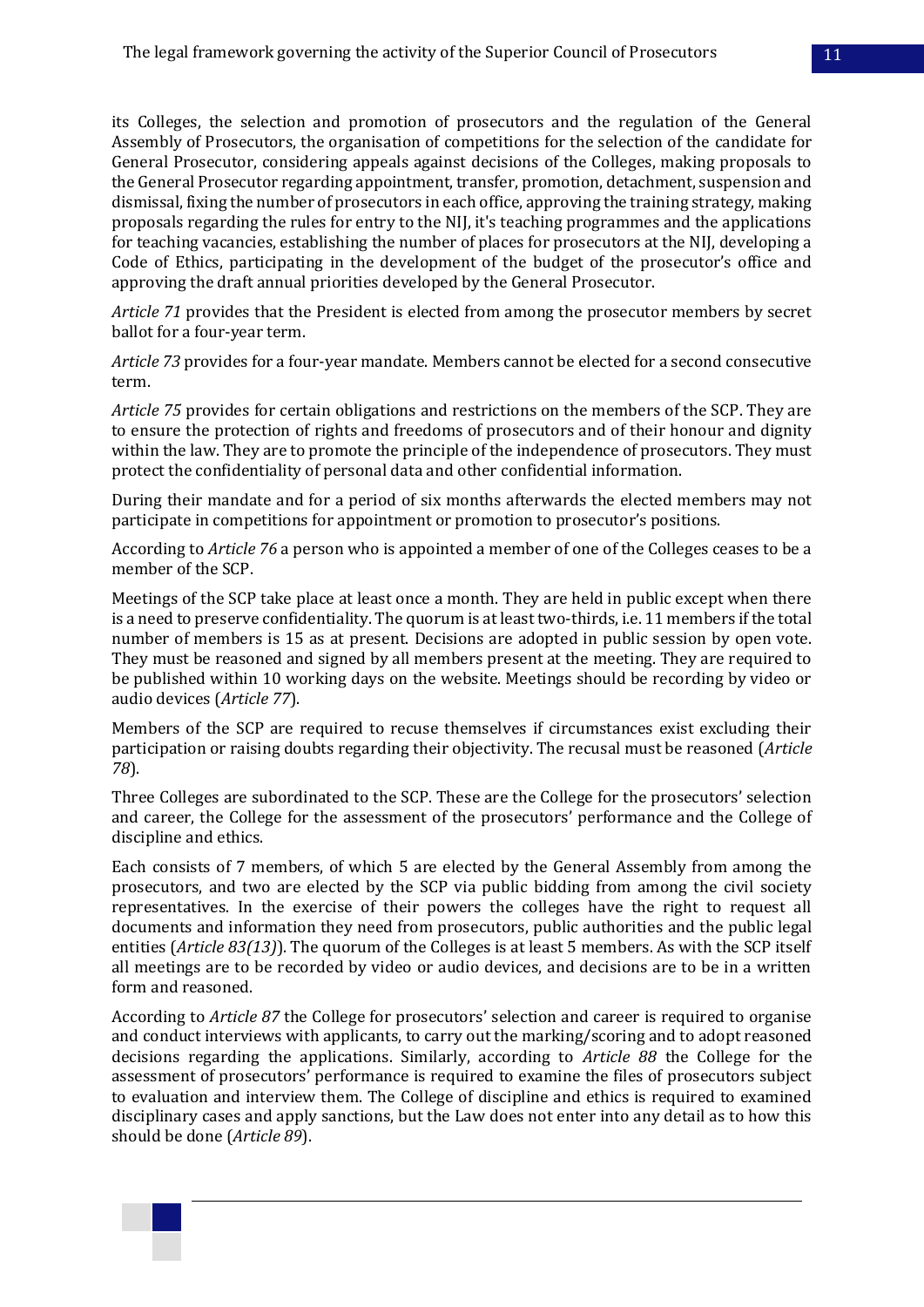## <span id="page-11-0"></span>**3.3 The Regulation of the Superior Council of Prosecutors<sup>3</sup>**

Much of what is in the Law on PPS is included in the Regulation and will not be repeated here. The Regulation, as one would expect, is very detailed and only its main features will be described here.

Among the list of powers of the SPC is that of coordinating the order of the Minister of Health on the requirements concerning the health of prosecutors, including the list of diseases prohibiting the exercise of the prosecutor's duties (Regulation 4.1.I.(k)). The idea of listing particular diseases in such a context seems rather unusual. A more justifiable test might be whether an illness prevented a person from carrying out the duties of his or her employment. Any other test would seem to be a discrimination on grounds of disability. The international consultants recommend that this provision be amended accordingly.

So far as concerns the prosecutor's career candidates for prosecutors' positions are obliged to undergo a polygraph test. This is a requirement of national policy over which the SCP has no control but it results in candidates for prosecutors' positions being subjected to a procedure which can be very intrusive, even abusive, and is deeply resented by many of those subjected to it. This procedure has no proven scientific basis and is not in accordance with practice in most of Europe (Regulation 4 II (b), 8.6 and 8.9).

Among the functions of the SCP is that of "taking action, *ex officio* or upon a report, if it considers that a prosecutor's independence, impartiality or professional reputation has been affected in any way". If it takes action by virtue of its position, the council "shall previously consult the prosecutor concerned" (Regulation 4.VI (f)). This provision is a welcome amplification of the general duty imposed on the SCP to act as the guarantor of the independence and impartiality of prosecutors and is a recognition that independence and impartiality should operate on the individual as well as the collective level.

Two useful provisions in the section dealing with the Council meetings are those which permit participation in meetings by teleconferencing and which permit its decisions to be made in urgent cases via email (Regulation 6.7 and 6.8).

Meetings of the Council are required to take place in public. There is a provision allowing for meetings or parts of meetings to take place *in camera*. However, the provision makes it clear that information on the activity, career and assets of the prosecutor or candidate for the position of prosecutor shall not be deemed to be restricted or privacy-related information, except for the information deemed to be a state secret (Regulation 6.9). Health information is also confidential (Regulations 8.7 and 8.8). These are welcome provisions and it is important that they be implemented in practice.

There is a very clear provision in the Regulation requiring a Council member to recuse him or herself if there are circumstances that would raise doubts regarding that member's objectivity (Regulation 6.15). It is important that this provision be strictly observed.

Council meetings are required to be recorded using video or audio media. Videos from the meeting are required to be broadcast live on the official website of the council and to be stored on the official webpage of the council. It is important that this provision be strictly observed (Regulation 6.20).

The council decisions are to be based on the open vote of the members (Regulation 7.1 and 7.5). Decisions are required to be reasoned (Regulation 7.7).

Section 11 of the Regulation deals with the election by the SCP of the two full members and one alternate member of each of the Colleges from civil society. According to Regulation 11.3 and Article 20 (a)–(c) and of Article 69(6)– (7) of the Law on the Public Prosecution Service applicants

<sup>3</sup> *[Regulation on the activity of the Superior Council of Prosecutors, Decision No. 12-225/16 as of 14 September 2016.](http://csp.md/sites/default/files/inline-files/Regulamentul%20CSP%20cu%20modif.18.12.2020.pdf)*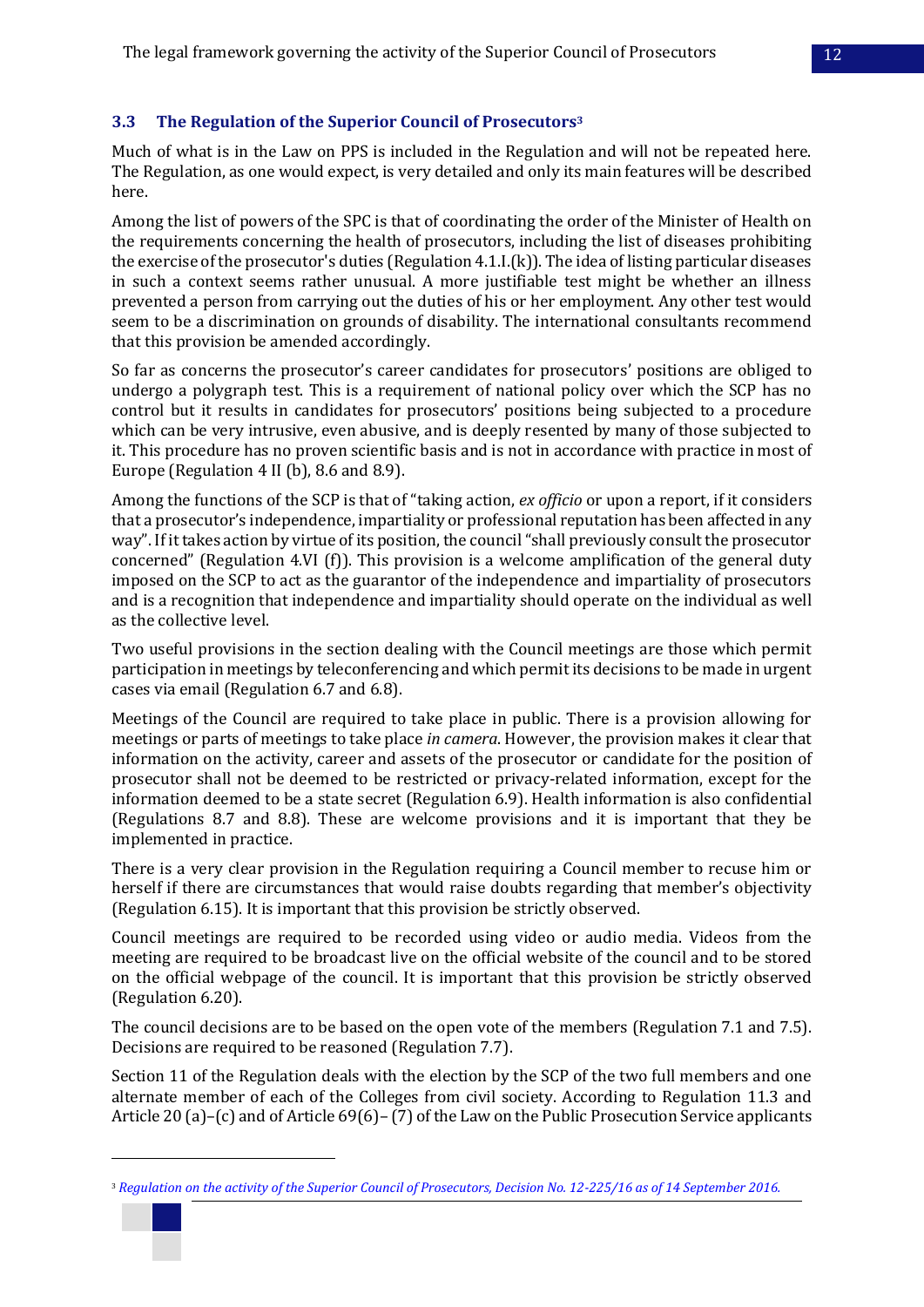must be citizens of the Republic of Moldova, know the state language, be of full legal capacity, have an impeccable reputation and enjoy a recognised authority in their field of activity. Those who cannot apply are prosecutors against whom disciplinary sanctions are applied or persons found guilty of committing a crime. Also excluded by virtue of Regulation 11.4 are persons who are members of any political party or force, who perform or participate in political activities, and in the exercise of their authority, express or manifest the political beliefs in any way. The latter two prohibitions are borrowed from the prohibitions on political behaviour by prosecutors in Article 15(2) (a), (c) and (e) of the Law on PPS. These, however, are prohibitions on serving prosecutors behaving in this way rather than prohibitions on persons applying for office.

The international consultants consider that it goes much too far to prohibit a person from applying for a job because he or she has ever expressed or manifested his or her political beliefs in any way as distinct from saying that once appointed one is not to do so. Arguably such an overbroad prohibition is interference with freedom of expression and freedom to take part in political life. In addition there is a prohibition on a person applying for this position if he or she participates in the investigation or examination of cases which might be subject to an objection (recusal), or is an investigation officer, including undercover, informer or employee of the body carrying out special investigation activity. While these are undoubtedly activities which active prosecutors should not engage in it is difficult to see why they should disqualify a person from applying for a position in one of the SCP Colleges.

Overall, the Regulation is a comprehensive one regulating every aspect of the SCP's work. If there are problems, they lie in large part in the implementation of the Regulation rather than its content. Some other detailed problems are, however, identified by the international consultants in the section of this Technical Paper which deals with the operations of the SCP.

#### <span id="page-12-0"></span>**4 RELEVANT INTERNATIONAL STANDARDS AND RECOMMENDATIONS**

### **(a) General International Instruments relating to prosecutors:**

- i. United Nations Guidelines on the Role of Prosecutors (The Havana Guidelines);
- ii. Standards of Professional Responsibility and Statement of the Essential Duties and Rights of Prosecutors (The IAP Standards).

## **(b) General European Instruments relating to Prosecutors:**

- i. Recommendation REC(2000)19 of the Committee of Ministers to Member States on the Role of Public Prosecution in the Criminal Justice System;
- ii. Venice Commission Report on European Standards as regards the Independence of the Judicial System: Part II - The Prosecution Service 4(The Venice Commission Report);
- iii. European Guidelines on Ethics and Conduct for Public Prosecutors (The Budapest Guidelines);
- iv. Opinions of the Consultative Council of European Prosecutors (CCPE), in particular, Opinion No.9 (2014) on European norms and principles concerning prosecutors (The Rome Charter) and Opinion No. 13(2018) of the CCPE: on Independence, accountability and ethics of prosecutors, especially paragraphs 24-26 and Recommendation iii.

### **(c) Reports with specific references to Prosecutorial Councils**

- i. The Venice Commission Report referred to at heading 2(b)(ii) above as well as numerous country-specific Venice Commission opinions;
- ii. Venice Commission CDL-PI(2018)001 Compilation of Venice Commission Opinions and Reports Concerning Prosecutors;

<sup>4</sup> *[CDL-AD\(2010\)04: Report on European Standards as regards the Independence of the Judicial System: Part II the](https://www.venice.coe.int/webforms/documents/?pdf=CDL-AD(2010)040-e)  Prosecution Service - Adopted by the Venice Commission - [at its 85th plenary session \(Venice, 17-18 December 2010\).](https://www.venice.coe.int/webforms/documents/?pdf=CDL-AD(2010)040-e)*

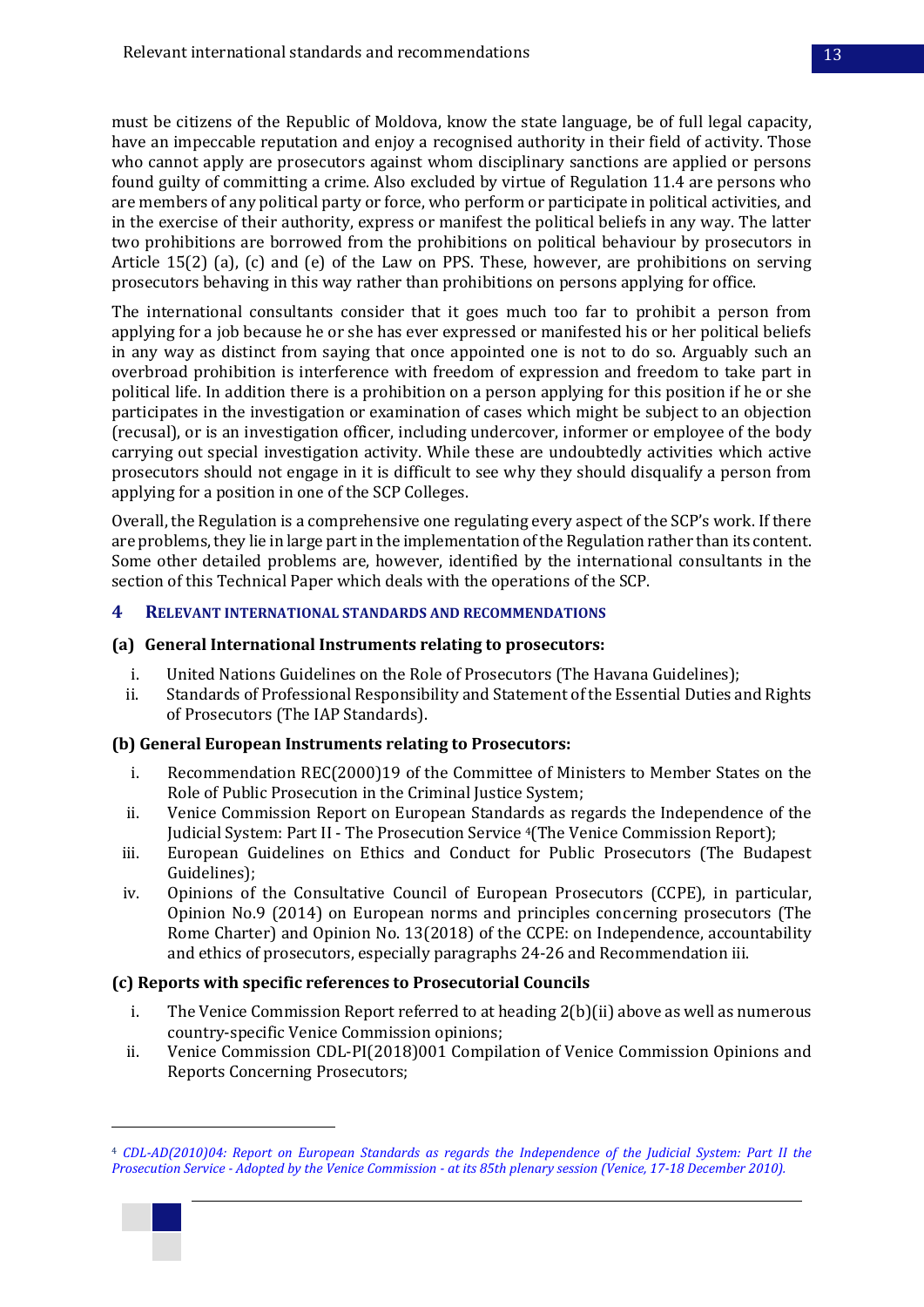- iii. Venice Commission amicus curiae brief for the Constitutional Court of the Republic of Moldova on the amendments to the law on the Prosecutor's office adopted in December 2019; 5
- iv. Various country-specific GRECO reports especially from the Fourth Round Evaluation.

### **Commentary on the international standards**

The instruments listed above are in the realm of "soft law", that is to say recommendatory rather than legally binding texts which nonetheless carry great weight as representing the unanimous will expressed by the United Nations, all of the prosecution services of Europe, and the body representing the overwhelming majority of prosecution services and prosecutors' associations in every part of the world.

Neither the Havana Guidelines, adopted in 1990, nor the IAP Standards, adopted in 1999, make any express reference to prosecutorial councils. Neither does the Council of Europe's Recommendation REC(2000)19. All these instruments, however, have a great deal to say about the issues with which prosecutorial councils are chiefly concerned, namely, the fundamental rights and duties of prosecutors, the ethical principles which bind them and the practical issues involved in the selection, appointment, promotion, disciplining and dismissal of prosecutors, their terms and conditions of work and their relations with the other actors in the criminal justice system.

In the Venice Commission Report<sup>6</sup> the Commission expressed the following opinion concerning the composition of prosecutorial councils:

*64. A Prosecutorial Council is becoming increasingly widespread in the political systems of individual states. A number of countries have established prosecutorial councils but there is no standard to do so.* 

*65. If they are composed in a balanced way, e.g. by prosecutors, lawyers and civil society, and when they are independent from other state bodies, such councils have the advantage of being able to provide valuable expert input in the appointment and disciplinary process and thus to shield them at least to some extent from political influence. Depending on their method of appointment, they can provide democratic legitimacy for the prosecution system. Where they exist, in addition to participating in the appointment of prosecutors, they often also play a role in discipline including the removal of prosecutors.* 

*66. Where it exists, the composition of a Prosecutorial Council should include prosecutors from all levels but also other actors like lawyers or legal academics. If members of such a council were elected by Parliament, preferably this should be done by qualified majority.*

The CCPE, on the other hand, in Opinion No. 13(2018) of the CCPE on Independence, accountability and ethics of prosecutors<sup>7</sup>, states as follows:

*23. The mission of prosecutor is demanding and difficult: it requires professionalism, character, courage, balance and determination. The possession of these qualities must be a determining criterion in the recruitment of prosecutors and throughout their career. The process of legal education,selecting candidates and in-training should seek to ensure respect for such criteria. However, these personal requirements are not sufficient to ensure the independence of prosecutors. The status and independence of prosecutors should be clearly established and guaranteed by law.*

<sup>7</sup> *[CCPE, Opinion No. 13\(2018\) on Independence, accountability and ethics of prosecutors](https://rm.coe.int/opinion-13-ccpe-2018-2e-independence-accountability-and-ethics-of-pros/1680907e9d)*



<sup>5</sup> *Opinion 972/2019 CDL-AD(2019)034: Republic of Moldova - [Amicus Curiae Brief for the Constitutional Court of the Republic of Moldova](https://www.venice.coe.int/webforms/documents/?pdf=CDL-AD(2019)034-e)  [on the amendments to the Law on the Prosecutor's Office, adopted by the Venice Commission at its 121st Plenary Session \(Venice, 6-7](https://www.venice.coe.int/webforms/documents/?pdf=CDL-AD(2019)034-e)  [December 2019.](https://www.venice.coe.int/webforms/documents/?pdf=CDL-AD(2019)034-e)*

<sup>6</sup> See footnote 2 above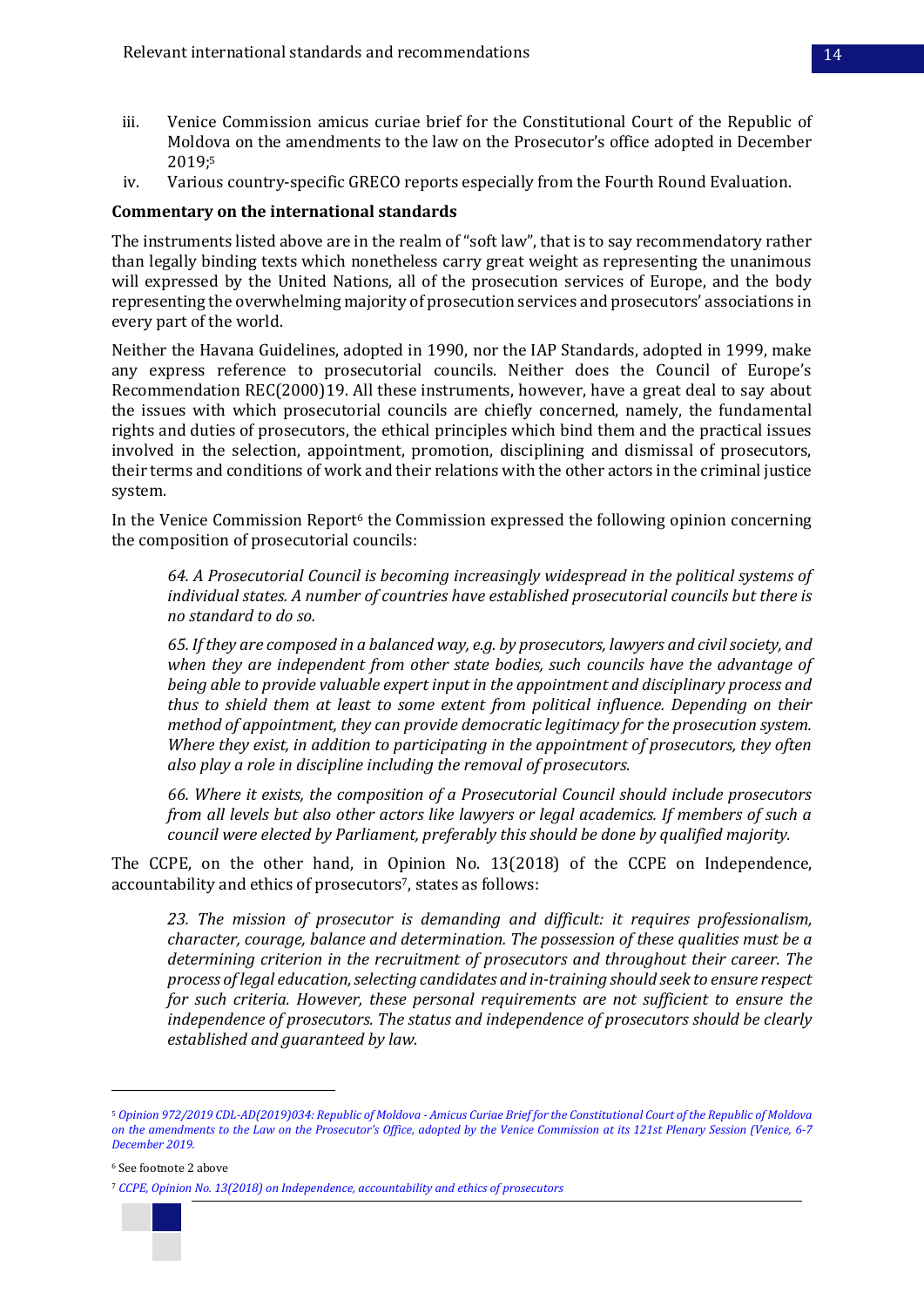*24. In this regard, it is particularly desirable that, while ensuring respect for gender balance, the process of appointment, transfer, promotion and discipline of prosecutors be clearly set out in written form and be as close as possible to that of judges, particularly in member States which uphold the principle of the unity of the judiciary and which have links between the functions of judges and prosecutors throughout their careers. In such cases, provisions should preferably be established by law and applied under the control of an independent professional authority (for instance, composed of a majority of judges and prosecutors elected by their peers) such as a Council for the judiciary or for prosecutors, competent for the appointment, promotion and discipline of prosecutors. This is particularly relevant if prosecutors are to be recognised as judicial authorities within the meaning of Article 5 of the ECHR or to be given an indisputable role and authority in matters of individual rights and freedoms, in particular in new areas, such as the protection of personal data.*

*25. As a means to ensure the independence of prosecutors, clear mechanisms with regard to instituting prosecution or disciplinary proceedings against prosecutors should also be established. For instance, there is a special procedure established by law in some member States which enables the initiation of proceedings for administrative and/or criminal offences allegedly committed by prosecutors.*

*26. These provisions should also aim at preventing and resolving possible or real conflicts of interests and enabling prosecutors to ensure that the law is properly applied, without being exposed to pressure or measures contrary to their mission.*

*27. More generally, independence of prosecutors implies that they have sufficient means and also the authority, competence and powers necessary for the proper performance of their tasks. They should in particular be consulted on the determination of the resources necessary for their mission.*

*28. Appropriate training of prosecutors on the administration of their service and management of their resources should be provided, otherwise their independence could be significantly hampered.*

*29. Means of subsistence, comparable to those of judges, including proper remuneration, ensuring their material independence and their protection, as well as that of the members of their families, should be guaranteed to prosecutors. Such protection should include legal and physical protection of their life, health and property, as well as honour and reputation, against any violence, attack or pressure, and provide for corresponding state insurance.*

*30. The legal status of prosecutors on which their activities are based is too often unknown to the public and therefore misunderstood. Relevant information should therefore be made publicly available to avoid any misinterpretation of their role. The prosecution service should be involved in this process.*

The international standards referred to above have a great deal to say about the activities which prosecutorial councils occupy themselves with, as well as the procedures which they follow, but not much about whether to have such bodies at all or how they should be structured. On these issues a variety of matters will determine what is the best approach to follow. These include the circumstances of the country concerned, its legal culture and systems, and the functions which have been conferred on the council if one exists.

In its Fourth Round Reports which dealt, among other matters, with corruption risks in prosecution services, GRECO has frequently made recommendations to individual member states concerning the organisation and functioning of prosecutorial councils, and GRECO's 4th round evaluation Report on the Republic of Moldova and following compliance reports contain a number of such recommendations which are not yet implemented at all or are not implemented in full. These recommendations concern the procedures to be followed when instructions are given to hierarchically subordinated prosecutors, the need to ensure that the composition and operation of the SCP are subject to appropriate guarantees of objectivity, impartiality and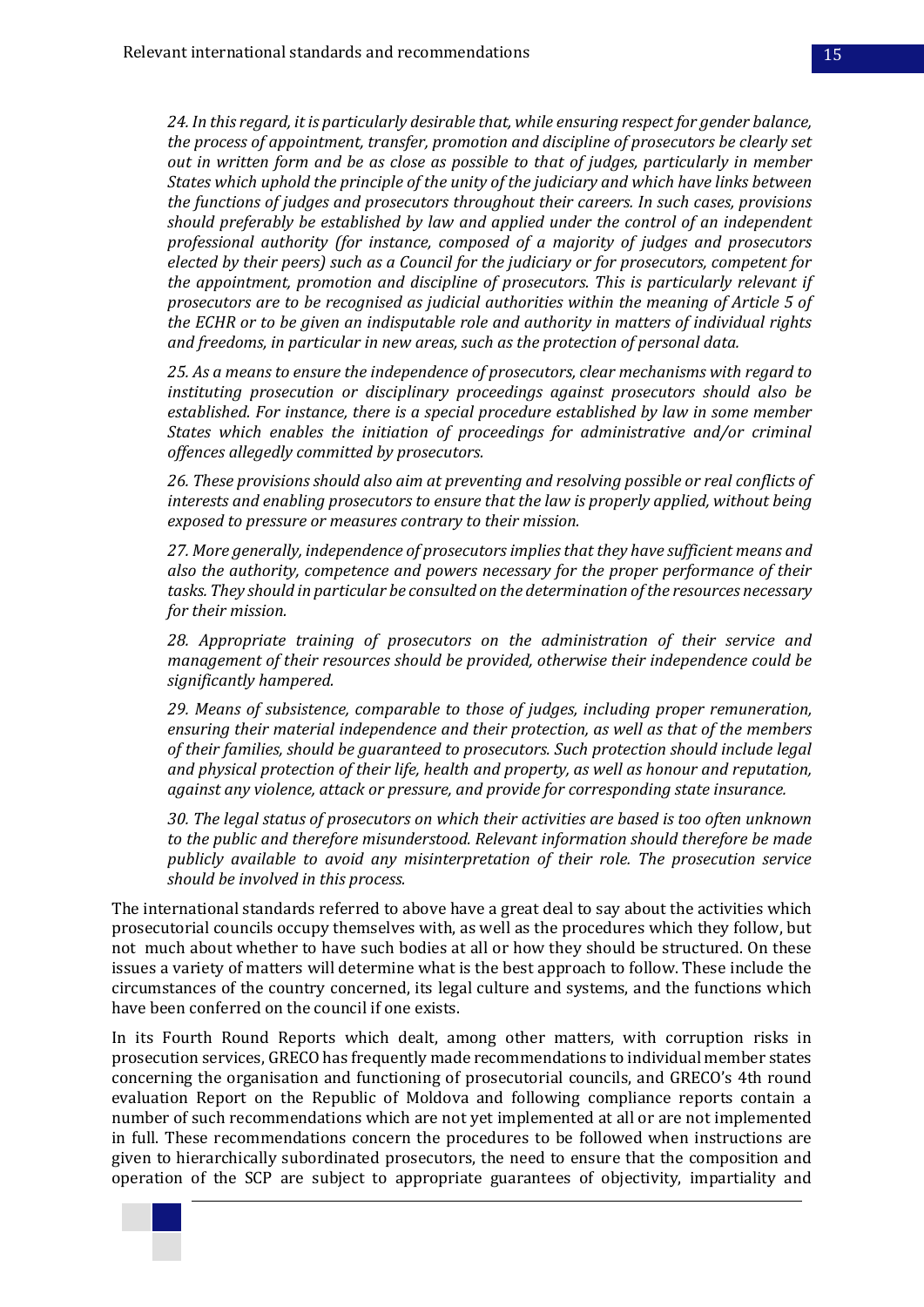transparency, the need for effective communication, guidance and training of all prosecutors concerning the Code of Ethics and Conduct, and the need to strengthen the objectivity, efficiency and transparency of the legal and operational framework for the disciplinary liability of prosecutors. All of these are matters for which the SCP has responsibility and competence.

Finally, it should not be overlooked that several of the provisions of the European Convention on Human Rights (ECHR) as well as the corresponding provisions of the International Covenant on Civil and Political Rights (ICCPR), may be particularly relevant to the activities of prosecutorial councils. Unlike the provisions in the other international instruments which are in the realm of "soft law", these are legally binding obligations. A prosecutor facing serious disciplinary charges is, for example, legally entitled to the guarantee of a fair hearing contained in Article 6 ECHR and it is also possible that the rights of accused persons facing trial could be infringed, for example, if there were to be prejudicial publicity in advance of a criminal trial. Activities carried out by a prosecutorial council may also risk infringing Article 8 if care is not taken to respect privacy rights. An instructive example of how a body of judicial self-government invested with disciplinary powers should not behave and how its activities may involve multiple breaches of ECHR obligations is provided by the case of Oleksandr Volkov v. Ukraine (Application no. 21722/11), Judgment 9 January 2013.

## <span id="page-15-0"></span>**5 COMPARATIVE OVERVIEW OF PROSECUTORIAL COUNCILS (AND JOINT COUNCILS OF JUDGES AND PROSECUTORS) IN COUNCIL OF EUROPE MEMBER STATES**

## <span id="page-15-1"></span>**5.1 Prosecutorial councils viewed against a background of differing prosecution systems**

The widespread establishment of prosecutorial councils in many parts of Europe is a relatively recent phenomenon. Some of the earlier models were judicial councils which were also competent for prosecutors, as is still the case in France, Italy and Turkey. These models first developed in judicial systems where prosecutors were part of the judicial power and hence not only did the prosecution as a whole have an institutional independence but each individual prosecutor, as a judicial officer, had individual independence. In such systems the prosecutorial council, whether or not it is part of a larger judicial council, typically serves two principal functions, firstly, to provide a representative body for prosecutors, to defend their independence, their status and their culture and ethos, and secondly, to provide a management structure in which functions such as recruitment, appointments and promotions, as well as disciplinary control, can be handled by the prosecutorial profession itself. Typically, in judicial systems the prosecutor attached to the highest court would have been regarded as *primus inter pares* in relation to his or her colleagues but without any hierarchical control over junior colleagues.

This model whereby prosecutors are regarded as a part of the judicial branch is not, however, the only prosecution model existing in Europe. Another common model is the hierarchical one in which prosecutors' decisions may be overruled by more senior prosecutors with the ultimate control resting with the prosecutor general. Typically, management functions as well as prosecutorial decisions are exercised according to a hierarchical principle. In this model the prosecutors are usually considered to be part of the executive and in some countries, including Germany, may be answerable to the Minister for Justice.

To complicate matters further there are not only these two models but quite a variety of hybrids in between. There are judicial models which despite that character have an element of hierarchical control - Bulgaria is one example. There are prosecution services which although considered part of the executive are nonetheless independent of government, Ireland being one example. Apart from the distinction between judicial and executive systems there are other ways in which prosecution systems may differ from each other. In some states the prosecution can be regarded as a "fourth power" separate from all of the three traditional branches of government, as was the case in the former Soviet Union and still is today in some countries.

The way in which the criminal justice system is organised can also have a fundamental effect on the prosecution service. Whether the system is adversarial or inquisitorial has an important effect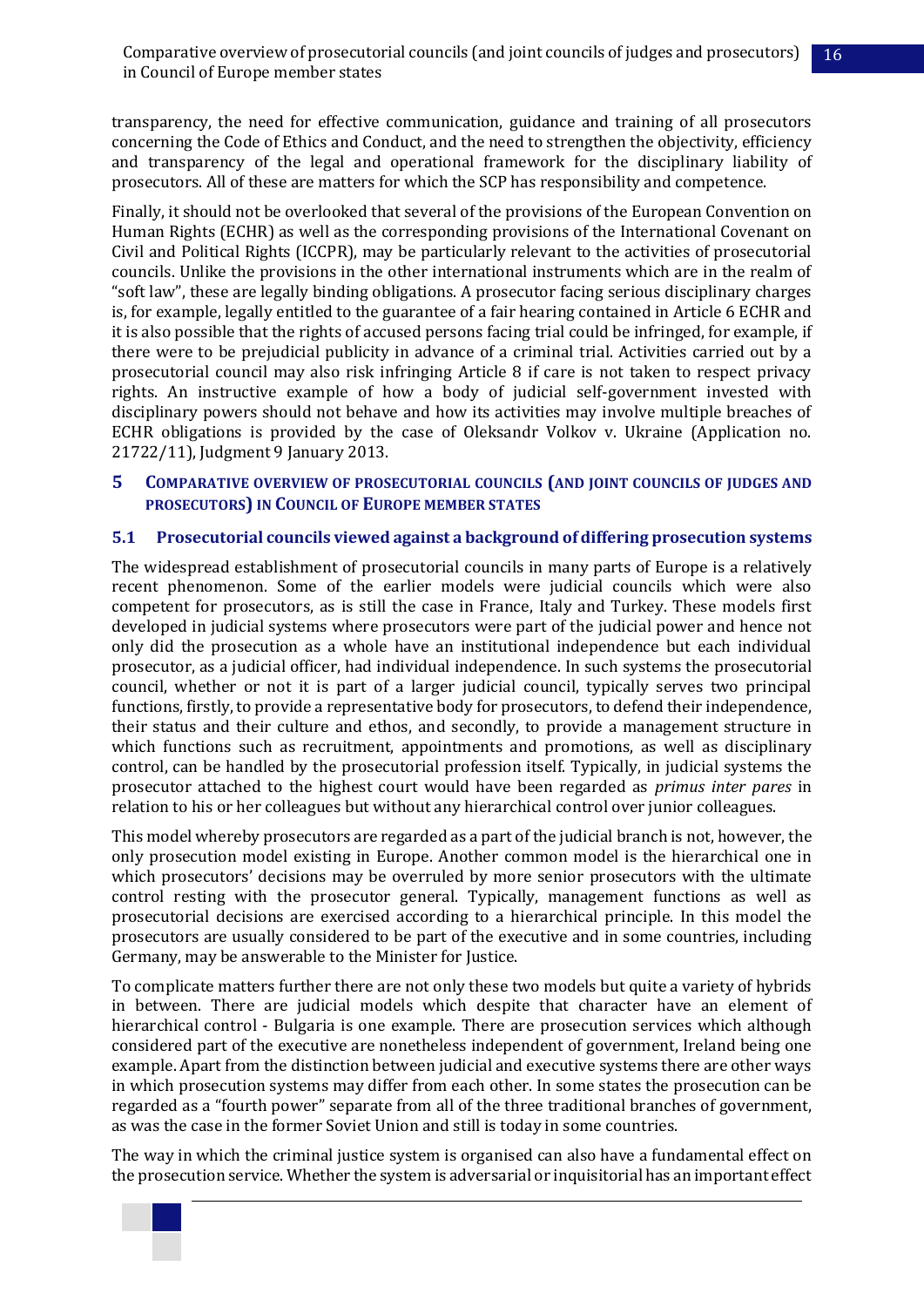on the functioning of the prosecution service, as has the question whether the system applies the opportunity principle under which prosecutors have a discretion whether to prosecute or the legality principle where they do not. Other important questions which impact on the organisation of prosecution services are whether prosecutors control and direct the investigation or whether the investigators are independent of the prosecutors, and whether the prosecutors perform functions other than criminal prosecution and, if so, whether such functions are peripheral or central to their role or perhaps are seen as even more important than the function of criminal prosecution. The function of general supervision of legality was a central feature of the Soviet "prokuratura" model and in some countries, despite reforms, elements of that system, as well as of the way of thinking and the behaviour associated with it, may still persist.

This variety of prosecution systems is reflected in the varied ways in which prosecutorial councils function. In the western parts of Europe prosecutorial councils tend to be found mainly in countries where the prosecutorial model is that of a judicial service comprising individually independent prosecutors. Those states with an hierarchical prosecution forming part of the executive or subordinated to the executive power have been less ready to establish prosecutorial councils. But in central and Eastern Europe prosecutorial councils have been adopted in many states which had a history of a strongly hierarchical system with centralised power. In at least some cases the councils would appear to be intended to provide a balance to what might otherwise be seen as an over-powerful general prosecutor.

The comparative overview presented below is based on the analysis of the regulations and functioning of the prosecutorial councils (and including judicial councils) in nine state members: Italy, Spain, Portugal, France, Belgium, Croatia, Serbia, Slovakia and Ukraine.

Joint councils for judges and prosecutors have been established in Italy, France, Belgium, Bulgaria and Romania. Separate prosecutorial councils have been established in Portugal, Spain, Serbia, Croatia, Montenegro, Slovenia, Slovakia, Ukraine, and Macedonia.

Usually joint councils tend to enjoy stronger powers and guarantees as they tend to be established mainly where prosecutors are considered as part of the judiciary and benefit from the regime and guarantees applicable to judges. Variations in the distribution of powers between prosecutorial councils also depend on the role of the Prosecutor General. Countries historically characterised by the dominant role of the Prosecutor General tend to have councils with limited powers.

For ease of reference, the term "Council" is used to refer to both prosecutorial councils and joint councils of judges and prosecutors unless otherwise specified.

# <span id="page-16-0"></span>**5.2 Membership**

The total number of members usually depends on the size of the national judiciary and on whether there are joint or separate councils for judges and prosecutors. At the same time, it should be noted that countries such as France, Italy and Ireland as well as the majority of northern European countries have a low number of prosecutors as compared to the total population (around 3 for 100.000 inhabitants) while numbers of more than 15 prosecutors per 100.000 inhabitants can be found mainly in more eastern areas (Bulgaria, Hungary, Latvia, Lithuania, Republic of Moldova, Montenegro, the Russian Federation, the Slovak Republic and Ukraine).<sup>8</sup>

## <span id="page-16-1"></span>*5.2.1 Membership of prosecutorial councils*

In Croatia the Prosecutorial Council is composed of 11 members: seven prosecutors, two law professors and two members of Parliament, one of whom must be a member of the opposition.

The report also noted that many countries in Central and Eastern Europe have a significant number of prosecutors (over 10 or over 20 prosecutors per 100 000 inhabitants) for a relatively small number of cases received (less than 3 cases per 100 inhabitants), even if their jurisdiction is wide.



<sup>8</sup> *CEPEJ, ["European](https://rm.coe.int/rapport-avec-couv-18-09-2018-en/16808def9c) Judicial Systems, Efficiency and quality of Justice", CEPEJ studies No 26. 2018 Edition.*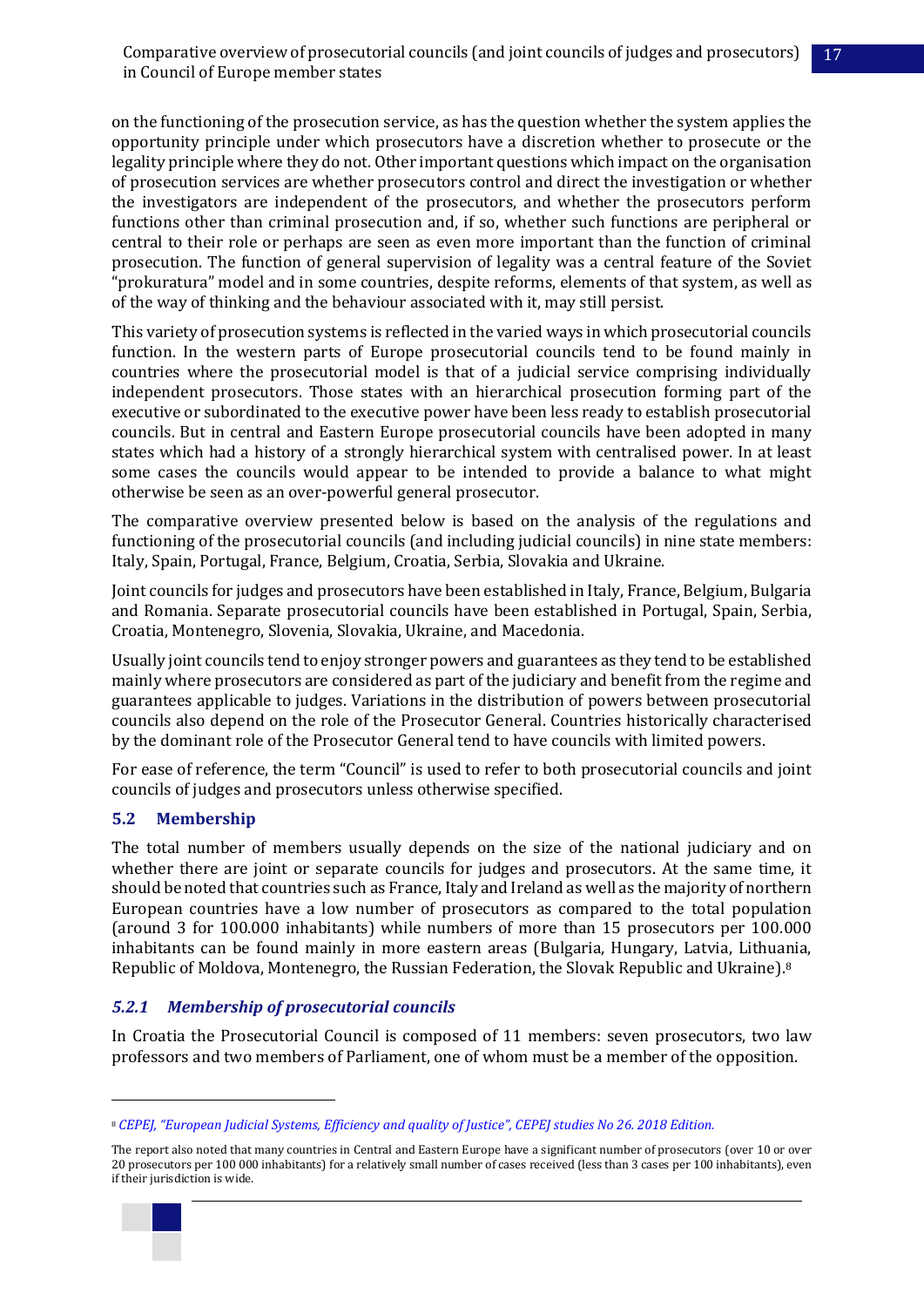In Ukraine the Prosecutorial Council is composed of 13 members: nine prosecutors and two "scientists" elected by the Congress of representatives of legal higher education institutions and scientific institutions.

In Serbia the prosecutorial Council is composed of 11 members: three ex officio members and eight members elected by parliament (six prosecutors and two eminent jurists).

In Spain, the Prosecutorial Council is composed of 12 members: three ex officio members (the Prosecutor General, the deputy chief prosecutor at the Supreme Court, the chief inspector) and nine elected prosecutors.

In Portugal the Council is composed of 19 members: five ex officio members (the prosecutor general and four regional prosecutors general), seven elected prosecutors, seven lay members of which five are elected by the parliament and two selected by the ministry of justice.

In Slovakia regional prosecutorial councils are composed of an odd number of prosecutors but not higher than 11. Their members are elected by regional assemblies of prosecutors. The chiefs of the regional councils appoint the members of General Council of Prosecutors.

# <span id="page-17-0"></span>*5.2.2 Membership in joint councils for judges and prosecutors*

In countries with joint councils for judges and prosecutors such as Belgium, Italy and France, the total number of members is correspondingly higher. However, the number of the members of the sections for prosecutors tends to be similar.

In Belgium the Council for the Judiciary is composed of 44 members, divided into two language sections (Dutch and French). Each section is composed of 22 members of whom 11 members are selected from among judges and prosecutors. The other 11 are laypersons, including four lawyers, four representatives of civil society and three university professors. The magistratemembers are elected by direct secret ballot from the ranks of serving career magistrates while the Senate elects the lay members by a two-third majority.

In France the section for prosecutors of the High Council of Magistrates (Conseil Superieur de la Magistrature - CSM) is composed of 15 members: the Prosecutor General attached to the Court of Cassation, five prosecutors, a judge, a representative of the Council of State, a lawyer and six lay members. Following a 2008 reform, former ex officio members - the President of the Republic and the Minister of Justice - were removed. Currently, the Minister of Justice can attend the meetings of the Council with the exception of disciplinary proceedings.

The Italian Council is composed of 27 members in total. Three of its members are appointed ex officio: the President of the Republic, the President of the Court of Cassation, and the Prosecutor General at the Court of Cassation. The other 24 members are elected. Of the 24 elected members two third (16) are judges and prosecutors elected by all magistrates from among various categories and levels of jurisdiction. The law does not specify the number of prosecutors, which is probably due to the circumstance that judge can become prosecutors and vice versa as there is no separation between the two careers. The eight lay members are elected by joint sessions of the two chambers of parliament from among law professors and lawyers with at least 15 years of experience.

# <span id="page-17-1"></span>*5.2.3 Ex-officio members*

In Croatia, Ukraine and Belgium there are no ex officio members as all members are elected.

In France the Prosecutor General is an ex officio member while various bodies elect all the other members. As mentioned above the President of the Republic and the Minister of Justice who were formerly ex officio members have been removed.

In Serbia the three ex officio members include the Republican Public Prosecutor, the Minister of Justice and the chairperson of the competent committee of the National Assembly (parliament).

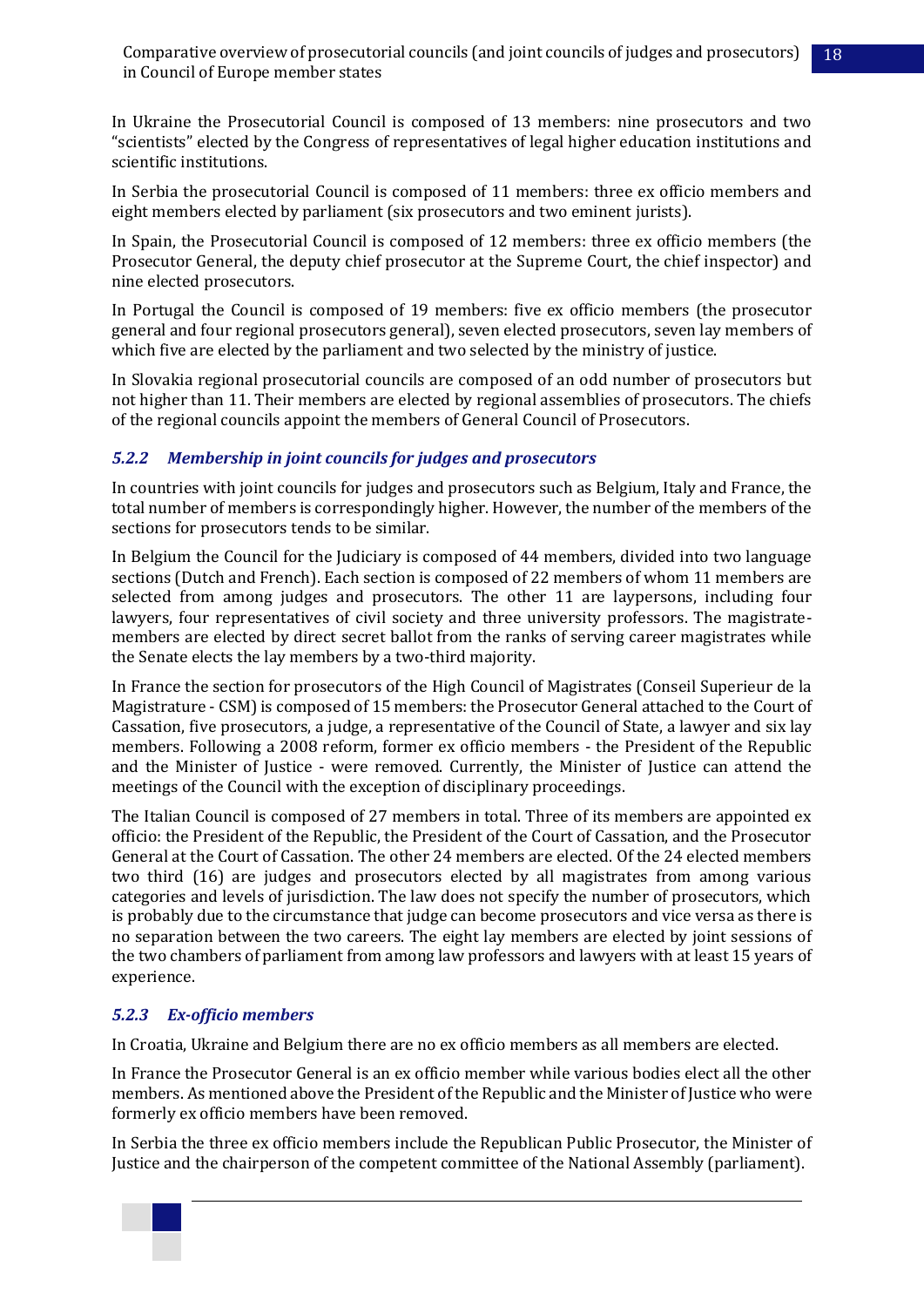In Spain three ex officio members include the Prosecutor General, the Deputy Chief Prosecutor at the Supreme Court and the Chief Inspector.

In Italy the three ex officio members include the President of the Republic9, the President of the Court of Cassation, and the Prosecutor General at the Court of Cassation.

In Portugal the five ex officio members include the Prosecutor General and four regional prosecutors general.

## <span id="page-18-0"></span>*5.2.4 Length of mandate*

In Croatia and Belgium members of Councils are elected for a period of four years and are renewable once. In France, Spain and Italy members are also elected for a period of four years but their mandate is not immediately renewable. In Ukraine and Slovakia members of the Council are appointed for a period of five years, non-renewable.

In Portugal the length of the mandate of members elected from among prosecutors is three years, renewable once. Lay members elected by the parliament and Ministry of Justice cease from their functions following the election of a new parliament or appointment of a new Minister of Justice respectively. In these cases, the sitting members can be either confirmed or a new election will take place.

Usually, the mandate of ex officio members lasts as long as they hold the position entitling them to membership in the Council and cannot renounce membership.

In the majority of countries reviewed, in case of termination or removal of a member before the expiration of the term of office, a substitute will be appointed until the expiration of the term of office of the Council.

## <span id="page-18-1"></span>*5.2.5 Appointment of the President of the Council*

In the majority of cases the President of the Council is elected by members of the Council upon taking up office. The decision is adopted by majority vote.

In Slovakia the members of the Council elect the President from among themselves by secret ballot.

In Croatia the President is elected by secret ballot and must be selected from among the members who are deputy chief state prosecutors (the highest rank).

In Ukraine the session for the election of the president is usually public but can be held behind closed doors by decision of the majority of its members. Each member can cast one vote but has also the right to abstain.

In Belgium the president of the Council is appointed for a period of one year through a rotation system: each year one member is selected from either the French or Dutch section, also alternating between lay members and professional members.

In Italy the President of the republic is, ex officio, president of the Council while the plenary elects the vice president from among lay members by secret ballot.

In Serbia the republican public prosecutor, who is an ex officio member, is also the president of the Council.

In Spain the prosecutor general is ex officio president of the Council.

GRECO considered the ex officio presidency of the CSM by the President of the Republic in line with international standards requiring that of judiciary councils should not be active politicians, members of parliament, the executive or the administration as in Italy the President of the Republic has only formal or ceremonial powers and his/her term and conditions of tenure are independent from political parties.



<sup>9</sup> *GRECO, 4 th [evaluation](https://rm.coe.int/CoERMPublicCommonSearchServices/DisplayDCTMContent?documentId=09000016806dce15) round in regard to Italy, October 2016, para (104).*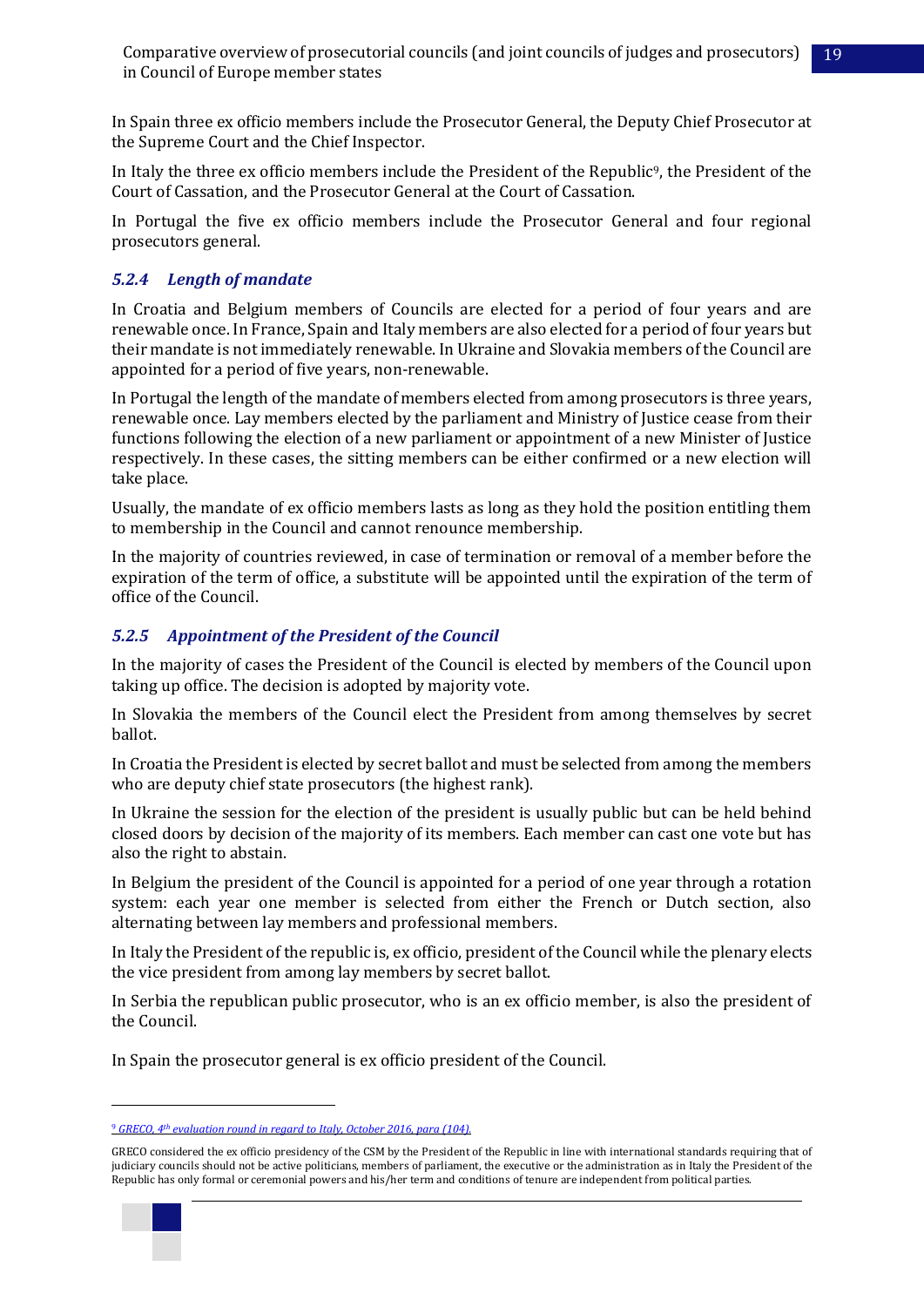Comparative overview of prosecutorial councils (and joint councils of judges and prosecutors) 20 in Council of Europe member states

### <span id="page-19-0"></span>**5.3 Election criteria**

### <span id="page-19-1"></span>*5.3.1 Members elected from among prosecutors*

#### **Gender representation**

In the majority of the Councils surveyed there are no specific rules to secure a gender balance in the representation of prosecutors. A draft law has been recently submitted in Italy to secure gender balance in the election and membership of the Council. In France there is a requirement of gender representativeness and the current composition of the Council reflects a gender balance even though it appears that there are no specific rules.

In Belgium, fair representation of women and men in the Council is a statutory requirement. Prosecutors who vote for their colleagues must cast least three votes of which at least one must be for a candidate of each gender. Thus, a vote for three male or three female candidates is null and void.

In Spain the number of candidates of each gender, may not be less than 40% of the total number of persons included each list of candidates. In case of lists of candidates composed of three members it will be sufficient that at least one candidate is of the other gender. The nine candidates who obtain the highest number of votes are elected. In the event of a tie, the most senior candidate will be preferred and, if of equal seniority, the oldest. However, if the tie concerns candidates of different gender, and those of the same gender have not reached 40% of candidates elected in the global count, the tie will be resolved in favour of the candidate belonging to that gender.

Additionally, in Spain, an *equality commission* operates within the Prosecutorial Council. Its task is to analyse equality standards in career development within the Prosecution Service. The commission is composed of members designated by the Plenary of the Council and is presided by the eldest among its members. The mandate of its members is two years. Members are re-eligible.

#### **Territorial representation**

Rules to secure geographical representativeness have been adopted in the majority of the reviewed councils.

In Portugal ex officio members include four district general prosecutors from the four regions (Lisbon, Porto, Coimbra and Evora). Besides these ex officio members, six-elected prosecutors are elected from among their peers organized in four districts. Thus, the district of Lisbon and Porto elect two members, while the District of Evora and Coimbra elect one member each.

In Serbia at least one member from among the elected prosecutors must be from the territory of autonomous provinces. In Croatia regional representation is also secured for candidates from among deputy municipal and deputy county offices, which are grouped in three geographical areas.

In Belgium the Council is composed of two separate sections, one for the French speaking and one of the Dutch speaking territories and members are selected in order to secure representation of all regions.

#### **Representation of different ranks**

The majority of national regulations also establish a distribution of elected members so that they are representative of different ranks. In Serbia two members are selected from among prosecutors at the basic prosecutor's office, one from higher offices, one from the appellate office or from the Office for Organised crime or the Office for war crimes, and one from the General Prosecutor office (Republican Public Prosecutor Office).

In Croatia, of the seven elected prosecutors three must be deputy chief state prosecutors; two are selected at county level and two from among deputy municipal prosecutors. From among deputy chief state prosecutors, one candidate must be selected from the criminal department and one from the civil-administrative department.

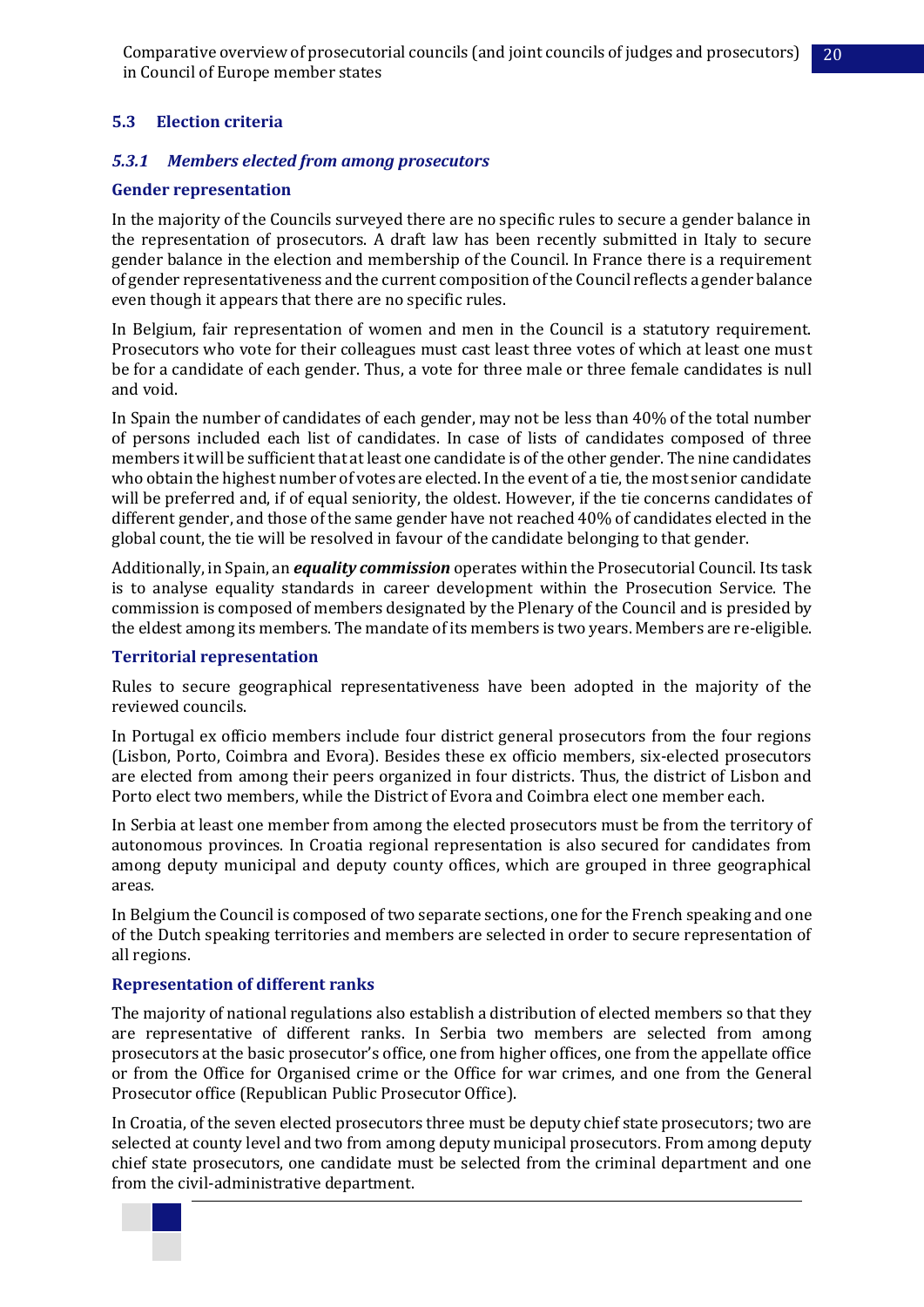In Ukraine, of the nine member-prosecutors, two are elected from the general prosecutor office, four from regional offices and five from local offices.

In Belgium members are selected from among the various ranks. Similarly in France the assembly of prosecutors general attached to appeal courts elect a member from among their peers, the assembly of prosecutors general attached to the court of cassation elect one member from among their peers, and the assembly of republican prosecutors also elect a member. The general assembly of prosecutors elect the remaining two prosecutors and one judge.

In Italy, the eight elected magistrates include two magistrates attached to the Court of Cassation (judges and/or public prosecutors), four public prosecutors and ten judges from/attached to courts deciding on the merits (i.e. first or second instance courts).

In Portugal elected prosecutors include one Deputy Prosecutor General elected from among his/her peers. Six prosecutors are elected from among their peers.

### **Requirements for candidates**

In all countries surveyed, prosecutorial candidates must be acting career prosecutors. In Serbia candidates must have permanent tenure of office.

In Croatia and France candidates from among prosecutors must have at least five years of professional experience. In Italy candidates must have at least four years of experience within the judiciary.

### **Ineligibility and incompatibilities**

In all countries reviewed candidates who have been convicted for a criminal offence are ineligible. In Belgium the law specifies that the rule also apply to suspended sentences and to judgements adopted by a foreign court. It further specifies that the judgment must have entered into legal force.

In Croatia ineligibility is also foreseen for prosecutors who have received disciplinary sanctions in the previous four years. In Italy magistrates who have been suspended cannot vote and cannot be elected.

A number of ineligibility grounds are connected to the incompatibility with certain positions.

Usually members of the electoral commission in charge of managing the election of prosecutors are not eligible. In Spain the members of the electoral board (three ex officio members of the Prosecutorial Council and two other prosecutors attached to the Superior Court of Justice in Madrid) are ineligible unless they resign.

In Ukraine prosecutors who hold administrative positions or are members of the Qualification and Disciplinary Commission are ineligible (the Qualification and Disciplinary commission is a body separate from the Council).

In Croatia chiefs of office are ineligible (similar provisions are also adopted in respect of the Judicial Council where court presidents are ineligible).

In Italy, magistrates who hold leading positions in professional associations, at the School of Magistrates or who are members of Judicial Councils as well as magistrates who are seconded to other bodies (such as the Ministry of Justice) cannot run for a position in the Council until after termination of such mandates.<sup>10</sup>

In Spain ex officio members, members of the inspectorate, of the technical secretariat and support unit of the prosecutor general office are ineligible. Current members of the Prosecutorial Council (in consideration of the rule on single mandate) cannot be elected unless they were appointed as

<sup>10</sup> *Webpage of the National Association of [Magistrates](https://www.associazionemagistrati.it/doc/3272/sulla-modifica-del-codice-etico.htm) in Italy*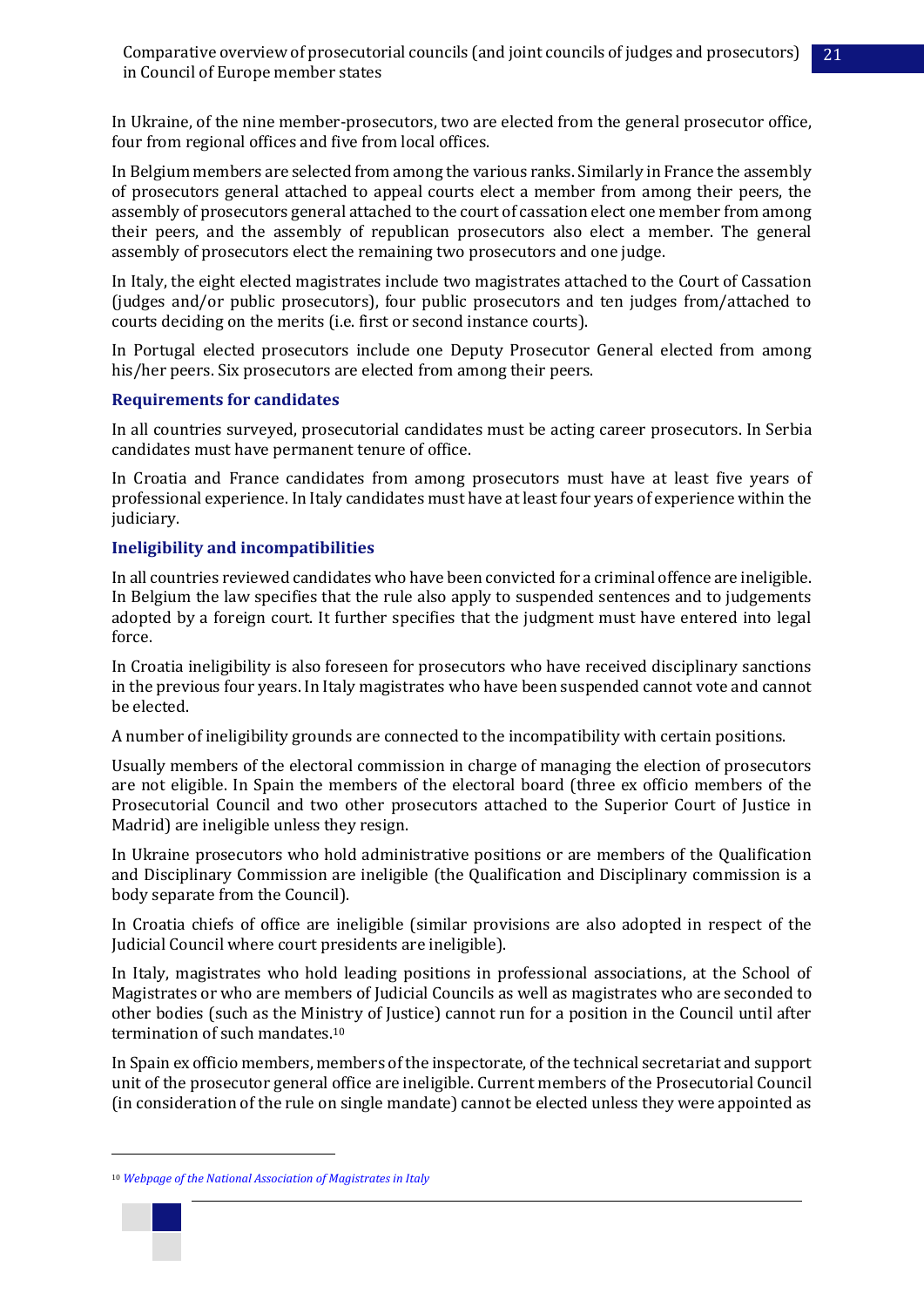substitutes/replacements and performed their duties within the Council for less than a year from the date of their election.

In France, for the duration of their mandate, members of the Council cannot exercise public or elected functions, be appointed to any independent administrative agency or other functions such as the Ombudsman or lawyer (with the exception of lay members that, by law must be selected from among lawyers). During these period, members, in particular prosecutors and judges, cannot benefit from any promotion or career advancement either. Similarly, in Italy throughout the duration of their mandate, members cannot be registered in professional boards or be members of parliament or of regional elected bodies.

In Slovakia the Attorney General, the Deputy Attorney General, the Special Prosecutor, the Deputy Special Prosecutor, the Regional Prosecutor, the Deputy Regional Prosecutor, the District Prosecutor and the Deputy District Prosecutor are incompatible with membership in the Prosecutor's councils. This incompatibility does not prejudice their right to vote in the elections of members of the councils. This approach aims at reducing a duplication of hierarchical roles within the councils.

### **Election procedure**

In the majority of cases prosecutor-members are elected by direct, secret personal vote by their own colleagues (Croatia, Ukraine, Portugal, Belgium, Portugal). In Belgium voting is mandatory. In Portugal the law specifies that the right to vote belongs to prosecutors who are on active duty, which exclude prosecutors who have been removed following the application of disciplinary sanctions and prosecutors who are on leave without remuneration.

In Belgium, to secure equal representation, each voter must submit at least three votes, of which at least one for a judge, one for a prosecutor and one for each gender.

In Spain, the assembly of prosecutors composed of all active prosecutors elects membersprosecutors from a single list. A valid candidacy must be supported/advanced either by a professional association of prosecutors, or by no less than 45 prosecutors of the Public Prosecutor's Office (these prosecutors must have the right to vote and must not belong to any of the professional associations that presented a candidacy). The vote is equal, personal, direct and secret. Votes can also be expressed by post.

In Portugal, prosecutors are elected by their peers using the D'Hondt method $11$  through their inclusion in lists proposed by at least 15 prosecutors in each of the four electoral districts. The Prosecution Service, on an equal basis, provides a platform, for example through its website, to allow candidates to run their electoral campaign. Candidates have the right to obtain leave from service to conduct their electoral campaign insofar as this does not entail a serious interference in the functioning of the Prosecution Service. In case two or more candidates receive the same number of votes, a new election round is called between among these prosecutors (only).

A notable exception to the direct election from among their peers is Serbia, where members are elected by the National Assembly. Prosecutors can vote for candidates whose candidatures are advanced by at least 15 prosecutors. The elected prosecutors are then (mandatorily) nominated by the Council to the National Assembly following their examination and election. The National Assembly discusses and votes for the proposed candidates. Members of the National Assembly can also present a motivated objection to the election of a proposed candidate. The assembly elects the candidates by majority vote of the attending members of parliament.

## <span id="page-21-0"></span>*5.3.2 Members who are not practicing prosecutors*

In Croatia two members of the Prosecutorial Council are selected from among Members of Parliament nominated by the Parliament's Committee for the Judiciary and elected by Parliament

<sup>11</sup> *[Short description of the DHondt method.](https://www.europarl.europa.eu/thinktank/en/document.html?reference=EPRS_BRI(2019)637966)*

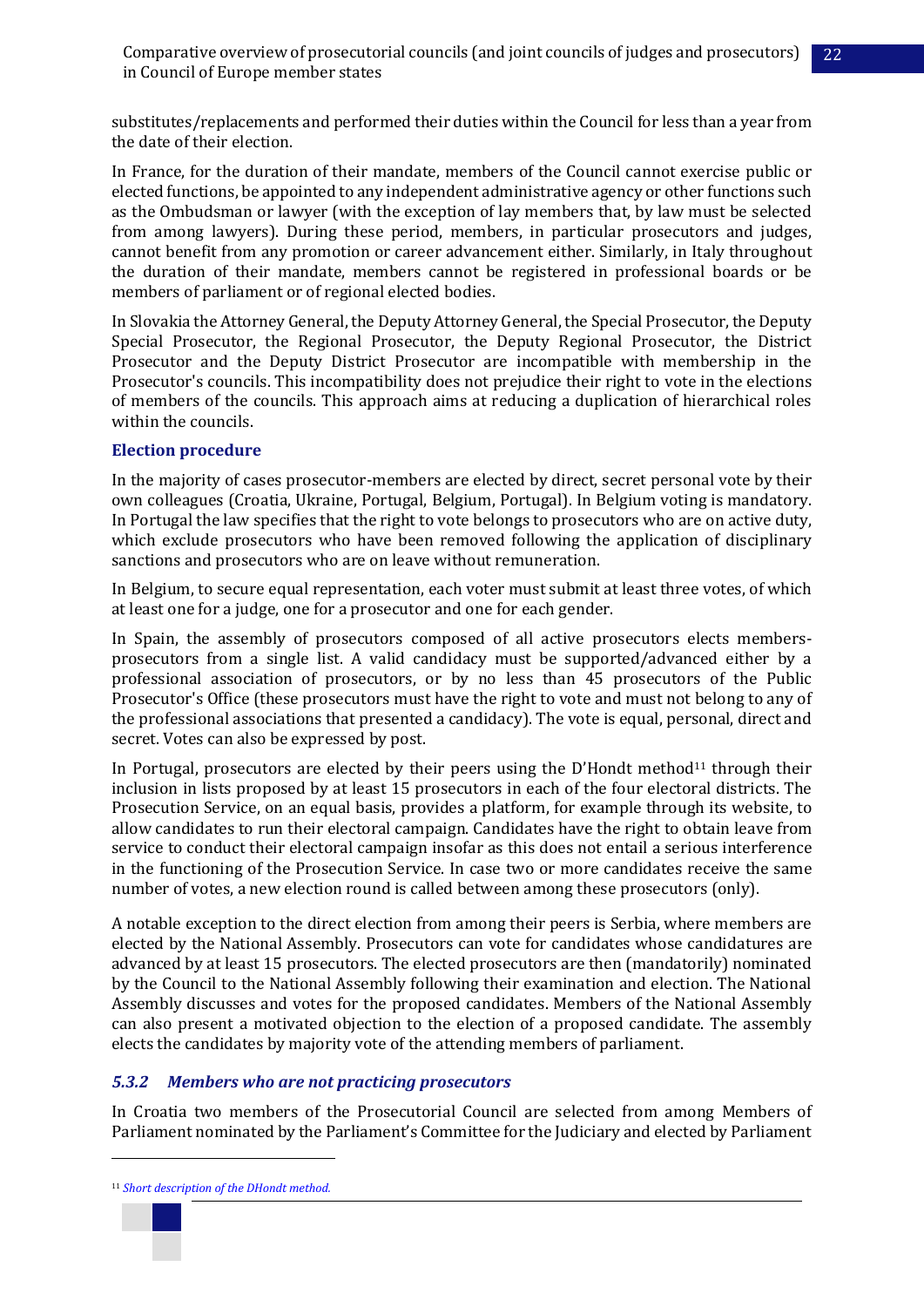by majority vote. One of them must be a member of the opposition. There is no qualification requirement for such candidates. Two other lay members are elected from among law professors by all professors of law faculties by secret ballot. Faculty councils draft the list of candidates while the deans of law faculties adopt regulations for the candidacy and elections.

In Ukraine the two scientist elected by the Congress of representatives of legal higher educational institutions and scientific institutions must have higher legal education and have at least ten years of experience. They are selected on the basis of secret ballot by majority vote of the members of the Congress. They cannot be members of parliament, of the government, heads or deputy heads of the training centre for prosecutors, judges, prosecutors performing administrative functions, law enforcement officers, nor can more than one scientist be selected form the same academic institution.

In Serbia the National Bar association can nominate the candidate to be selected from among lawyers while the joint session of the deans of law faculties can nominate law professors. In both cases the National Assembly decides on their appointment. Lawyers candidates must have at least 15 years of experience, have performed functions in the bodies of the Bar association, must have not been object of disciplinary sanctions over the previous 10 years or have been convicted for criminal offences that would make then unfit to practice the law. They should not be a member of a political party.

Candidates selected for nomination to the national assembly are selected on the basis of a procedure that involves the proposal of candidatures by the regional bar chambers and the selection of the person to be nominated by the majority of the members of the steering board of the Serbian bar association. The vote is secret.

In Belgium lay members (11 for each linguistic section of the council) must have at least ten years of professional experience and are selected by the Senate with a two third majority. Candidatures can be submitted individually or by any Bar Association and any University. Candidates must be below 66 years old. Individuals who perform elected or political functions are ineligible.

In France two lay members include a state councillor, who is elected by the general assembly of the Council of State, and a lawyer who is appointed by the president of the National Bar association following opinion of the general assembly of the regional bar associations. Two other lay members are selected by the President of the Republic, two by the president of the Parliament and two by the president of the Senate. The lay members selected by the President of the Republic and by the Presidents of the Parliament and Senate are appointed on the basis of the (published) opinion of two specialised committees of the Parliament and of the Senate. As to the professional profile of lay members, they are almost exclusively selected from among law professors although this is not a mandatory requirement.

In Italy eight lay members, elected by the joint chambers of parliament, are selected from among law professors and lawyers with at least 15 years of professional experience. The lay members are elected by joint sessions of the two chambers of parliament by a majority of 3/5 of the members. Such majority is required for the first two voting rounds after which, in case the deadlock persists, in subsequent voting rounds a majority of three-fifths of the voting members will be sufficient. The Council has recently submitted to the parliament a draft law that would exclude the eligibility of individuals who in previous two years held public offices (incarichi di governo) both at national and local level as well as leaders of political parties. Another proposal that is still being discussed would further extend ineligibility to current Members of Parliament.<sup>12</sup> These proposals aim at reducing the politicization of the council.

<sup>&</sup>lt;sup>12</sup> Superior Council of Magistracy, Italy, Legislative proposal to extend the [ineligibility](https://www.repubblica.it/politica/2020/07/22/news/csm_stop_alle_candidature_per_due_anni_per_uomini_di_governo_e_segretari_di_partito-262599941/) of Members of the Parliament in the SCM Council

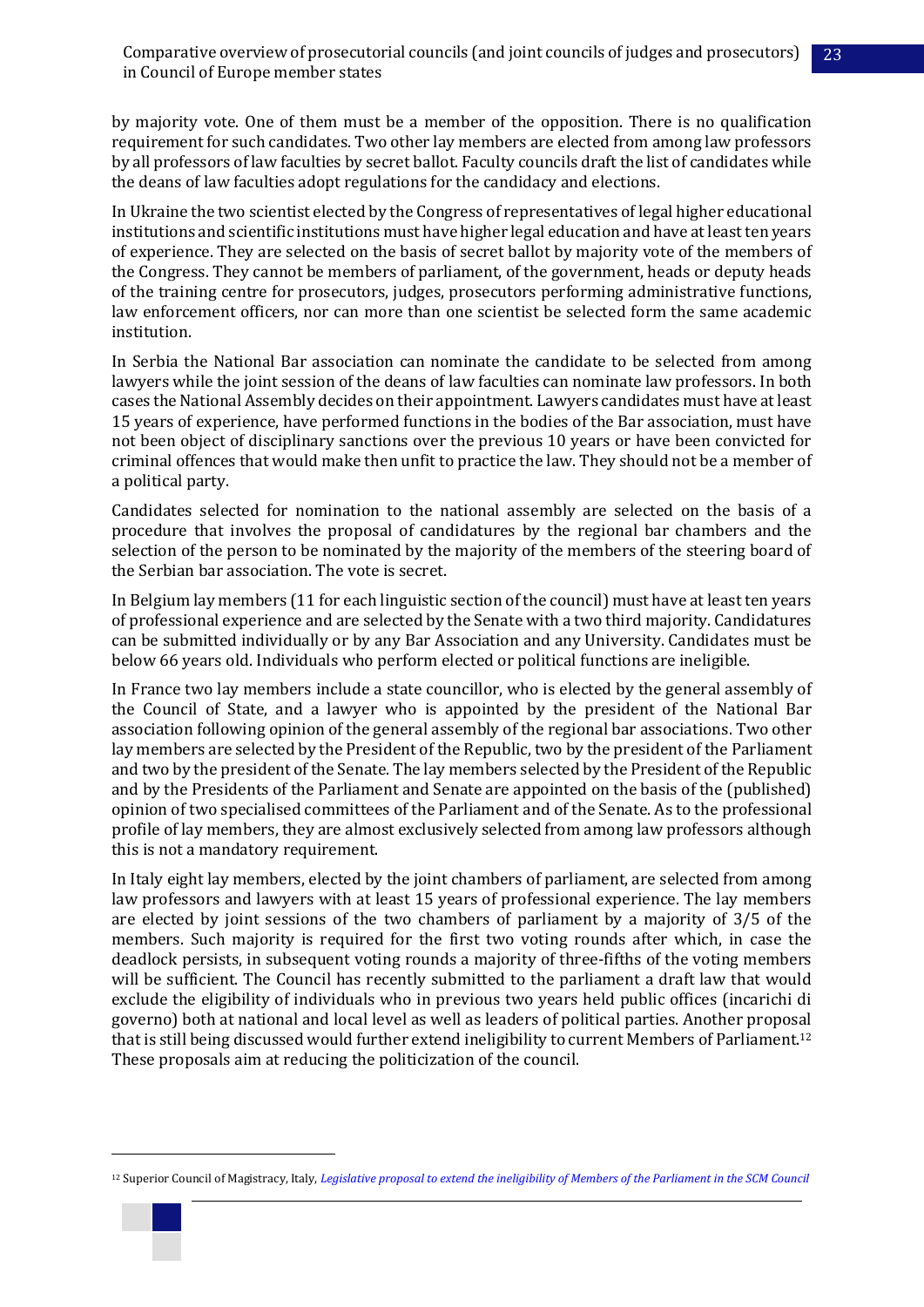## <span id="page-23-0"></span>*5.3.3 Challenging the election procedure*

Complaints lodged in respect of the election procedure are usually decided by an electoral commission or by the Council itself.

In Belgium, candidates who have been included in the electoral lists but have not been selected as members can challenge the election procedure by email. The complaint is sent to the President of the Council and can concern the regularity of the election, vote counting, the assessment of the merits of a candidate or the appointment of a candidate to the council. The candidate who submits a complaint must have a legitimate interest and can submit evidence to support the complaint. After the complaint is declared admissible (by the Council's secretariat), it is communicated to other candidates who have the right to submit observations to the President of the Council. The Council's Secretariat designates a member whose appointment has not been challenged to examine the relevant evidence, carry out an inquiry and hear interested parties. In case the complaint concerned the regularity of the vote, the ballots can be examined only in the presence of at least two members (judges or prosecutors) whose election has not been contested. The decision on the complaint is adopted by the plenary with the exclusion of the membersmagistrates involved in the procedure.

In Italy magistrates who voted in the election of magistrate members have the right to attend the examination/counting of the ballots and can also challenge the validity of the votes. The Council decides on complaints lodged by magistrates in the framework of the election.

In Portugal, the election procedure is managed by an electoral commission composed by the prosecutor general, the regional prosecutors general, and a representative of each competing list participating in the competition. The electoral commission decides on complaints. Complaints can be lodged both by candidates and prosecutor-voters. Its decisions can be appealed before the Supreme Administrative Court.

### <span id="page-23-1"></span>**5.4 Status of members**

## <span id="page-23-2"></span>*5.4.1 Rights, obligations and disciplinary liability of members*

As a general rule, members of the councils are bound by the duty of confidentiality. In France this duty is expressly extended to anyone who participates in the sessions of the Council. In Italy members have a duty of confidentiality vis-a-vis closed hearings of the Council and of the commissions. Confidentiality does not apply, with the exception of security needs (esigenze di sicurezza) to resolutions adopted by the Council, the text of the proposals elaborated by the various Commissions, voting results and the vote expressed by each component of the Council.

Members are usually required to act impartially and independently and to avoid any conflict of interests. Procedures have been introduced in a number of countries for reviewing and sanctioning violations.

In Portugal, in case of allegations of violation of the duty of independence and impartiality, the president or at least six members of the Council can refer the matter to the plenary, which will decide by majority. The plenary can, depending on the gravity of the violation, issue a warning or remove/dismiss the member.

In Belgium, members of the Council are required to perform their functions independently and have the right to publicly express their position on matters that have been dealt with by the Council in the respect of existing rules on confidentiality. They also have a duty to report to the competent authority of any criminal offence they have discovered in the performance of their duties.

They are obliged to attend meetings and perform their duties in a timely manner. The violation of rules on independence and impartiality and of attendance may, taking in consideration the functions performed and the repeated nature of the violation, be considered as grave violations leading to the removal of the member. The Council can report violations committed by its various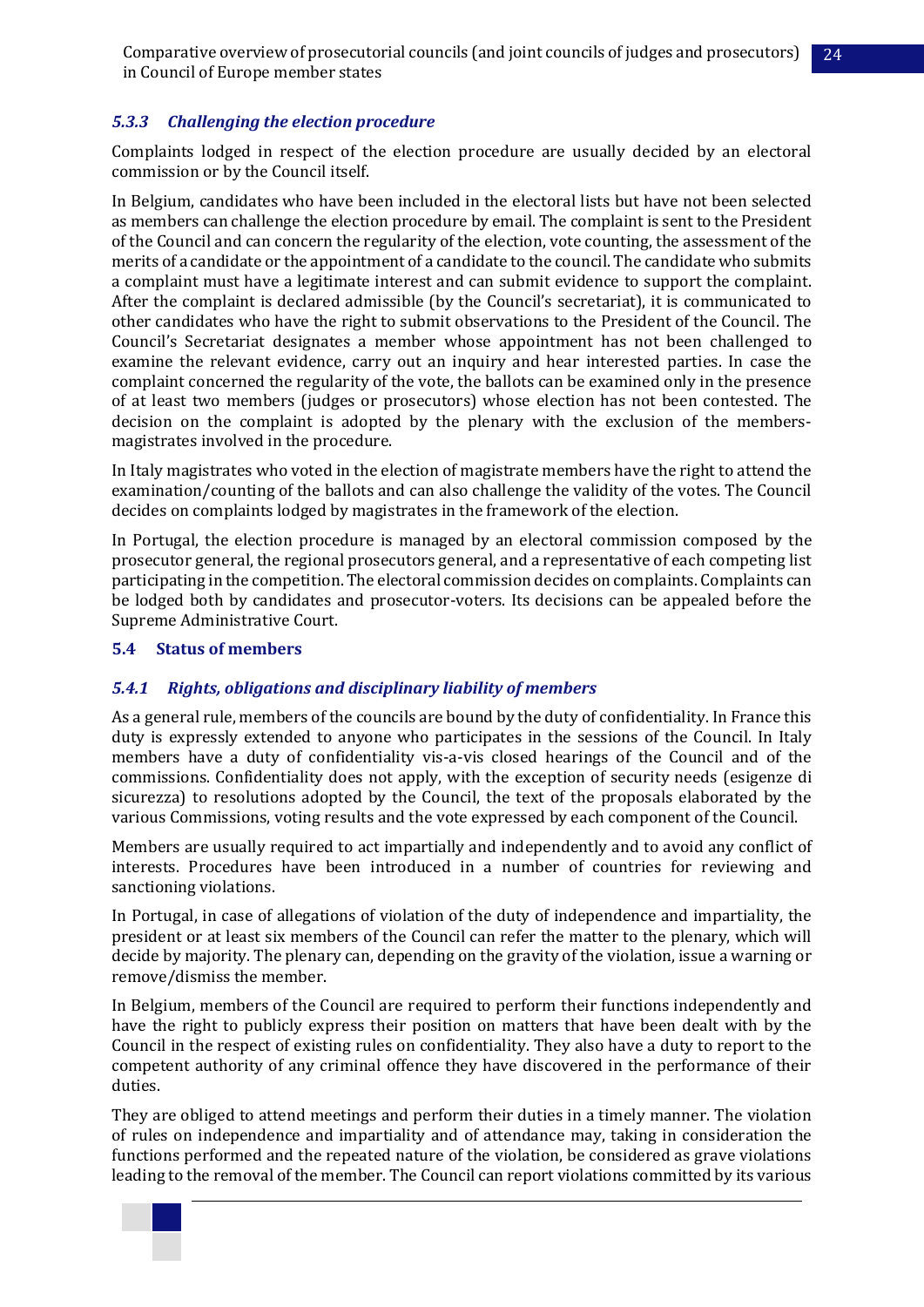bodies, working groups, commissions to the deontological commission (cellule de deontologie) which is composed by members of the Council itself. In case of violation leading to the removal of a member, the deontological commission of the Council carries out an inquiry, hears witnesses, the relevant member and submits a report to the plenary of the council. The members of the deontological commission who have carried out the inquiry cannot participate in the plenary discussions or vote.

In case of other violations committed by a judge or prosecutor member, the Council can refer the case to the disciplinary tribunal for the adoption of the appropriate sanctions. The Council can also inform the Senate of disciplinary violations committed by lay members. The Council must also be informed by the competent disciplinary body of any disciplinary proceedings initiated against any of its members.

## <span id="page-24-0"></span>*5.4.2 Recusals and conflicts of interests*

In the majority of councils surveyed members are subject to rules on incompatibility and conflicts of interests. As a general rule, members cannot participate in the discussion and voting on matters where circumstances cast doubts about their impartiality. In Croatia the Council adopts the decision on recusal by majority vote.

In France members who are elected from among lawyers are subject to specific rules on recusal as they cannot participate in the adoption of opinions or decisions concerning a magistrate who deals with a case that the lawyer-member pleaded nor can the lawyer-member participate in the proceedings for the appointment of magistrates in the same jurisdictions of his Bar chamber.

In Belgium members cannot participate in the hearings and voting on matters where they, their close relatives or cohabitants have a personal and direct interest or where they have, at any title, been parties in the performance of their functions. Members who have a conflict of interest cannot access the relevant file of the case examined and cannot participate in the examination and decision of the Council on the matter. The existence of a conflict of interest affecting one of its members must be mentioned in the report of the session.

In Portugal, members from among the district deputy prosecutors and the elected prosecutors cannot participate in decisions concerning prosecutors who were their immediate hierarchical superiors or subordinates. In case such recusal leads to the inability to reach the quorum, a substitute member replaces the relevant member. Lay members are subject to the same guarantees, rights and duties as prosecutors insofar as applicable. Additionally, lay members cannot participate in the evaluation or disciplinary proceedings in respect of prosecutors who have intervened in a process in which they were parties nor can they participate and decide in any matter in which they had intervened as parties.

# <span id="page-24-1"></span>*5.4.3 Asset declarations and declarations of interests*

In Portugal and France members are also required to submit their declarations of assets and interests to the council. In France the declarations are accessible to the other members. The asset declaration is also submitted to the competent independent oversight authority (HATVP - the high authority for the transparency of public life), which keeps the declarations until after five years following the termination of the mandate. These provisions besides strengthening the independence of the judiciary facilitate the monitoring of conflicts of interests and recusal in decision making by the councils.

# <span id="page-24-2"></span>*5.4.4 Full time or part time*

Policies as to whether members of the Council are employed full time or carry out their mandate in addition to their original functions tend to vary. Usually members of Councils characterised by limited mandates continue performing their original functions.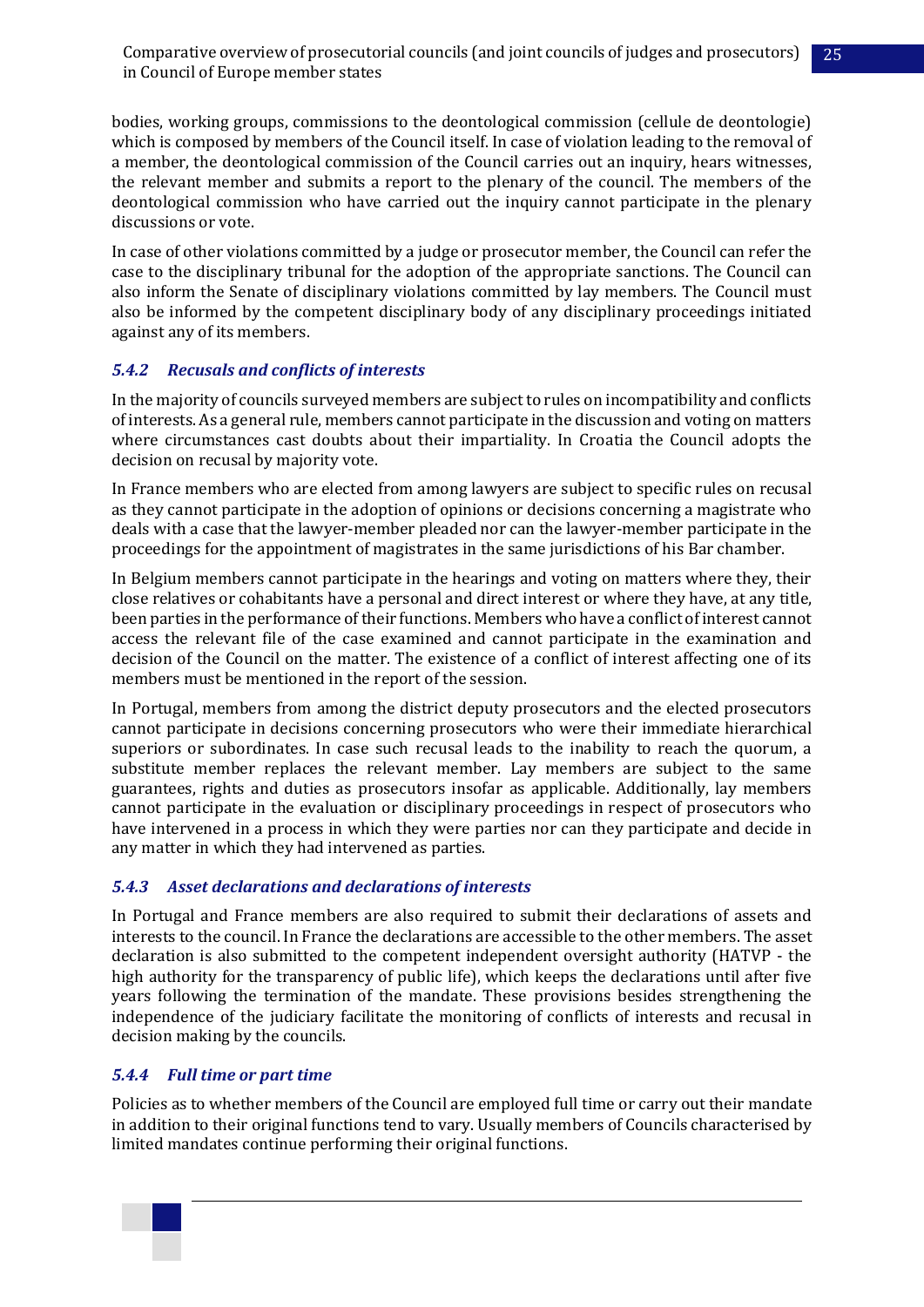In Spain members of the Prosecutorial Council continue exercising their original functions as prosecutors. They attend the session of the Prosecutorial Council of which they inform their hierarchical superiors (without however the need to require permission). The performance of functions within the Prosecutorial Council is not remunerated, although members have the right to receive attendance and travel allowances.

In Serbia elected members of the Council (prosecutors, lawyer and law professors) receive a separate allowance for their participation in the works of the council.

In France, upon their request, members can be seconded or can be partially discharged from their original functions. Members receive an indemnity for participation in the work of the Council.

In Portugal, the Council decides in which cases a membership needs to be performed on a fulltime basis. Full time members within the high Council receive a remuneration that is equal to the highest remuneration within the prosecution service. Members elected from among prosecutors can continue performing their original functions with a corresponding reduction of their workload. Members receive a per diem for their participation in the sessions of the Council as well as compensation for travel expenses if they come from outside the Lisbon area. The budget of the Council also covers legal assistance in judicial proceedings against members for acts and decisions adopted in the exercise of their functions within the Council.

In Croatia and Ukraine, throughout the duration of their mandate, members are seconded from their institution/office of origin and are relieved from their duties while they preserve their salary for the time necessary for the preparation and participation in the meetings of the Council and for the performance of their duties as members. In Italy, while ex officio members of the CSM continue exercising their original functions, elected members are seconded to the CSM. The remuneration of Council members is fairly high as is the budget of the council.<sup>13</sup>

# <span id="page-25-0"></span>*5.4.5 Return to office following expiry of term of office/completion of mandate*

A number of guarantees and rules have been introduced for those councils with full time members who were seconded from their office of origin.

In Croatia prosecutor members are on leave from the office of origin for the duration of their mandate but can be reassigned to their office upon expiry of the mandate.

In Italy, upon completion of their mandate, former members of the CSM who were seconded to the Council return to their offices and positions of origin regardless of whether there are no vacancies (anche in sovrannumero) in the office. For the first year following the termination of their mandate, former members of the Council cannot run for appointment as chiefs of office (they can however return to managing positions , including chiefs of office, that they held before the appointment to the council).

The recently amended Code of Conduct of the National Association of Magistrates has extended this obligation not to run for managerial positions/positions as chief of office to a period of two years after the completion of their mandate at the council. Additionally, former members of the Council are prohibited from submitting applications to positions within the executive (usually the Ministry of Justice)<sup>14</sup> for two years following completion of their mandate. These provisions were prompted by the need to curb trading in influence and undue political influence on members of the Council. Notably, disciplinary and criminal investigations are currently ongoing in respect of former members of the Council on allegations that they had engaged in negotiations with representative of political parties to influence the appointment of judges and prosecutors to key positions (including to offices dealing with investigations against politicians and economic crimes in the capital).

<sup>14</sup> *National Assosiation of Magistracy, Italy, [Amednments](https://www.associazionemagistrati.it/doc/3272/sulla-modifica-del-codice-etico.htm) to the Ethics Code*



<sup>13</sup> According to press article of 2013, there were a total of 243 employees and members at the CSM with a budget of 35 million euro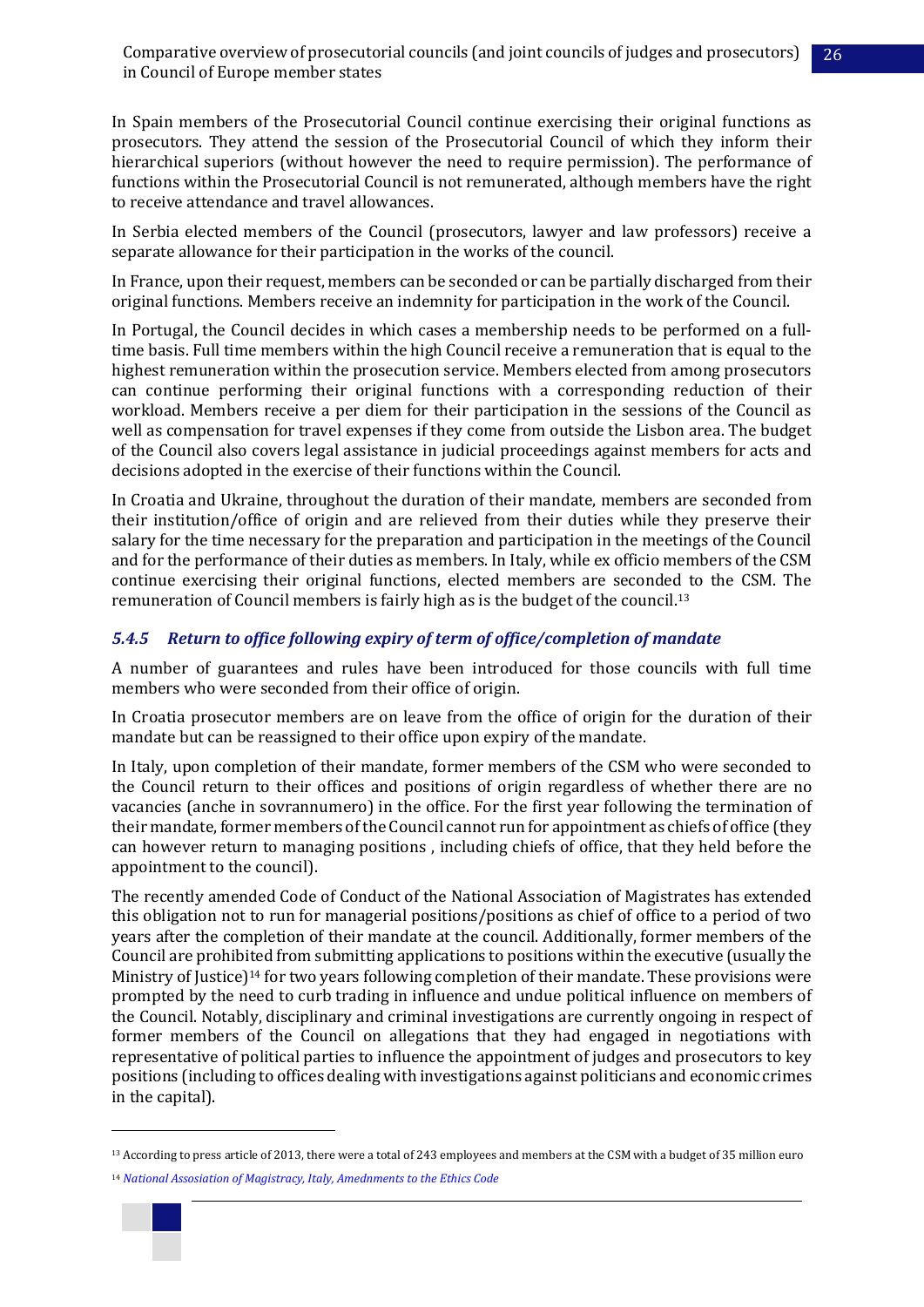### <span id="page-26-0"></span>*5.4.6 Suspension, dismissal or termination of mandate*

Some councils regulate the grounds for suspension of members. In Portugal members can be suspended in case of indictment for intentional offences committed in the exercise of functions or punishable by imprisonment for more than three years. They can also be suspended in case of the opening of disciplinary proceedings.

Members can ask for the temporary suspension of their mandate in case of illness or paternity or maternity leave for a period of up to 180 days.

Besides termination due to expiry of the mandate, voluntary resignation, retirement, disability, permanent or lengthy illnesses that makes the performance of duties impossible over a considerable period of time, appointment to offices and positions incompatible with the status of members within the council, members will usually be removed on a number of additional grounds connected to grave violations of their duties and commission of disciplinary and criminal offences.

In Ukraine, the issue of non-compliance or improper compliance of the duties as member of the Council can be raised before the general assembly of prosecutors upon initiative of the Council's president or a third of its members. In Spain members can be removed due to serious breach of their duties as members of the Council but also following the imposition of the disciplinary sanction of suspension for up to three years.

In Portugal failure to attend three consecutive meetings or a total of five meetings and the imposition of a disciplinary sanction entailing the removal from office or loss of status (such as loss of status as prosecutor, revocation of license as a lawyer etc.) will also lead to the revocation of the mandate in the Council.

In Belgium a member can be removed for grave reasons upon decision of at least two third of the members of each linguistic section. Grave reasons include failure to attend sessions of the Council and violations of their duties of independence and impartiality. Such decision cannot be appealed. The dismissal of members must respect fundamental due process guarantees including hearing the member and securing that all evidence is gathered. The member must be informed in advance of the charges, the intention to put an end to his mandate, the time and location of the hearing, the right to be assisted by a person of his choosing, the right to have witnesses summoned and to access the file with all the evidence. Minutes of the hearing for the removal are taken.

In Serbia any member of the Council can initiate the procedure for dismissal of a member. In case of lay members, the initiative belongs also to the body that nominated them. The relevant member must be heard before the Council adopts the decision.

In Spain while the President of the Council must accept the resignation, termination due to incapacity or non-compliance with the duties as member of the Council must be agreed by the Plenary of the Council by a majority of two-thirds of its members, after a procedure respecting due process guarantees. The termination due to disciplinary sanction can be adopted only when the sanction is final.

In Croatia the decision to remove a member of the Council is adopted by the president of the council. In case the decision concerns the president, the deputy president is competent to adopt the decision. With regards to members elected from among deputy state prosecutors, the Prosecutor General submits a proposal for removal to the Council which decides over the matter Lay members elected by parliament or the law faculties can be removed by decision of the respective electing body.

In Slovakia the Council may remove the president and the vice president of the Council upon proposal of at least five members. The vote is adopted by secret ballot.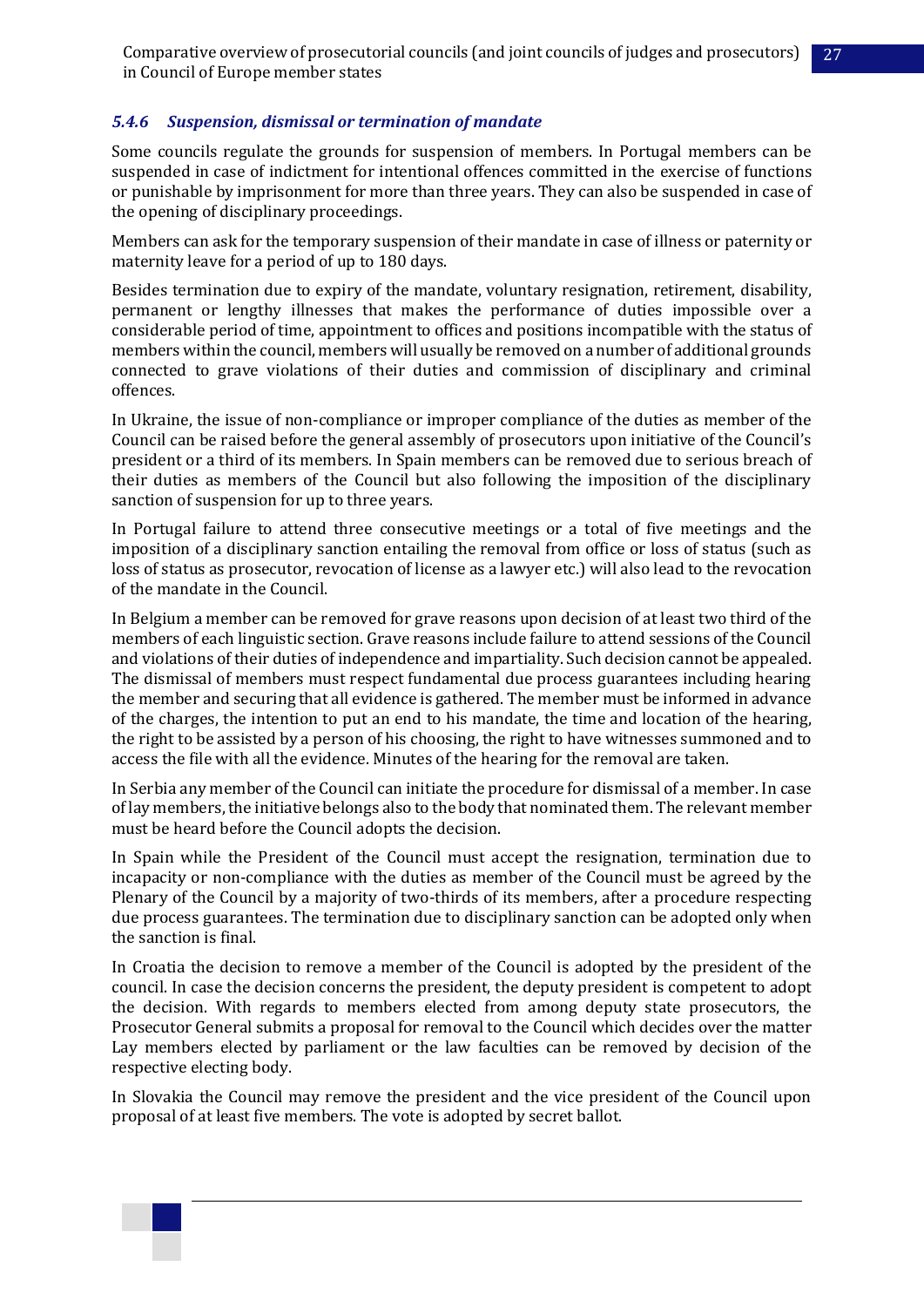Comparative overview of prosecutorial councils (and joint councils of judges and prosecutors) 28 in Council of Europe member states

## <span id="page-27-0"></span>**5.5 Functioning of Prosecutorial Councils**

### <span id="page-27-1"></span>*5.5.1 Ordinary and extraordinary sessions*

In Belgium the plenary of the Council, which includes both linguistic sections, is convened at least twice per year while each linguistic section convenes once per month to approve or ratify the decisions of its various commissions.

In Slovakia, the sessions of the Council are convened four times per year. The President of the Council, the General Prosecutor or an absolute majority of the members of the Prosecutor's Board may request that the Council is convened; in such case, the President of the Council is obliged to convene the session within ten days of receiving the request. The Council may also be convened if it is urgent for the proper and timely performance of its functions under the law or necessary to protect the rights and legitimate interests of prosecutors. In case a matter is urgent and does not require a discussion at the extraordinary meeting of the Council, the President of the Council may request members of the Board to vote by telephone, telegraph or by other electronic means.

In Portugal the Plenary Council convenes once per month. Extraordinary sessions can be convened upon initiative of the prosecutor general or upon request of at least seven members.

#### <span id="page-27-2"></span>*5.5.2 Electronic/virtual Sessions*

In Croatia sessions of the Council can be held electronically, provided that at least six members have confirmed receipt of the invitations to hold the session electronically. Matters that cannot be decided by electronic virtual sessions include recruitment, dismissal, performance evaluation and disciplinary proceedings.

#### <span id="page-27-3"></span>*5.5.3 Participation of external bodies/non-members*

In Slovakia professional associations are granted a number of rights connected to the participation in the sessions of the council. In particular, the information on upcoming meetings of the Council is notified by the President to professional associations. In certain circumstances the professional associations can be invited to submit opinions on matters under discussion. A representative of professional associations can propose the inclusion of matters in the agenda and has the right to participate in the meetings of the Council in an advisory capacity. For the whole or part of the deliberations, the Council may also invite the General Prosecutor or a prosecutor whose rights and legitimate interests are affected.

In France, following a 2008 reform, the President of the Republic and the Minister of Justice were removed from among the ex officio members. Currently the Minister of Justice can be invited to attend the meetings of the Council with the exception of disciplinary proceedings.

In Portugal, the Minister of Justice can attend the sessions of the Council upon invitation or when he considers it necessary to provide information or clarifications.

In Ukraine, the president of the Council and the Council can invite to attend the hearings a plurality of authorities including the prosecutor general, regional and local chiefs of prosecutors' offices, prosecutors, representatives of the press and of governmental organisations.

## <span id="page-27-4"></span>*5.5.4 Publicity of sessions*

In France all disciplinary proceedings are open to the public and the time and location of the sessions are published in advance on the website of the Council. So far it appears that, with few exceptions, the majority of disciplinary proceedings have been held in public.

In Italy hearings/sessions of the Council are public. Exceptions can be made for reasons of public security, protection of the private life of a magistrate or third parties or of the confidentiality of the investigation. The proposal to hold a session behind closed doors must be submitted either by a Commission or at last three members of the Council. The decision on the publicity of the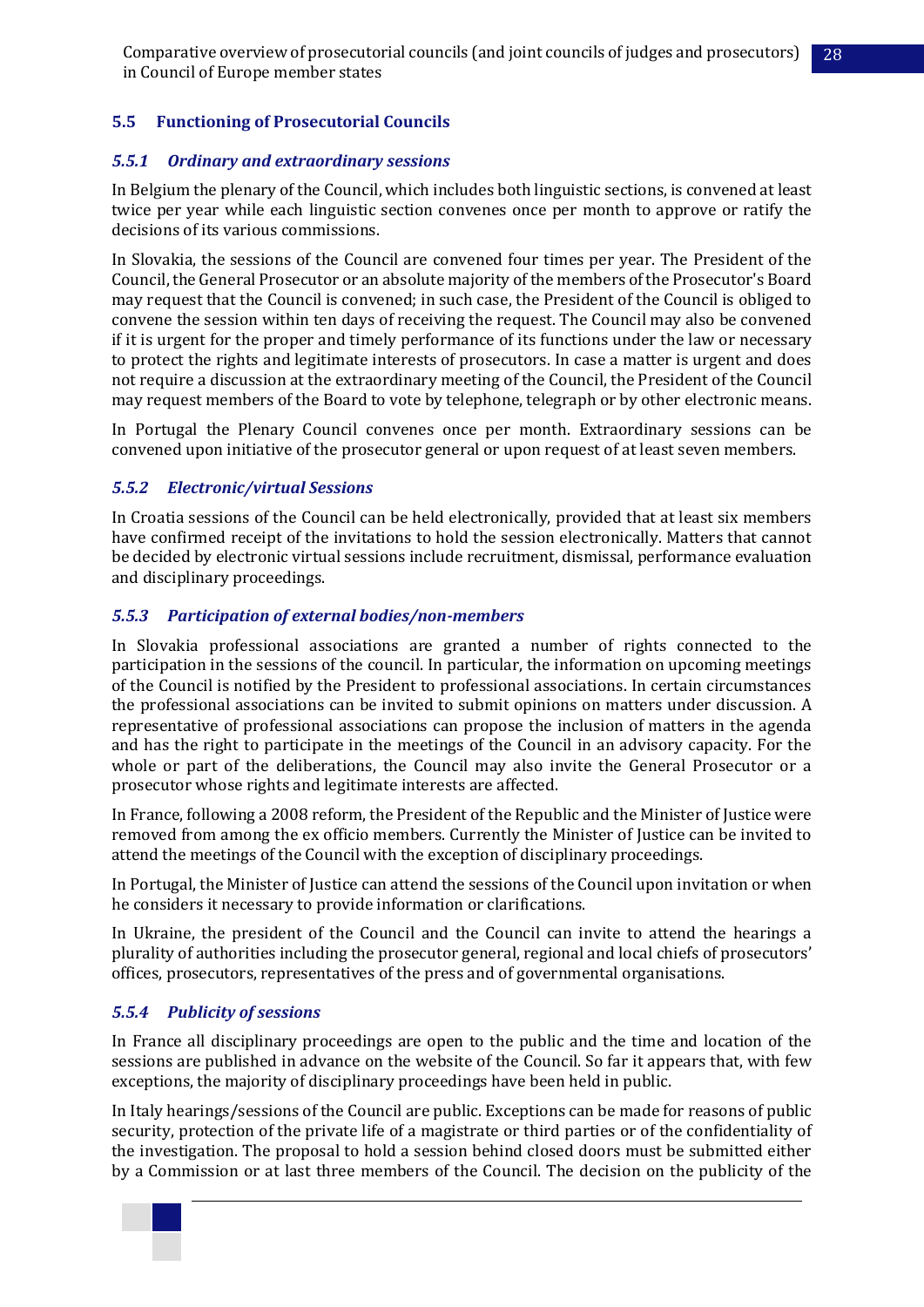session is adopted by majority of at least two third (of the votes expressed). The sessions/meeting of the Council's Commissions are not public but exceptionally, each Commission can decide to hold the session in public. On the other hand, the meetings of the Commission in charge of discussing appointments of chiefs of office can be open to the public upon request of one third of the members.

In Slovakia resolutions of the Council can be decided by secret ballot, by public vote but also by mail or similar means. The Council shall vote by secret ballot in cases foreseen by law or if decided by more than half of the members before the motion for a resolution is tabled.

In Serbia sessions are usually open to the public and can be attended by interested persons and media representatives insofar as the capacity of the room where the session takes place allows. Sessions can be held behind closed doors in the interest of public order, data protection, national security, morals and the interests of minors, privacy of prosecutors or other persons involved if they make a request that the session is held behind closed doors. Disciplinary proceedings and proceedings for dismissal are held behind closed doors.

In Croatia sessions concerning general matters are open to the public. Hearing in disciplinary proceedings, proceedings for the dismissals of prosecutors, for deciding on objections to performance evaluation are held behind closed doors. However, such procedures can be open to the public upon request of the concerned prosecutor. Interviews for the appointment and transfer of prosecutors may be recorded by audio-visual devices and published on the website of the Council.

## <span id="page-28-0"></span>*5.5.5 Decisions of the councils*

In the majority of cases, councils decide by majority of the attending members. Each member has a vote but occasionally, in case of tie, the president can have a casting vote.

In Italy decisions are validly adopted by the plenary of the Council if at least 15 (out of a total of 27) members are present, at least ten of which must be magistrates and five lay members elected by the parliament. The council's resolutions are adopted by majority of the votes. In the event of a tie, the vote of the President shall prevail.

In Belgium decisions of the plenary and the various commissions can be validly adopted if the majority of the members is present. Decisions are adopted by majority of the votes expressed.

In Portugal decisions of the plenary can be validly adopted it at least 13 members (out of 19) are present. Decisions are taken by majority vote, the Prosecutor General having the casting vote.

In Spain the plenary is considered as validly constituted if at least 8 (out of 12) members are present (of which at least six elected members). Decisions are adopted by simple majority. In case of tie, the vote of the Prosecutor general is determinant.

## <span id="page-28-1"></span>*5.5.6 Minutes, session's reports and transparency*

Minutes of the sessions are recorded in virtually all reviewed countries. They usually contain information on the agenda, attending members, proposals presented and discussed, the result of the voting. Members of the Council usually have the right to inspect the minutes and present remarks and request for corrections which must be approved by the council. Access can be provided to other individuals who have a legitimate interest in reviewing the minutes.

In Slovakia it is possible to make a visual, audio or other recording of the sessions. The written agenda of the Council, including documents received and sent, are held in a special file kept by the President of the council. Every member of the Council and a representative of professional associations is entitled to inspect this file during working hours without any restriction and to make extracts or copies of it.

In Italy, in case of public hearings/sessions, the Council publishes a summary report summarizing the matters discussed, key points of the members' interventions and the votes expressed. When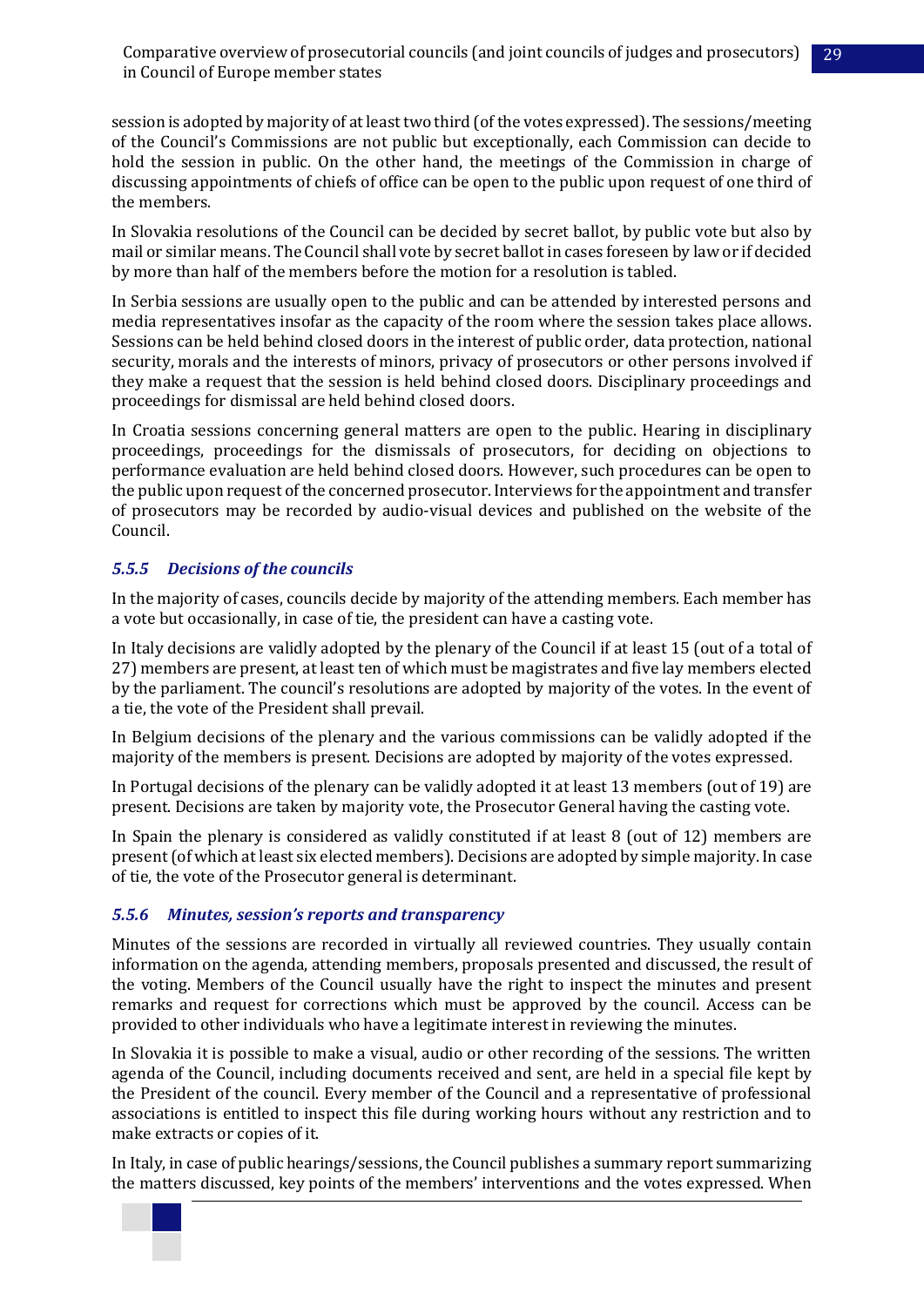sessions are held behind closed door, the summary report is limited to the mention of the decision adopted and the votes expressed by the members of the council. Confidentiality does not apply, with the exception of security needs (esigenze di sicurezza) to resolutions adopted by the council, the text of the proposals elaborated by the various Commissions, voting results and the vote expressed by each member. Thus, decisions adopted are always published and the votes cast by the members are usually public. However, votes can be cast in secret upon request of at least six members. Such proposal can be challenged by at least three members of the council, in which case the Council will decide by majority.

Any individual can ask for access to or request a copy of the reports of the public sessions of the Council and its Commissions. Information that cannot be made available includes: confidential documents (as regulated by law), documents concerning public order, police activities and criminal investigations, documents concerning the personal security of magistrates, documents concerning the health and private life of individuals, files of the disciplinary proceedings (with the exception of documents used in the disciplinary hearings before the council). However, such exceptions do not apply in case the requesting individuals need such documents/information for the protection of their rights and interests.

All private and public subjects, including those representing collective interests, who have a direct and concrete interest can ask to access or obtain copies of the minutes of the Commissions, as well as acts and documents drafted or gathered during the proceedings decided by the Council. The requests are authorized by a committee attached to the president, after consulting the relevant Commission. Authorization can be denied with motivated decision. The refusal to authorise access, even partial, can be appealed before the Council that decides within thirty days.

In all reviewed countries Councils publish information on their past and upcoming sessions on their websites. In France time and location of the disciplinary hearing held before the Council are published in advance on its website as they are open to the public.

# <span id="page-29-0"></span>*5.5.7 Appeal against decisions of the Council*

In Portugal all Council decisions can be appealed before the administrative courts.

In Croatia decisions of the Council can be usually appealed before a judicial instance. No appeal is allowed against preliminary decisions such as the decision to initiate disciplinary proceedings.

The decision to suspend a prosecutor in the framework of disciplinary proceedings can also be appealed before the Supreme Court, which decides in a single judge formation. Disciplinary sanctions adopted against Deputy State prosecutors can be appealed before the Supreme Court, which decides in a three-judge formation. The appeal suspends the application of the sanction. Decisions of the Council concerning transfer or recruitment can be appealed before the administrative court.

Similarly, in Serbia decisions of the Council can be usually appealed before an administrative court while decisions on dismissal can be appealed before the Constitutional Court.

In Belgium decisions of the Council can be appealed before the Council of State (the supreme administrative jurisdiction). The type of decisions that can be appealed however is limited to decisions adopted in procurement procedures, recruitment, appointments and other decisions concerning the staff of the Council.

Similarly, in France the decisions of the Council can be appealed before the Council of State. Over the years, the Council of State has developed a case law identifying decisions of the Council that are amenable to judicial review. For example, the Council of State is not competent to review acts of a preliminary nature such as the Council's proposal to the President of the Republic to appoint a magistrate to a judicial position. In this case it is the decision of the President to appoint that is subjected to judicial review. On the other hand, the Council of State is competent to review decisions of the Council in recruitment and disciplinary matters. The review encompasses

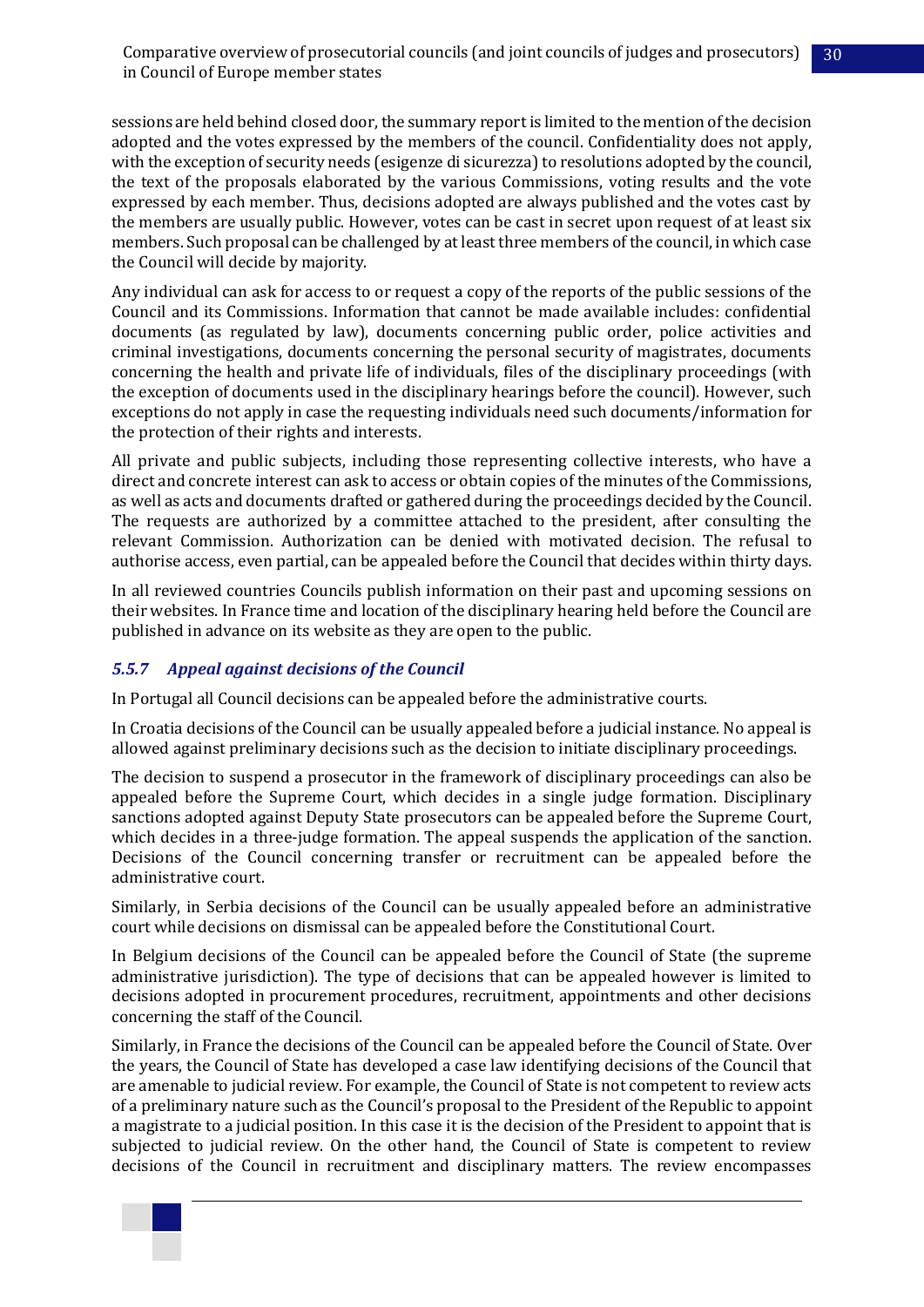whether the decision was legally rendered, on the basis of the submitted documents. Insofar as the choice of sanction is within the discretionary powers of the council, the Council of State can still review whether the sanction adopted was proportionate.

The right to appeal the decisions of the Council does not only belong to the concerned magistrate but also any magistrate whose interests have been negatively affected by a decision. One example is the possibility for candidates to a judicial position to challenge the Council's decision to appoint another candidate. Professional associations of magistrates can also lodge appeals before the Council of State against decisions that affect collective interests of magistrates that they represent such as, for example, decisions affecting the working conditions of magistrates.

In Italy, decisions of the Council can be appealed before the Regional administrative tribunal (which is the first instance court in administrative proceedings). The decisions of the regional administrative tribunal can be appealed before the Council of State. Decisions adopted in disciplinary proceedings by the disciplinary board can be appealed before the chamber for civil proceedings of the court of cassation.

## <span id="page-30-0"></span>*5.5.8 Specialised commissions*

## *Commissions deciding on specific matters*

As to the functioning of specialised commissions, there are wide variations among the national councils surveyed. A number of councils operate through commissions that function as working groups within the councils themselves and are composed by members of the councils (Italy, France, Belgium). In some cases, commissions adopt decisions on matters within their competence and the councils act as appeal bodies (Portugal). In other cases, the commissions' work is of a preparatory nature<sup>15</sup> and decisions are directly adopted by the council (Italy). In others, commission are separate bodies and councils appoint their members (Slovakia) while in other cases commissions and bodies competent to decide on recruitment, evaluation and disciplinary proceedings are completely separate and independent of the councils (Ukraine).

## *Commissions attached to the councils and composed of council members*

In Belgium each linguistic section of the council appoints two commissions: *one commission for careers and appointment* composed of seven lay members and seven professional members (judges and prosecutors) and *a commission on advice and inquiries* composed of four lay members and four professional members. Decisions of the commission for career can be validly adopted only if at least ten members are present while the commission on advice and inquiries can validly decide if at least six members are present. Functions that are not expressly attributed to the commissions are exclusive competence of the Councils' plenary. Notably neither the Council not the commissions are competent for disciplinary proceedings which are decided by other authorities such as chiefs of office.

In France, the section for prosecutors of the council decides directly on disciplinary matters in a composition of 16 members, which includes besides all the members of the section of the council for prosecutors, also the prosecutor who is appointed as member of the Council's section for judges. Thus, the disciplinary board is composed of eight prosecutors and eight lay members. In order to deliberate validly, the proceedings must be attended by the president and at least seven members. Decisions are adopted by majority. Upon request of any of the board's member the vote can be cast by secret ballot. While the disciplinary section for judges issues final decisions, the section for prosecutors is competent to issue an opinion on the applicable sanction to the Minister of Justice who can adopt even stricter sanctions. The opinion is adopted following an inquiry carried out by the judicial inspectorate unless the council can directly review the matter.

<sup>15</sup> In Spain besides specific functions delegated by the plenary, a permanent Commission performs a number of statutory functions such as preparing reports for promotions of prosecutors, informing the Prosecutor General about the advisability of ordering one or more Prosecutors to be temporarily detached to a specific office. However, the council itself has limited decision powers.

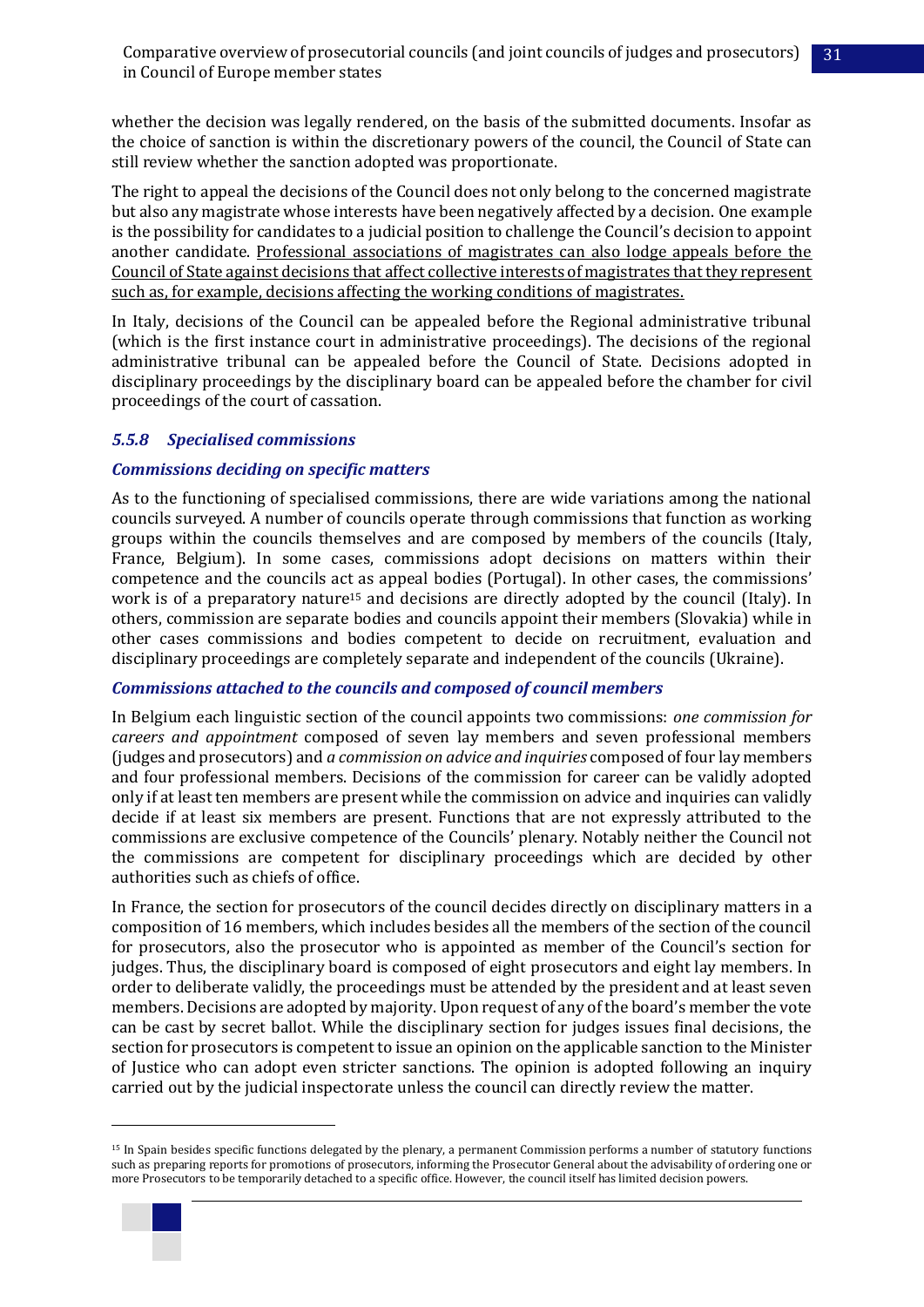Since 2010 individuals can submit complaints against magistrates directly to the Council. Complaints are filtered by a filtering commission (composed of two magistrates and two lay members, appointed each year by the president of the council). The filtering commission validly deliberates if at least three members are attending. It decides on the admissibility of complaints by majority. Members of the filtering committee cannot sit in disciplinary proceedings if they have decided on the admissibility of the case being considered.

In Italy, decisions are usually adopted by the plenary of the Council, while preparatory works are carried out by specialised commissions. Each commission consists of six council members (four magistrates and two lay members) and is competent for specific matters. Each member is appointed for one year. Currently there are nine commissions: (1) for incompatibilities and conflicts of interests; (2) for internal regulations, (3) for recruitment and transfers, (4) for the evaluation; (5) for the appointment of chiefs of office; (6) for research and analysis; (7) for the organisation and efficiency of the judiciary; (8) for honorary magistrates and (9) for international relationships.

In addition to the nine commissions, a disciplinary board is chaired by the vice president and five council members (one chosen from among council-members elected by parliament, one from among prosecutor-members from the court of cassation and three prosecutor-members from first instance and appeal courts). Recently, the Ministry of Justice has submitted a proposal to select the members of the various commissions by drawing in order to avoid that appointments are determined by backdoor agreements among various political factions within the Council.

In Portugal the Council comprises three commissions. A commission for evaluation, a commission for disciplinary matters and a permanent commission. Membership in the evaluation commission is incompatible with membership in the disciplinary commission.

The permanent commission performs functions delegated by the plenary that are not within the competence of the evaluation and disciplinary commission. The permanent commission is composed by the prosecutor general and four members designated by the plenary of the Council. Its composition must secure equal representation of members from among prosecutors and lay members. The members are appointed for a period of three years, renewable once.

The disciplinary commission is composed by 11 members of the Council including the Prosecutor General, five elected prosecutors (with proportional representation of the prosecutors elected by the general assembly and the district general/deputy prosecutors), the deputy prosecutor general, three from among the lay members elected by parliament (for a period of 18 months) and one from the lay members elected by the Ministry of Justice (who is elected by ballot for a period of 18 months).

A rapporteur, who is selected by drawing from among the members of the commission prepares a report with a draft proposal, which is to be adopted by majority vote. The Prosecutor General has the casting vote. Decisions are validly adopted with the attendance of seven members. All decisions taken by the Disciplinary commission can be appealed before the Council's plenary and, ultimately, to the Supreme Administrative Court.

## *Councils proposing members to external commissions*

In Slovakia candidates to the disciplinary commissions and to the selection committee are proposed by the regional councils to the national council. The national council then proposes the appointment of candidates to the Prosecutor General who appoints them for a period of three years.

Disciplinary Commissions are set up at the Prosecutor General's Office and decide in disciplinary proceedings. Currently there are five Disciplinary Commissions and two Disciplinary Appeals Commissions. Each disciplinary commission is composed of a chair and three members. Each disciplinary appeal commission is composed of five members. Cases are assigned to the commission by drawing.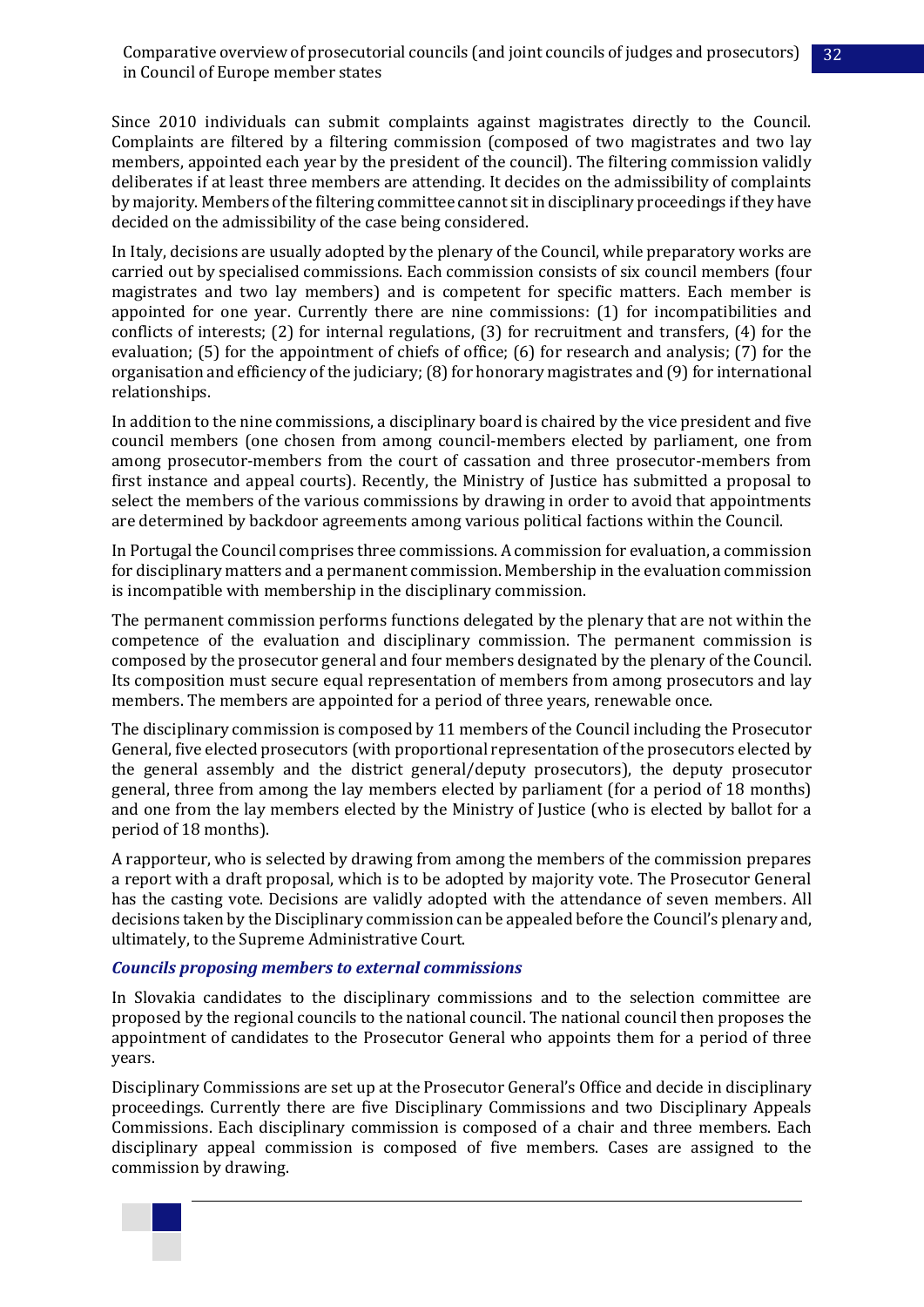Only prosecutors with at least five years of service and with a clean disciplinary record and against whom there are no pending disciplinary proceedings are eligible to be members of the Disciplinary commissions. Also, ineligible are the prosecutor general, other chief prosecutors and members of the Council<sup>16</sup>. A member of the commission cannot participate in the subsequent decision of the appeal commission.

Members of the commissions are also subject to recusal in case of conflict of interests. As soon as a member becomes aware of a conflict of interest, at any stage of the procedure, he must immediately notify the Prosecutor General. The prosecutor object of pending disciplinary proceedings has the right to comment on the circumstances of the recusal and is obliged to notify the Prosecutor General on any circumstance relevant for recusal of the member of the disciplinary commission. The Prosecutor General decides on the removal of the member of the Disciplinary Commission.

Disciplinary proceedings can be initiated by chiefs of office, the prosecutor general and the Ombudsman (if he considers that the relevant prosecutor in the performance of his duties has violated the fundamental rights and freedom of a petitioner seeking legal protection from the Ombudsman). In so far as the Prosecutor General is concerned, disciplinary proceedings against him/her are conducted by the Constitutional Court.

#### *Ethics commissions*

Ethics commissions, usually created within Councils of the Judiciary, have been tasked in several CoE state members with the provision of advice to prosecutors.

Ethics commissions have been usually established as separate bodies from disciplinary commissions within Councils (France, Slovakia, Croatia, Serbia, Montenegro). The rationale behind this approach is securing a distinction between the preventive function of the ethics commission and the enforcement role of disciplinary bodies. This is also reflected in rules on incompatibility between membership in the ethics commission and in the disciplinary bodies. At the same time rules have been adopted to coordinate the functioning of the two bodies for example on whether decisions and opinions by ethics commissions can be used as evidence in disciplinary proceedings.

Ethics commissions are usually composed of prosecutors both active and retired, but also by lawyers, professors and academics specialized in ethics (and more recently behavioral sciences). In some cases, members are appointed by higher authorities. For example, in France they are appointed by the assembly of magistrates, the high judicial council and the Council of State. In other state members, members of ethics commissions are directly elected by all members of the judiciary.

In Slovakia the ethics committee is in charge of adopting opinions on ethics matters. The opinions are binding on the requesting prosecutor but not on the Disciplinary Commission. The Ethics Committee has nine members elected by direct universal suffrage and by secret ballot. Only a prosecutor can be a member of the ethics committee.

In Serbia the Ethics Commission is an ad hoc body composed by five members who are selected for a period of three years. One member is selected among elected members of the Council, three members are prosecutors and one member is an individual "who has publicly affirmed himself in the defense of ethical values". It acts upon initiative of a plurality of state bodies including individual prosecutors but also citizens. It has a number of competences including issuing an opinion as to whether a given conduct is in accordance with the code of ethics; issuing written instructions and practical guidelines on ethical issues, performing confidential consultations with

<sup>&</sup>lt;sup>16</sup> The law specifies the following categories of prosecutors that are ineligible: the prosecutor general, and deputy Prosecutor General, the special (and deputy) prosecutor, the regional (and deputy) prosecutor, district (and deputy) prosecutor and any member of the Prosecutorial Council.

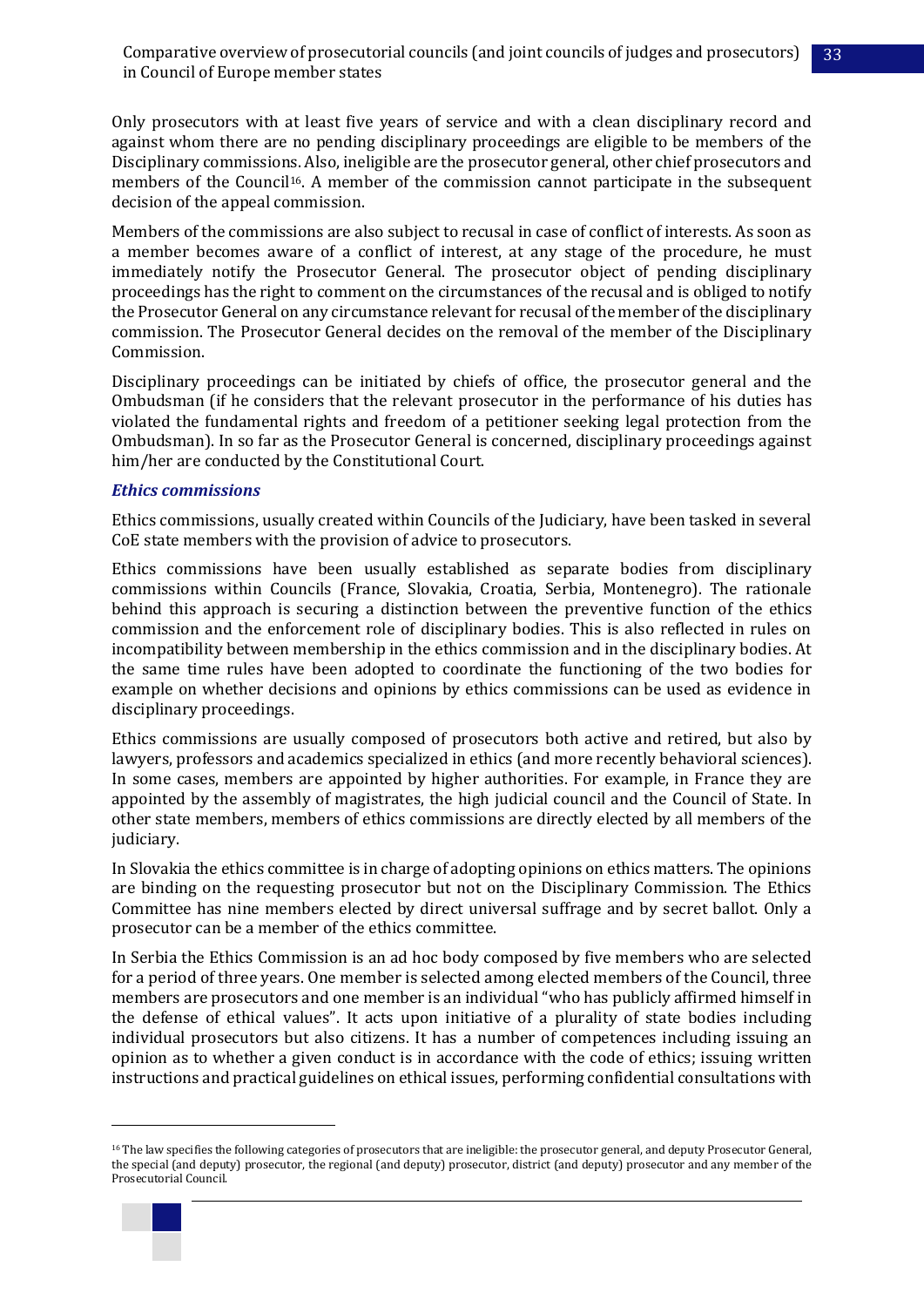the holders of the public prosecutor's office and securing the implementation of the Code of Ethics.

#### <span id="page-33-0"></span>**6 THE COMPOSITION AND OPERATION OF THE SCP IN THE REPUBLIC OF MOLDOVA**

The Action plan for the implementation of the Strategy for ensuring the independence and integrity of the justice sector for 2021-2024 in the Republic of Moldova (hereinafter "the Strategy") has included among its objectives strengthening the capacities of the Superior Council of Prosecutors by, *inter alia*, amending/reviewing its composition, term of office, reducing the term of office of its President and introducing the principle of rotation of this position between members selected from among prosecutors and lay members. The plan also mentions establishing a mechanism for challenging the decisions of the SCP at the Supreme Court of Justice by removing double degree of jurisdiction. The Strategy for ensuring the independence and integrity of the justice sector for the same period sets as its priorities securing the independence of the prosecution service, strengthening the capacities of the SCP and its Boards as well as revising its composition, in particular of its lay members, in line with GRECO recommendations.

Article 69 of the Law on PPS provides for the membership of the SCP. There are 15 members, 6 ex-officio, 5 elected prosecutors and 4 representatives of civil society. The *ex-officio members* are the following:

- The General Prosecutor,
- The chief prosecutor of ATU Gagauzia,
- The President of the SCM,
- The Minister of Justice.
- The President of the Union of Lawyers and
- The Ombudsman.

The 5 elected prosecutors are elected by the General Assembly of Prosecutors from among active prosecutors, one from the GPO and 4 from territorial and specialised offices. The elected prosecutors are detached from their main function for the duration of their mandate.

The remaining 4 members representing civil society are in fact appointed, one each by the President of the Republic, the Parliament, the Government and the Academy of Sciences of Moldova. They must have law degrees and at least three years legal experience.

Members of the SCP, other than the ex-officio members, work full-time in that role.

The number of members of the SCP, 15, is not out of line with European norms for a country of Moldova's size and population. During the consultations, the representative of the Prosecutor General office expressed a preference for a reduction of the number of members from 15 to 11 and to have an odd number to avoid deadlocks in decision making.

The number of prosecutors elected by their peers among SCP members is five. Together with two ex-officio prosecutorial members (i.e. the Prosecutor General and the Head Prosecutor of the Autonomous Region of Gagauzia) there are now seven prosecutors and eight non-prosecutors in the composition of the SCP.

Regarding the composition of the Council, the CCPE has consistently argued for a majority of prosecutors elected by their peers.

The Venice Commission, on the other hand, has taken a different approach. In its amicus curiae brief for the Constitutional Court of the Republic of Moldova adopted in December 2019 "On the amendments to the law on the Prosecutor's office"17, the Venice Commission noted that the newly

<sup>17</sup> See footnote 3 above.

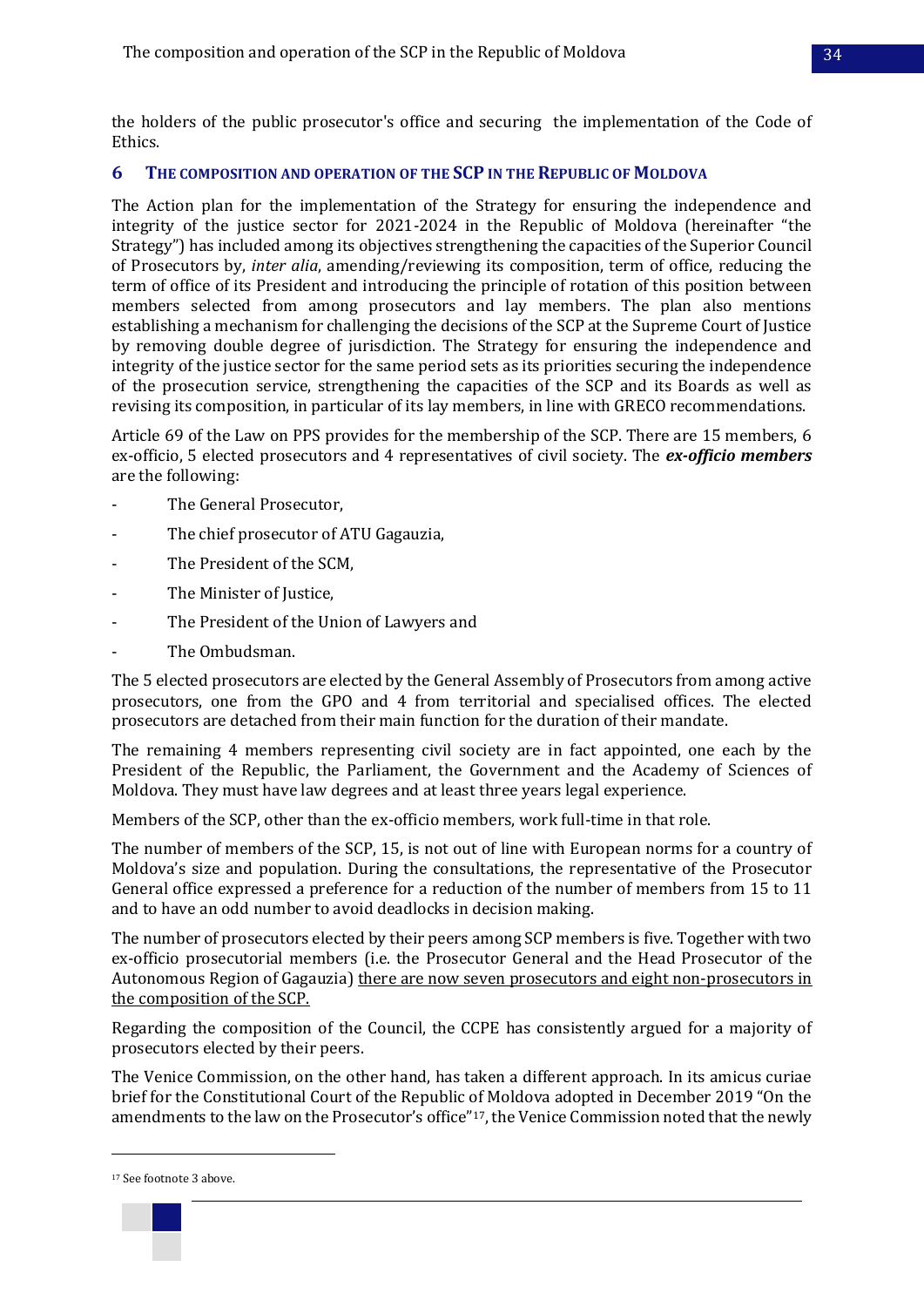regulated composition of the SCP which added three more lay members (the Ombudsman, the President of the Bar Association and a member from civil society proposed by Government) and where seven out of fifteen members were either ex officio or elected prosecutors "did not seem to threaten the independence of prosecutors because the composition of the SCP remains sufficiently pluralistic, the prosecutors still representing a relative majority there". How the Venice Commission concluded that seven out of fifteen can constitute a majority, whether relative or otherwise, is not explained. Presumably what they meant was that the prosecutors as a group were larger than any other single group. The point appears to be that in the case of prosecutors the Venice Commission considers that it is sufficient for prosecutors to form a substantial part, if not a majority, of a prosecutorial council, a point which has been made consistently in a number of their opinions.

### **GRECO Recommendation No. XV, 4th Evaluation Round on the Republic of Moldova.**

GRECO appears more favourable towards the idea of a majority of prosecutors than is the Venice Commission. In its Recommendations to the Republic of Moldova adopted in the framework of the 4th Evaluation Round (Prevention of corruption in respect of members of parliament, judges and prosecutors), GRECO recommended "that appropriate measures be taken to ensure that the composition and operation of the Superior Council of Prosecutors be subject to appropriate guarantees of objectivity, impartiality and transparency, including by abolishing the ex officio participation of the Minister of Justice and the President of the Superior Council of Magistracy (§148).

In its Second Compliance report, reviewing the recent Constitutional and legislative amendments, GRECO noted that "the amended legislation provides for an increase in members of the SCP, by adding two ex officio members (the Ombudsman and the President of the Bar), and one member appointed by the Government. The number of non-prosecutors increases to eight and the number of prosecutors elected by their peers is five. At the same time, the Minister of Justice remains an ex officio member as does the President of the Superior Council of Magistracy, contrary to what is required by the present GRECO recommendation".

#### <span id="page-34-0"></span>**6.1 The ex-officio members**

The *ex-officio* members of the SCP are the General Prosecutor, the chief prosecutor of ATU Gagauzia, the President of the SCM, the Minister of Justice, the President of the Union of Lawyers and the Ombudsman.

According to statements of the Moldovan authorities referred to in GRECO's First Compliance Report and subsequent statements) the ex officio members such as the President of the Superior Council of Magistracy, the Ombudsman and the Minister of Justice in practice do not attend the sessions of the SPC.

In its opinion submitted to the Ministry of Justice "regarding the needs for amending the Law No3/2016 on the Prosecution Service" the SPC has proposed the exclusion from the members of the SCP of the Minister of Justice, the President of the SCM and the Ombudsman.

The SPC noted that membership of the Ombudsman in the SCP would put at risk the requirement of organisational, operational and financial independence from any public authority regardless of its legal form. The participation of the Ombudsman would also be incompatible with the Venice Commission Principles on the work of the Ombudsman institution requiring it to avoid engaging in political, administrative or professional activities incompatible with its independence or impartiality.

This position is shared by the Ministry of Justice whose representative has confirmed, during the consultations with the international consultants that its priority is its own exclusion from the membership of the SCP.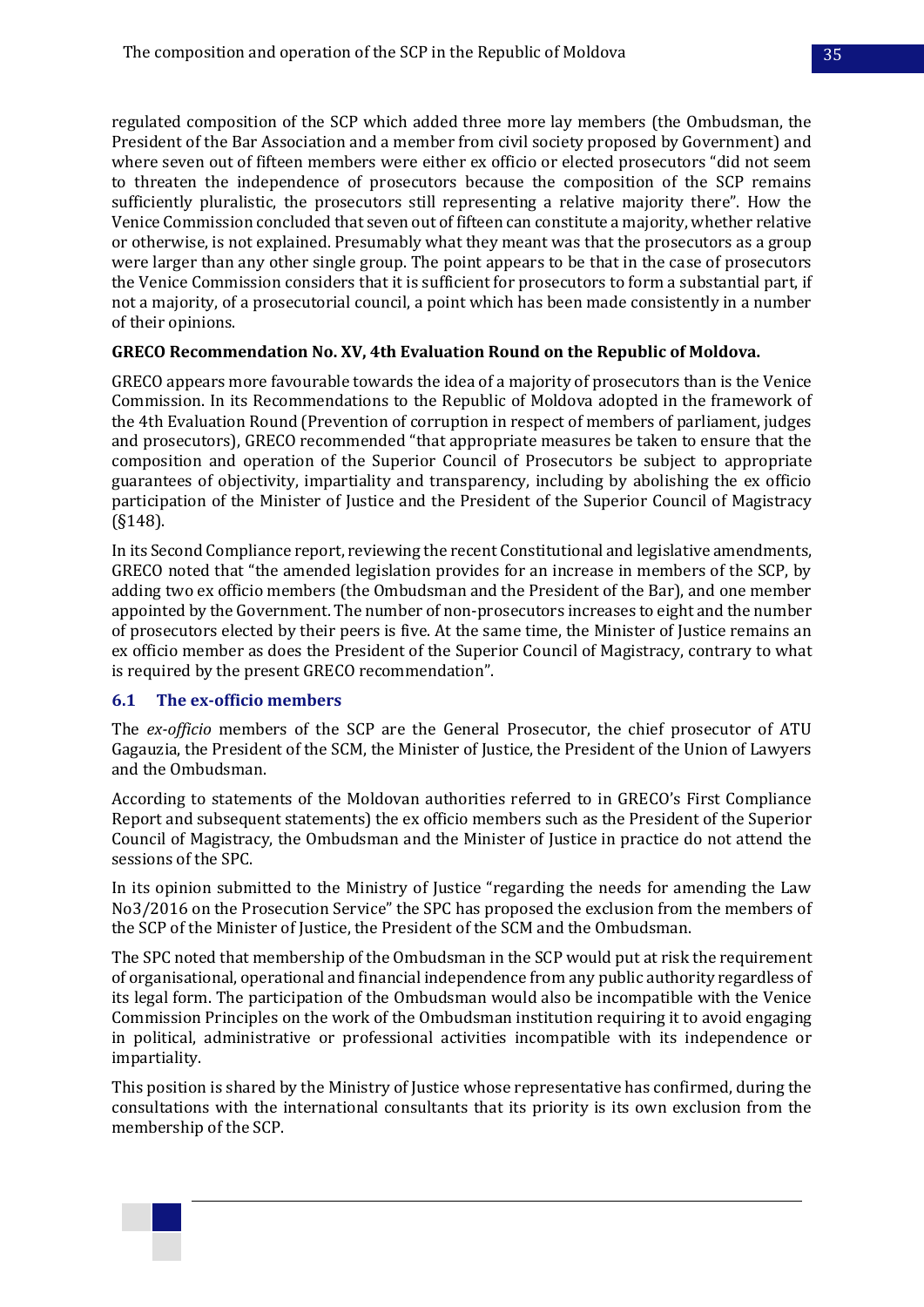Similarly, the representative from the Prosecutor General office agreed with the need to exclude the Minister of Justice who, in any case, has so far attended the sessions of the SCP only a limited number of times.

Notably sessions where the Minister of Justice and the President of the SCM have attended concerned crucial disciplinary matters or involved the Prosecutor General or heads of specialised prosecutor's offices.

## <span id="page-35-0"></span>*6.1.1 The General Prosecutor*

With regard to the participation of the General Prosecutor there is no standard European practice. In some countries the General Prosecutor is a member of the council and in others not. There are both advantages and disadvantages to the General Prosecutor being a member. One advantage is that it may be more likely that decisions of the council will be implemented in practice. The main disadvantage is that the General Prosecutor may be in a position to exercise undue control over the other members thereby undermining the council's function of providing democratic selfgovernance. If the general prosecutor is to remain a member it will be important to safeguard the independence of the elected prosecutor members, for example by ensuring that at the end of their mandate they have a right to resume their previous function.

## <span id="page-35-1"></span>*6.1.2 The Minister of Justice*

Regarding the membership of the Minister of Justice in the SCP, the Venice Commission in its *amicus curiae* brief for the Constitutional Court noted the absence of a strict European standard. It considered that as long as the role of the executive representative is not decisive, such presence may even facilitate dialogue among various members of the system. The Venice Commission further noted that the Minister only appoints one of the other members of the SPC, a representative of civil society, and concluded that the Minister's participation would not put the SPC under the control of the government. In such circumstances "the presence of the Minister would not seem objectionable".

However, if one asks the question whether the membership of the Minister of Justice is desirable rather than whether it is objectionable as amounting to a form of control by the Government a different answer may be possible. The Office of the Prosecutor is, according to the Constitution, an autonomous institution within the judicial authority. The Minister of Justice has, therefore, no function in relation to the prosecution. It is difficult to see what value is added by the Minister's presence on the SCP. It may create a perception that the prosecutor's office is subservient to the executive power. The Venice Commission has consistently opposed the presence of Ministers of Justice on judicial councils. It is difficult to see a clear justification to apply a different standard to a prosecutorial council especially in a country where the prosecution is considered part of the judicial power.

Notably in **France** the Ministry of Justice, who was previously an ex officio member of the Council, has been removed on the basis of reforms aimed at strengthening the independence of the judiciary.

Furthermore, it seems that in practice the Minister of Justice does not attend the meetings of the SCP. The current minister informed the mission experts that he was not in favour of retaining a position on the SCP. The international consultants therefore recommend that the Minister should no longer be an ex officio member of the SCP.

# <span id="page-35-2"></span>*6.1.3 The Chief Prosecutor of ATU Gagauzia*

It appears that the reason for this provision is to ensure representation of the Gagauz, an ethnic minority of Turkish origin who are Russian speakers. It is important in the Moldovan context to ensure Gagauz representation. It might be more logical if the prosecutors of AUT Gagauzia elected one of their own number rather than appointing the Chief Prosecutor ex officio.

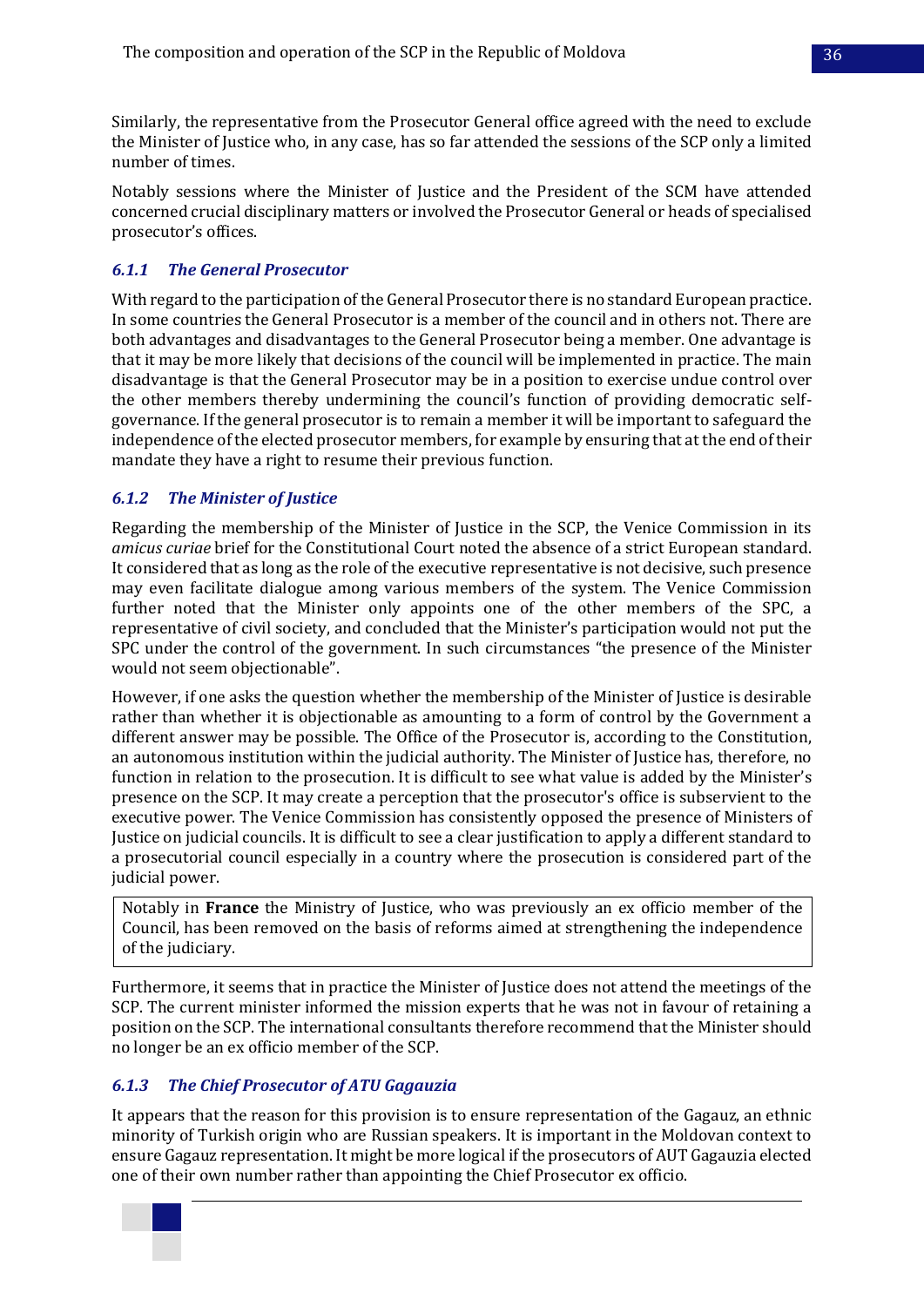### <span id="page-36-0"></span>*6.1.4 The President of the SCM*

It is difficult to see the justification for the president of the SCM being an ex officio member. This is not a reciprocal arrangement between the two councils. There may be occasions where there is a case for cooperation between the two councils, for example, where a proposal impinges on both judges and prosecutors such, for example, as a proposal to change court districts, but having the president of one of the councils as an ex officio member of the other is not really the solution as to how to deal with such cases. In none of the countries reviewed the President of the SCM is a member of the Prosecutorial Council<sup>18</sup>. The international consultants therefore recommend that the President of the SCM should no longer be an ex officio member of the SCP.

## <span id="page-36-1"></span>*6.1.5 The President of the Union of Lawyers*

It is undoubtedly useful to have independent members of a prosecutorial Council who have a knowledge of the legal system. It is questionable whether appointing the President of the Union of Lawyers *ex officio* is the best solution as this person is likely to be rather busy and may not give the business of the council the attention it needs. The representative of the Prosecutor General's office, during the consultations, expressed favour for the election of a member from among the lawyers by the Council of the Union of Lawyers. A further advantage of this solution is that such a member could work on a full-time basis which could reduce the risks of conflicts of interests.

In **Belgium** for example any lawyer or Bar association can propose a candidate to the Council while in France the lawyer-member is appointed by the president of the National Bar Association on the basis of the opinion of the general assembly of the regional Bar associations.

The international consultants therefore support the idea that the Union of Lawyers or its Council would elect or nominate one of its members to the SCP.

### <span id="page-36-2"></span>*6.1.6 The Ombudsman*

As already noted, the Ombudsman, had the view that his participation in the SCP would not be compatible with the duties of his office for the reasons already stated.

As a comparison, in **France** the law expressly states the incompatibility between membership in the Council and the office of the Ombudsman while in Slovakia the Ombudsman has the right to seek the initiation of disciplinary proceedings against prosecutors for violations of constitutional rights and liberties. Such right appears to be more consistent with the nature of the Ombudsman institution than membership in the Council.

The international consultants therefore recommend that the law should be amended to remove the Ombudsman from the list of *ex officio* members.

#### <span id="page-36-3"></span>*6.1.7 Conclusions concerning the ex-officio members*

The international consultants therefore recommend that the Minister of Justice, the President of the SCM, the Ombudsman and the President of the Union of Lawyers should no longer be ex officio members of the SCP, but that the members or the Council of the Union of Lawyers should elect one member to the SCP.

<sup>&</sup>lt;sup>18</sup> The only exception being Italy where however there is a joint Council for judges and prosecutors and thus ex officio membership is granted to both the president of the Court of Cassation and the Prosecutor General at the Court of Cassation.

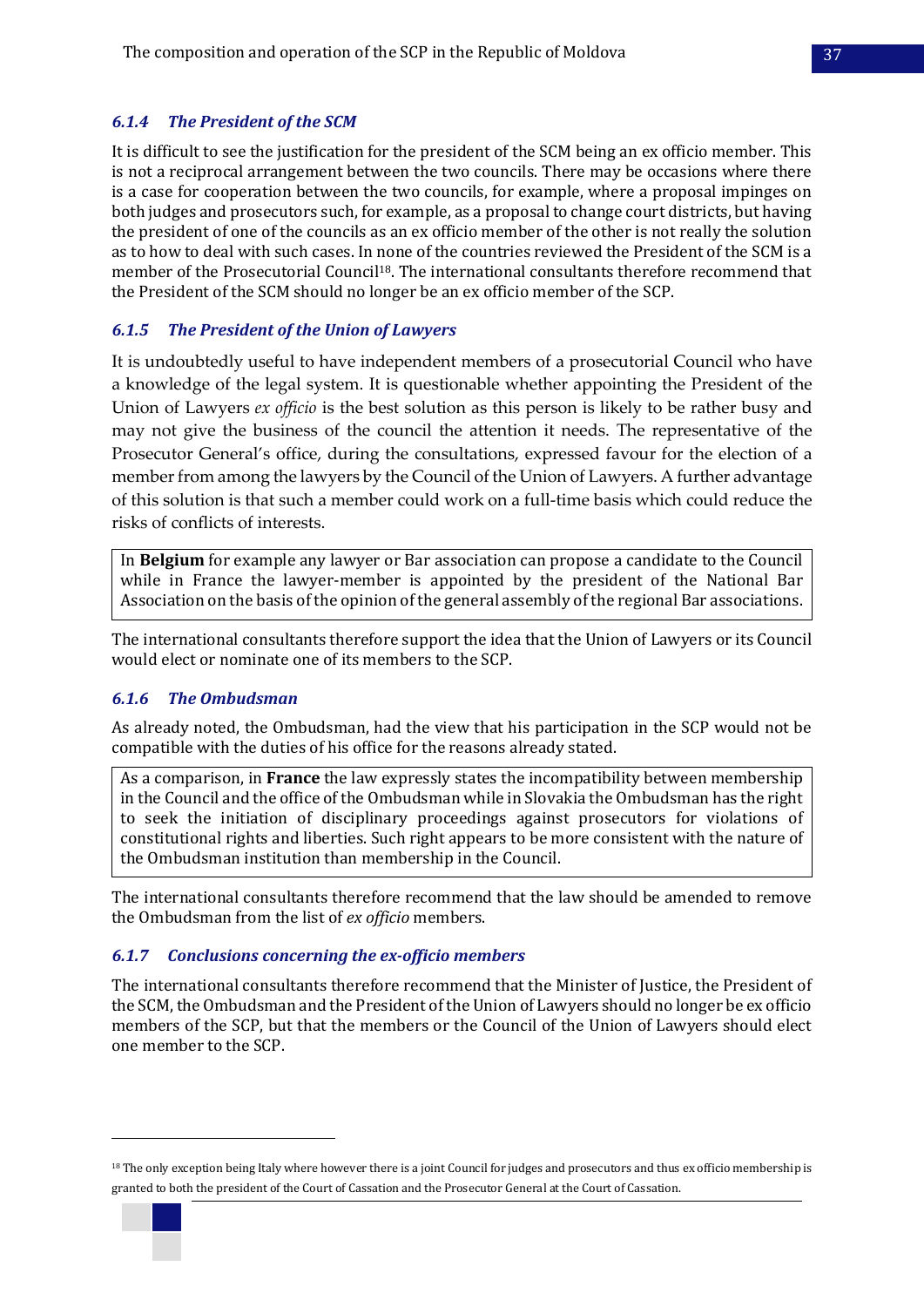### <span id="page-37-0"></span>**6.2 The method of election and selection**

The elected members of the SCP are nine: five from among prosecutors and four from among civil society.

There are at present no special provisions intended to ensure gender balance. With regard to **gender balance**, the international consultants recommend that the election procedure both in respect of prosecutors and lay member should secure a gender balance in the composition of the SCP for example by introducing a statutory requirement of fair gender representation in the SCP, such as by requiring that at least 40% of candidates belong to each gender or that each elector cast three votes, which must include at least one candidate of a different gender to the other two. Additionally, in case of a tie between candidates of different gender, the candidate who belongs to the underrepresented gender may be elected. Similar solutions have been introduced in **Spain and Belgium.**

#### <span id="page-37-1"></span>*6.2.1 Members elected among prosecutors*

Five members of the Superior Council of Prosecutors are elected by the General Assembly of Prosecutors from among the active prosecutors by direct, secret and freely expressed vote. These consist of one member from among prosecutors of the General Prosecutor's Office and four members from among the prosecutors of the territorial prosecutor's offices and the specialized ones.

The international consultants were informed during the consultations that given the relatively small size of Republic of Moldova the attendance of prosecutors to the General Assembly does not appear to pose a problem. For example, out of a total of 720 prosecutors, 550 attended the most recent General Assembly.

Due to the Coronavirus crisis, the next General Assembly has, however, been postponed until 2021 as the existing regulations on the functioning of the SCP and on the Prosecutor's office do not provide for electronic voting or voting by correspondence. The international consultants recommend that the law be amended to provide for postal or electronic voting where a General Assembly cannot take place due to an emergency.

The 4th Evaluation Report of GRECO was critical of the procedures used to elect members of the SCP. The Report (at paragraph 148) states as follows:

*"However, the concerns expressed with respect to the Superior Council of Magistracy in the chapter on judges apply mutatis mutandis to the SCP and the GET refers to its comments made in that context (see paragraphs 148, 91-93), in particular as regards … the rushed election procedure of the members of the Superior Council of Magistracy. It is important to ensure that prosecutorial and lay members of the SCP are elected according to fair and transparent procedures, which enable voters to get sufficiently acquainted with candidates' qualifications and programmes."*

The statement concerning elections to the SCM was as follows:

*"The GET has further concerns as to the selection process of the members of the SCM, which does not ensure that sufficient information is available to the voters and the public on candidates. The Judicial members of the SCM are elected by the General Assembly of Judges, but the GET was told that the time between the announcement of candidates and their election is too short, which gives little opportunity for voters to get acquainted with candidates' backgrounds and ideas. Lay members, for their part, are elected by Parliament. In order to dispel impressions that they may be elected according to political criteria, amendments to the Law on the SCM introduced a requirement that candidates be selected by the Standing Legal Committee for Appointments and Immunities following a public competition. This procedure was implemented for the first time in December 2013 in a rather rushed manner: a competition was announced in December 2013, a hearing held on* 

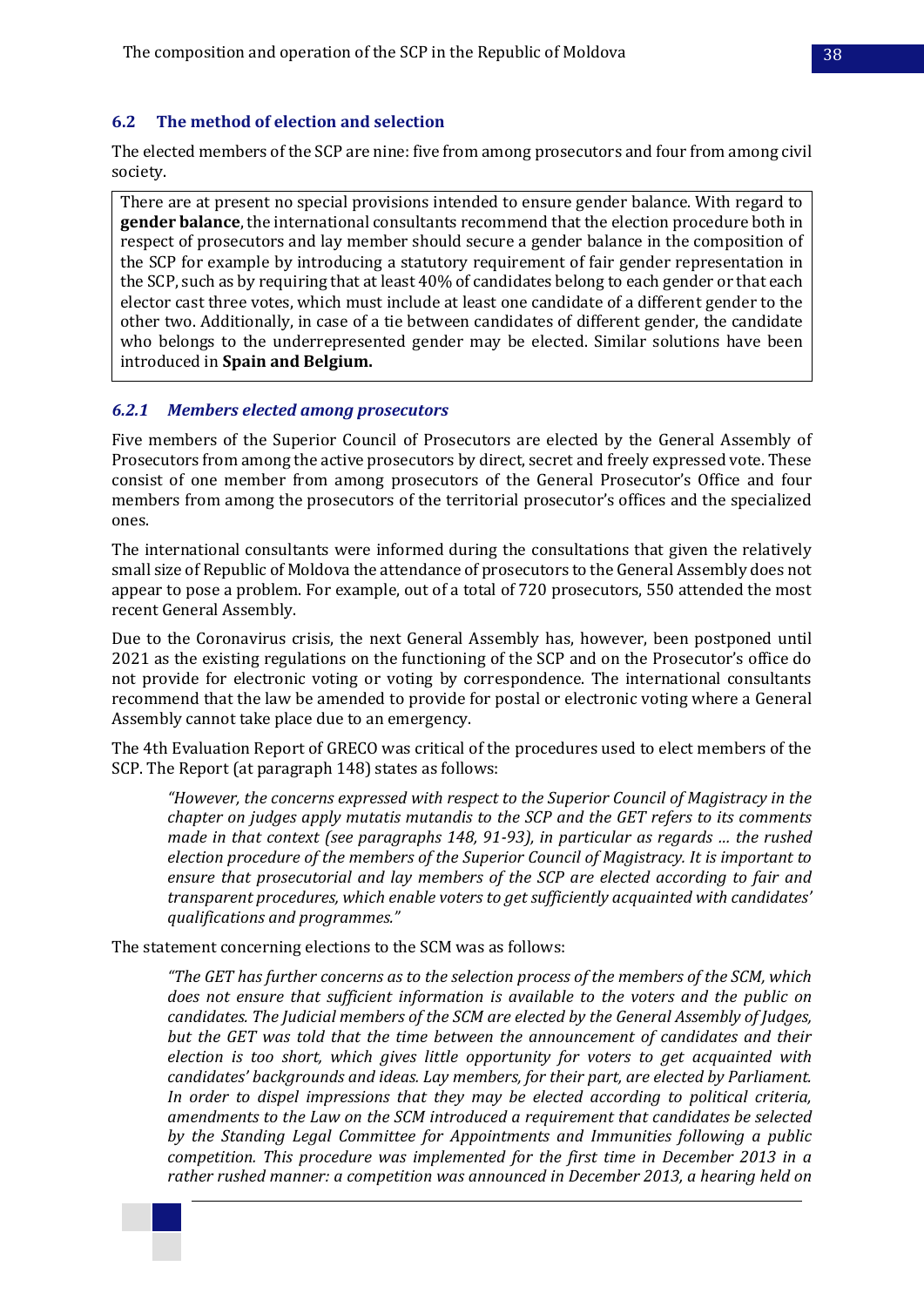*19 December and the candidates were selected by the commission immediately following this hearing, with no explanation given of the selection criteria."*

The international consultants therefore recommend an amendment to the SCP Regulation to provide a system which ensures that nominations must be made well in advance of the General Assembly and that steps are taken by the SCP to allow each candidate to provide a written programme for distribution to every elector by the SCP in advance of the General Assembly of Prosecutors.

Additionally, as in **Portugal**, the Prosecutorial Council could provide candidates with a platform, for example through its website, enabling them to run their electoral campaign and secure that, insofar as possible, candidates are granted leave from service to conduct their electoral campaign.

## <span id="page-38-0"></span>*6.2.1.1 Requirements for candidacy*

According to the Regulation on the functioning of the SCP (hereinafter "the Regulation"), the requirements for persons seeking to be SCP members are that they should have an impeccable reputation and enjoy a recognized authority in their field of activity. Prosecutors found guilty of committing a crime cannot become members of the Superior Council of Prosecutors. Candidates from among prosecutors must have also not been sanctioned under disciplinary proceedings during the year preceding the General Assembly of Prosecutors.

The regulations do not mention what happens in case of pending proceedings. It seems that a prosecutor may submit his or her candidature if there are ongoing proceedings.

The requirement ignores the possible existence of several or severe disciplinary sanctions throughout the career of a prosecutor. By contrast, the draft constitutional amendments on the CSM require the absence of disciplinary sanctions for the previous three years.

Additionally, in its Report on Moldova in the framework of the 4th Evaluation Round GRECO, stressed that in the face of numerous cases of misconduct by prosecutors reported in the media the prosecution service was considered as not sufficiently proactive and transparent in addressing them. Legal provisions on accountability were said not to be enforced in full and sanctions appeared lenient. GRECO recommended that measures be taken in order to strengthen the objectivity, efficiency and transparency of the legal and operational framework for the disciplinary liability of prosecutors. These recommendations remain non implemented. Thus, the reliability of disciplinary case law for securing the integrity of candidates to the SCP may be limited.

Besides disqualifying grounds such as a disciplinary and criminal liabilities, **there is no express mention of integrity requirements** unless impeccable reputation covers/entirely absorbs the notion of integrity. Reference to impeccable reputation may fill the gaps left open by the (so far) limited disciplinary enforcement. Additionally, this requirement would enable to screen the integrity of candidates from civil society in respect of whom rules on the absence of disciplinary liabilities may not be applicable. The Venice Commission has already stated that criteria such as personal qualities or a faultless reputation should be set out clearly and exhaustively in the primary legislation and not left to regulations to be used by the evaluation body. For this purpose, **it would also be necessary to identify criteria based on which the integrity and reputation of a candidate could be assessed**19.

The Joint Interim Opinion of the Venice Commission and the Directorate of Human Rights (DHR) and Rule of Law (DGI) of the Council of Europe on the draft law on the reform of the Supreme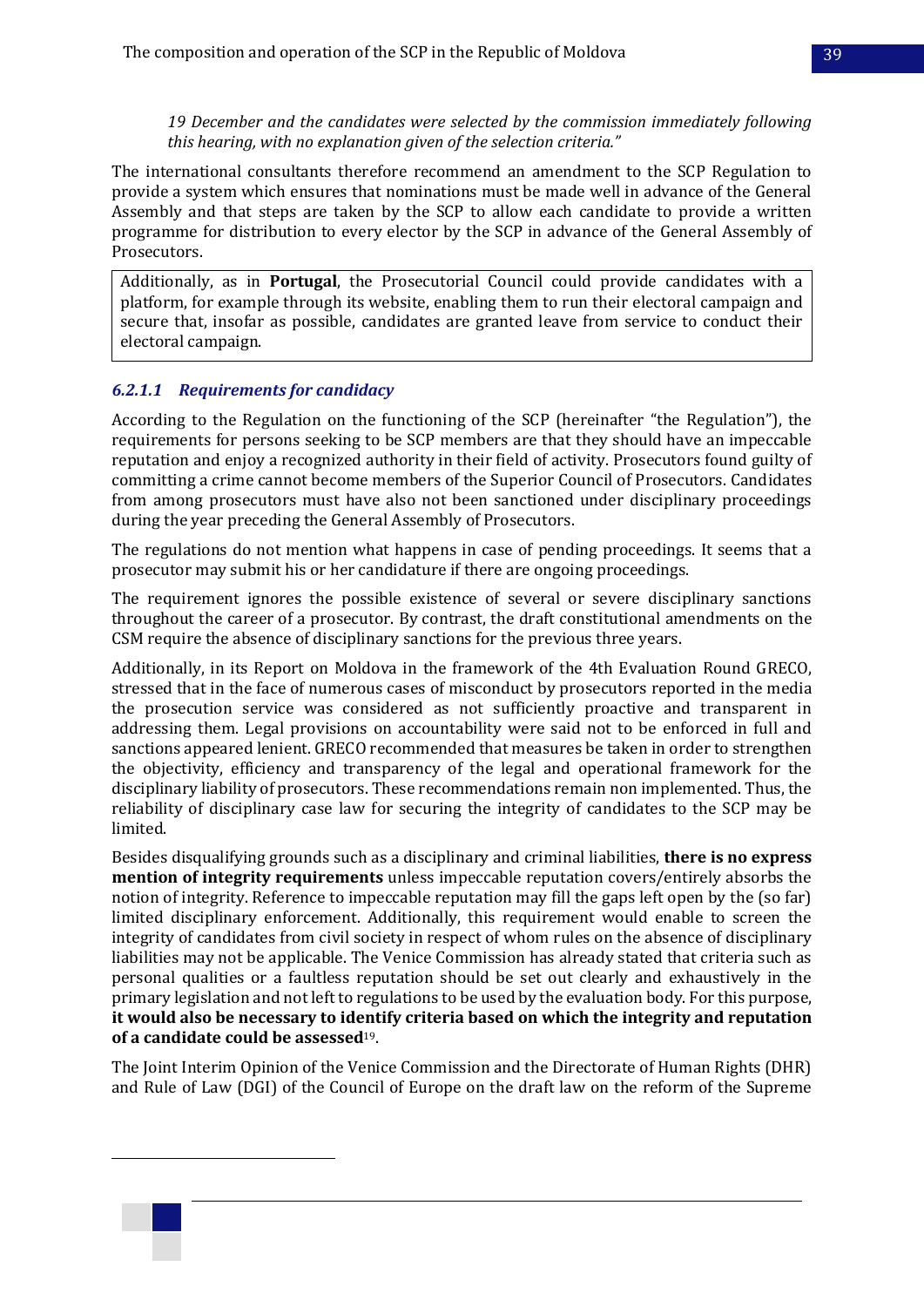Court of Justice and the Prosecutor's Office (CDL-AD(2019)020)<sup>20</sup> found that the MOJ considered the need to establish an evaluation committee for the vetting of key judges' and prosecutors' positions in the Republic of Moldova (§18). The Commission approved the proposals subject to a number of changes. It would appear to the international consultants to be appropriate that, if and once introduced, such vetting procedures be also applied to candidates for election to the SCP and SCM.

The international consultants recommend that the provisions for eligibility for election to the SCP and its Colleges should disqualify candidates who have been subject to disciplinary sanctions within the previous three years in line with the SCM requirements. Where a candidate is facing disciplinary proceedings at the time of an election, if he or she is elected his or her membership should be suspended pending the outcome of those proceedings and if disciplinary sanctions are imposed his or her position on the SCP or its College should be vacated and filled by the candidate who was next placed in the election.

The international consultants also recommend that the provisions for eligibility for election to the SCP should impose more strict integrity requirements and procedures to verify their integrity. It should be necessary that candidates have made proper and accurate asset declarations. Each candidate's asset declarations should be screened and failure to submit an asset declaration or the submission of an incorrect declaration should be considered as disqualifying grounds.

Additionally, members of the SCP should submit asset declarations and declarations of interests to the Council itself (and not only to the National Integrity Authority) so that the Council can more easily monitor not only the integrity of its members but also manage recusal procedures.

Further grounds for ineligibility may be considered to exclude the candidature of prosecutors who are seconded to administrative positions within the executive, who hold leading positions in professional associations and even chiefs of office. Such rules would reduce the risks of undue political influence, of trading in influence within the prosecution service and of a duplication of hierarchical roles within the councils.

## <span id="page-39-0"></span>*6.2.1.2 Election Procedure for prosecutors*

Prosecutors who have accumulated the highest number of votes at the General Assembly of Prosecutors are considered elected members of the Superior Council of Prosecutors. The next following prosecutors on the list of candidates, who accumulated the highest number of votes, shall fill in the vacancies in the Council, depending on the number of accumulated votes.

## <span id="page-39-1"></span>*6.2.2 Members elected from among civil society*

Four members of the Superior Council of Prosecutors are elected through competition from among civil society, as follows: one by the President of the Republic, one by the Parliament, one by the Government and one by the Academy of Sciences of Moldova.

## <span id="page-39-2"></span>*6.2.2.1 Requirements for candidacy*

The candidates for the position of member of the SCP elected from civil society must have higher law education and experience in the domain of law of at least 3 years. They must be recognised authorities in their fields of activity, enjoy outstanding reputation and not have been declared guilty of having committed a criminal offence.

The constitutional amendments reforming the CSM and positively assessed by the Constitutional Court expressly include among the requirement not only an outstanding professional reputation but also personal integrity and not being politically affiliated.



<sup>&</sup>lt;sup>20</sup> *Joint Interim Opinion of the Venice Commission and the Directorate of Human Rights (DHR) and Rule of Law (DGI) of the Council of [Europe on the draft law on the reform of the Supreme Court of Justice and the Prosecutor's Office \(October 2019\)](https://www.venice.coe.int/webforms/documents/?opinion=966&year=all)*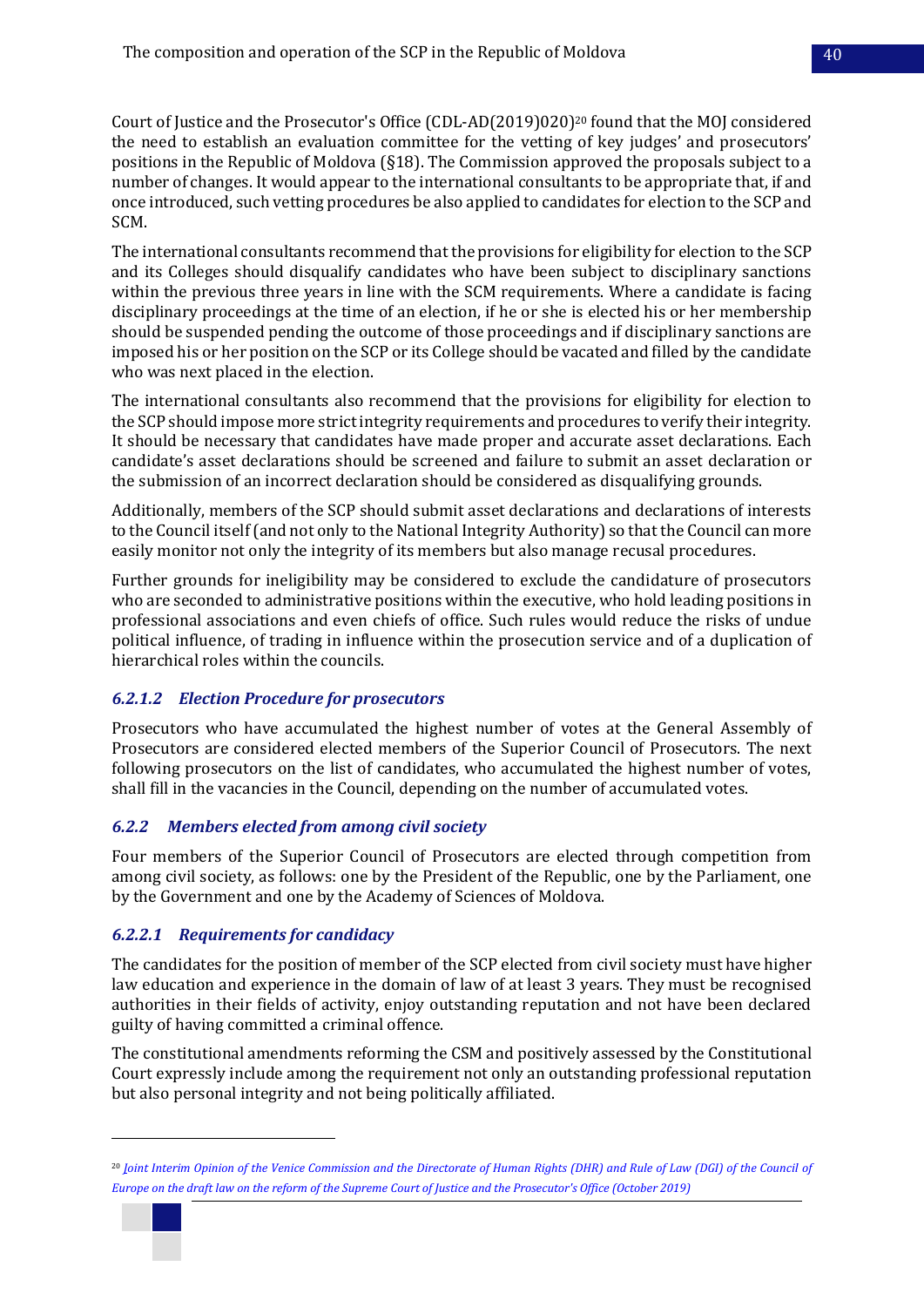In the Joint opinion of the Venice Commission and the Directorate General of Human Rights and Rule of Law (DGI) of the Council of Europe on the draft law on amending and supplementing the constitution with respect to the Superior Council of Magistracy, adopted by the Venice Commission on 20 March 2020 (CDL-AD(2020)001), the Venice Commission stressed that "politically affiliated" should not be understood as conducting advocacy activities and recommended to use the expression "should not be members of political parties" instead. A similar provision may be appropriate also in respect of lay members of the SCP as the SCP acts as appeal body for decisions adopted by the three Colleges (discipline, recruitment and career, performance evaluation).

The same opinion recommended against requiring specialisation in law of candidates for the SCM as it may exclude persons with valuable experience in other disciplines or from civil society with no experience in the area of law. Such exclusion would also go against the trend of other states to include persons with experience in other relevant areas of expertise. The same considerations should apply also to the SCP lay members.

The same opinion of the Venice Commission also stated that "It is crucial that the organic law provides for a detailed and solid mechanism to check the integrity and professional reputation of lay members, failing which the constitutional provision which requires that the lay members are "persons who enjoy a high professional reputation and integrity, with experience in the area of law (…)" might remain declaratory without real impact."

This recommendation should also apply to candidates to the SCP and the Venice Commission Opinion on the introduction of special evaluation mechanisms for vetting key judicial and prosecutorial positions is directly in point. The international consultants refer to integrity requirements and verification mechanisms mentioned above in chapter 4.1.1.1 insofar as applicable.

### <span id="page-40-0"></span>*6.2.2.2 Election procedure of lay members*

There appear to be no formal procedures laid down for these appointments. This appears to be a very unsatisfactory situation.

With regard to the identification of possible suitable lay members we found no information concerning any procedures that may be in place. There appears to be no formal procedure to request expressions of interest and it appears to be up to the appointing authorities themselves to decide how to proceed.

The draft constitutional amendments on the SCM mention a transparent procedure based on merit. Lay Members of the SCM must be elected with 3/5 of votes of elected deputies. A similar procedure would be appropriate for the candidate to the SCP elected by Parliament.

The Venice Commission in its opinion of 20 March 2020 ((CDL-AD(2020)001)) criticised the absence of provisions in the Constitution on the procedure to elect lay members to the SCM. It considered that in the Moldovan context it was necessary to avoid the risk that lay members would be a coherent and likeminded group in line with the wishes of the government. Similar considerations apply to the election procedure of lay members to the SCP.

The representative of the Prosecutor General's Office, proposed during the consultations that the Parliament should elect two lay members, regulate eligibility requirement and organise the election. Such members could be selected by a specialised parliamentary committee rather than by the parliament as this would reduce the risk of politicization.

The international consultants note that a similar solution is adopted in **France** where the lay members appointed by Parliament and by the President of the Republic are selected on the basis of an opinion of specialized parliamentary committees.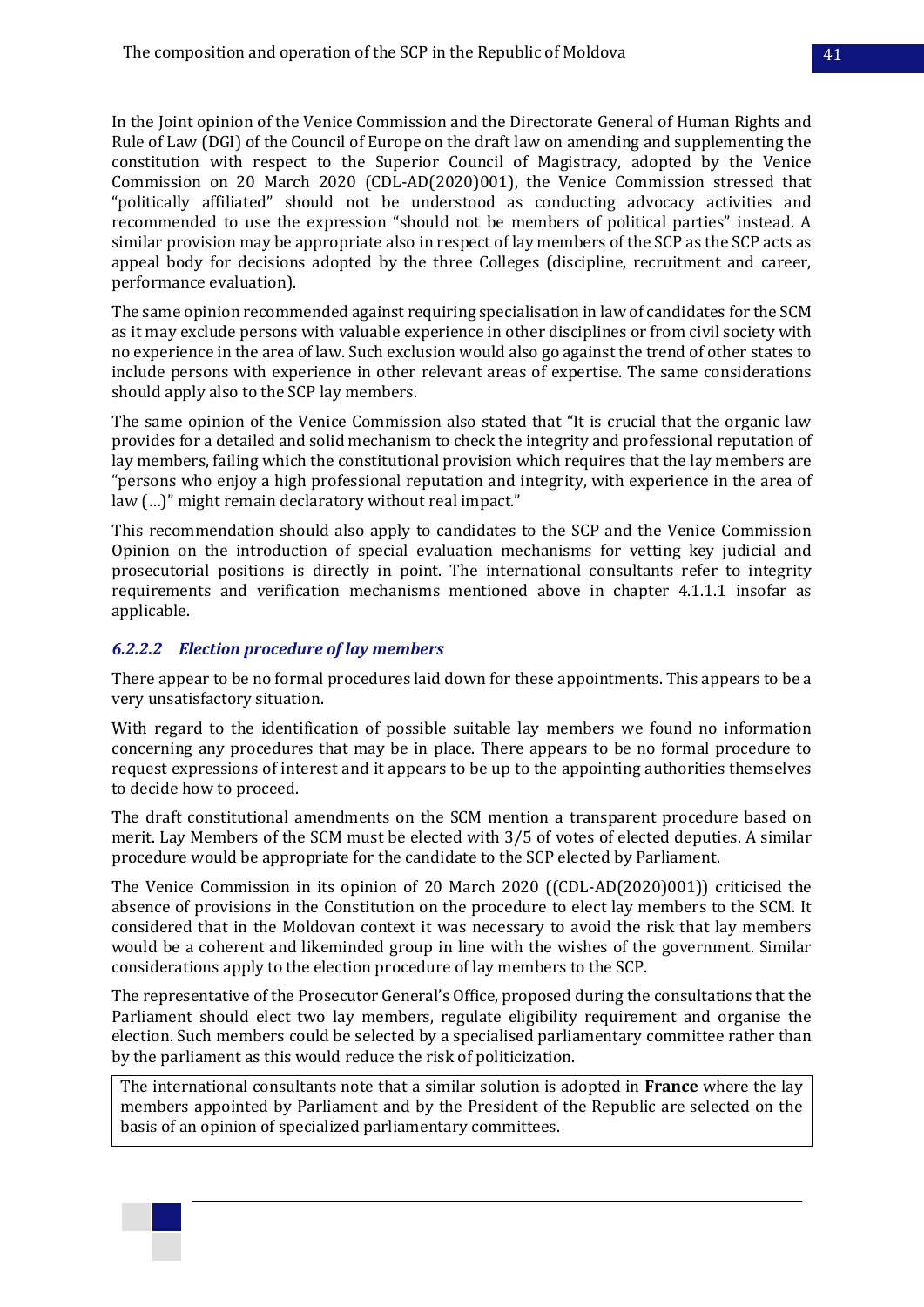The GPO representative further suggested that one further member from civil society could be elected by the representative of the Academy of Science and that the Government should not be involved in the election of members as it already decides on the budget. The President of the Republic could select one member and the Council of Universities could select one member from among tenured professors. It is not clear why the Government should elect a member of the SCP and might be preferable that the Parliament should instead elect a second member. The international consultants share this view also in light of the lack of transparency of an appointment procedure by the Government and the higher risks of politicisation.

The Venice Commission consistently recommends that if a member must be elected by Parliament, a qualified majority, usually of at least 3/5, and with an anti-deadlock mechanism, should be required in order to avoid politicization. In theory, this should lead to the election of more neutral figures, who have no strong political affiliation. However, such procedures do not always result in depolitisation of candidates as it is not unknown for political parties to share out such appointments behind closed doors.

The international consultants recommend a greater transparency in the selection of suitable candidates for election as lay members of the SCP and in the procedures for their election.

For example, two lay members could be elected by Parliament by a qualified majority, say 3/5 of the members. Such majority should be required for the first two voting rounds, after which in case a deadlock persists an alternative method of filling the vacancies should be adopted such as by a vote of the absolute majority of the members of the nominating bodies. Serving prosecutors and politicians should be excluded. The voting procedure should be preceded by a sufficient period during which candidatures are published.

There should be no bar to the presentation of suitably qualified candidatures. Some knowledge or experience of law or possibly involvement in civil society would seem to be desirable. The publication of candidatures and the curricula vitae of candidates would also offer the opportunity for civil society at large to scrutinize their qualification and integrity. Candidates should be examined during open sessions of the Parliament where civil society can also submit questions (through members of Parliament).

As for the member appointed by the Academy of Sciences, faculty councils or representatives of legal higher educational institutions and other scientific institutions could be involved in the preliminary selection procedure on the basis of secret ballot by majority vote.

Additionally, qualifications of candidates could be strengthened by increasing the professional experience requirement from three to five years. The law could introduce additional ineligibility grounds to exclude representatives of civil society who, in the previous three or five years, have held public office both at national and local level.

#### <span id="page-41-0"></span>**6.3 Full-time and part-time secondment**

At present the elected prosecutors and civil society members are all full-time members whereas the ex-officio members are part time. Previously prosecutor members continued to exercise their functions in their office of origin. This often led to work overtime during the weekend to attend the sessions of the SCP. The full-time mandate has the advantage of reducing the risk of conflicts of interest. There is, however, a disadvantage in the case of elected prosecutors who tend to lose touch with their electors as time goes on.

The international consultants recommend that, following the example of **Portugal**, a flexible approach is adopted by allowing the Council to determine, on a needs basis, in which cases a membership is exercised on a full time basis. Otherwise, one could consider if prosecutormembers should normally be able to continue performing their original functions with a corresponding reduction of their workload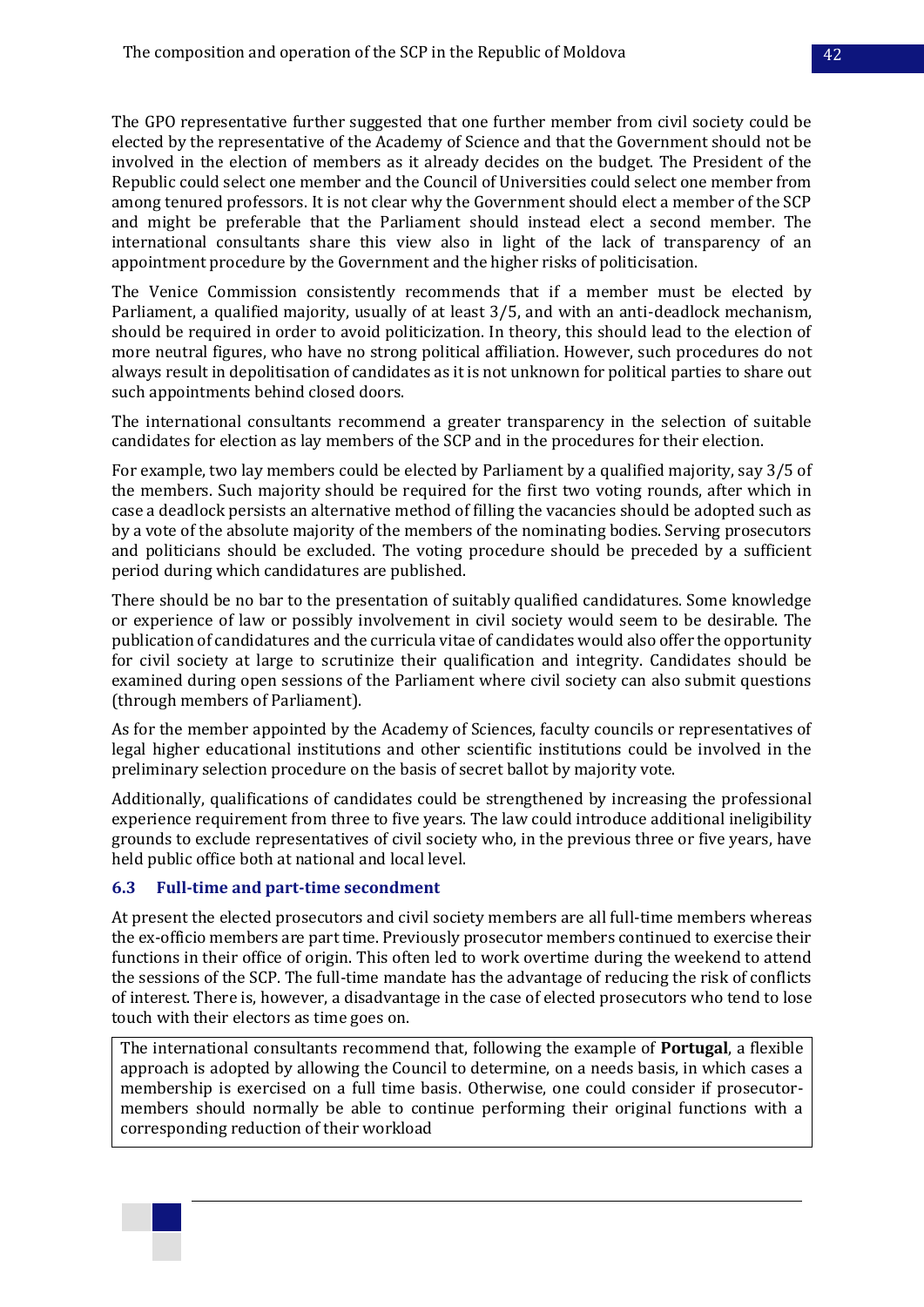### <span id="page-42-0"></span>**6.4 The length of the mandate**

The term of office of the elected members of the SCP is four years. The same person cannot hold the membership mandate of the Superior Council of Prosecutors for two consecutive terms. It seems it is possible for a person to have a second mandate provided it is not consecutive. The elected members of the Superior Council of Prosecutors hold office until the election of new members.

In its opinion to the Minister of Justice, the SCP has proposed to extend the mandate to six years (taking into consideration the duration of the mandate of the Prosecutor General of 7 years also to avoid an overlap between the two terms).

A six-year mandate is longer than in most countries whereas a four-year mandate is quite common. A drawback of lengthening the mandate is that inevitably the SCP would become more out of touch with serving prosecutors for more of the time. Part of the rationale for prosecutorial councils is to ensure representation of the prosecutors. Lengthening the mandate would also over time increase the proportion of young prosecutors who had never voted for members of the council. With a four-year mandate at any given time every prosecutor who has four years of experience will have had the opportunity to vote in an SCP election. With the longer mandate there will be prosecutors with up to six years of experience who will never have had a chance to vote in an SCP election. These are substantial arguments against an increase in the mandate.

The international consultants therefore recommend the retention of the four-year mandate.

### <span id="page-42-1"></span>**6.5 Status and conditions of service of SCP members**

### <span id="page-42-2"></span>*6.5.1 Remuneration*

Currently, the remuneration of the members of the SCP from among prosecutors, (pursuant to the Law on the unitary salary system in the budgetary sector no.270 dated 23 November 2018), is established on the basis of their seniority and salary classes of the prosecutor's offices from which they were seconded. Thus, there may be significant variation in remuneration among the various members of the SCP.

In its Opinion to the MoJ, the SCP has proposed a unification of the remuneration of prosecutor members based on the salaries of prosecutors working at the General Prosecutor's Office adjusted for their seniority rather than on the basis of each member's original position. The MoJ held that such reform would increase the motivation of prosecutors to run for a position within the SCP.

The representative of the Prosecutor General mentioned that all members are remunerated on a full-time basis on a salary scale similar to the one for the Prosecutor General. However, this does not seem to be the case, based on the opinion of the SCP above.

The international consultants consider that there should be a unification of the remuneration of prosecutor members based on the salaries of prosecutors working at the General Prosecutor's Office adjusted for their seniority rather than on the basis of each member's original position as proposed by the SCP. In case prosecutor-members continue performing their original functions they should be compensated for travel and accommodation expenses (if necessary) and receive a per diem for the attendance of the SCP sessions.

## <span id="page-42-3"></span>*6.5.2 Status and incompatibilities*

Members of the Superior Council of Prosecutors, except *ex-officio* members, cannot exercise any other remunerated activity, except didactic, creative, scientific activities, sport activities or within an NGO.

Members are also required to respect confidentiality and the data protection regime in respect of information acquired in the exercise of their mandate.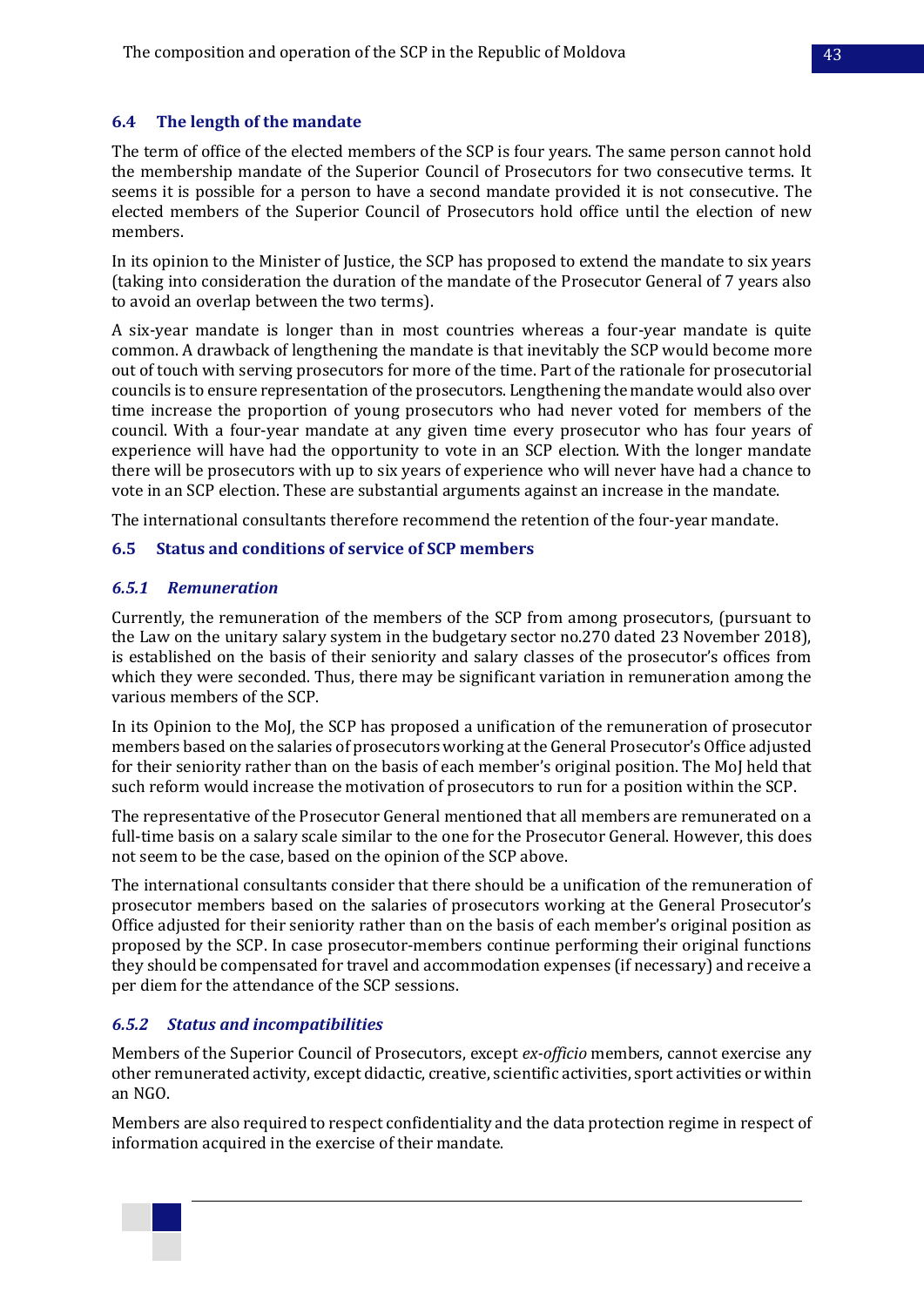Members of the SCP from among prosecutors are subject to the obligation to declare their assets and interests to the National Integrity Authority pursuant to law No 133 of 17 June 2016 on the declaration of assets and personal interests. Law No 133 also provides that members of the SCP from among lecturers/academics are required to submit declarations of assets and interests21.

The President of the SCP must inform immediately the National Integrity Authority on any real conflict of interest in which he may find himself. The members of the SCP report potential or real conflicts of interests to the President of the SCP who will decide or, in case of doubt, inform and seek guidance from the National Integrity Agency. In the opinion of the international consultants this must be absolutely strictly applied **and there should be an effective procedure to ensure that failure or refusal to comply, or any declaration which is incorrect in any significant particular should result in removal from the SCP and disqualification from SCP membership.**

#### <span id="page-43-0"></span>*6.5.3 Termination of the mandate*

Membership in the SCP terminates upon renunciation, appointment to one of the boards, termination of the mandate within the SCP, suspension or dismissal from the prosecutorial function, "a final ascertaining act on his/her incompatibility", violation of the provisions on conflict of interest established by a final decision, the impossibility to exercise the mandate for a period exceeding four months, the existence of circumstances impeding the election or appointment to the SCP and death.

There seems to be no mention of a requirement that members of the SCP be impartial and independent (although the primary function of the SCP is to guarantee the independence of the Prosecutor's Office). Considering the SCP's complex membership (including lay members, some of whom are appointed by Government) and their involvement in procedures where Article 6 ECHR applies<sup>22</sup> (disciplinary proceedings) **it is imperative that requirements of independence and impartiality of the members of the SCP be guaranteed in the law and respected in practice.**

Grave violations leading to the termination of membership within the SCP should include, besides the violation of the requirement of independence and impartiality, also the failure to attend a specified number of sessions of the SCP. For example, in Portugal, unjustified absence from three consecutive sessions or five sessions in total leads to loss of membership.

The procedure for suspension and removal of members should also be regulated in detail in the Law on the SPC. The international consultants recommend that any decision for the removal of members of the SCP, including removal for irregularities in the declarations of their assets or interests or failure to submit such declarations, should be adopted by the plenary of the SCP upon the initiative of the President or a specified number of members. The number of proposers required should be high enough to discourage vexatious proposals but not so high as to discourage cases where removal is worthy of serious consideration.

For example, **in Ukraine** one third of the members may make such a proposal; this number seems rather high. In Serbia any member of the Council may make such a proposal which is the lowest possible threshold. **In Slovakia** at least five members may propose removal. There

<sup>22</sup> In Olujić v. Croatia, no. 22330/05, 5 February 2009, the applicant was President of the Supreme Court when the National Judicial Council (NJC) brought disciplinary proceedings against him and removed him from office. The Court went on to find that there had been a violation of Article 6 § 1 of the Convention on account of four factors, namely, the lack of impartiality of the President and two other members of the National Judicial Council, the exclusion of the public from the disciplinary proceedings against the applicant, a violation of the principle of equality of arms and the length of proceedings.



<sup>21</sup> Interests are defined in the law as "personal interest – any material or immaterial interest of the subject of the declaration resulting from his/her activities as a private person, from his/her relations with those close to him/her or with legal entities, regardless of the property type, from his/her relations or affiliations with non-commercial organisations or international organisations, as well as those resulting from the person's preferences or commitments."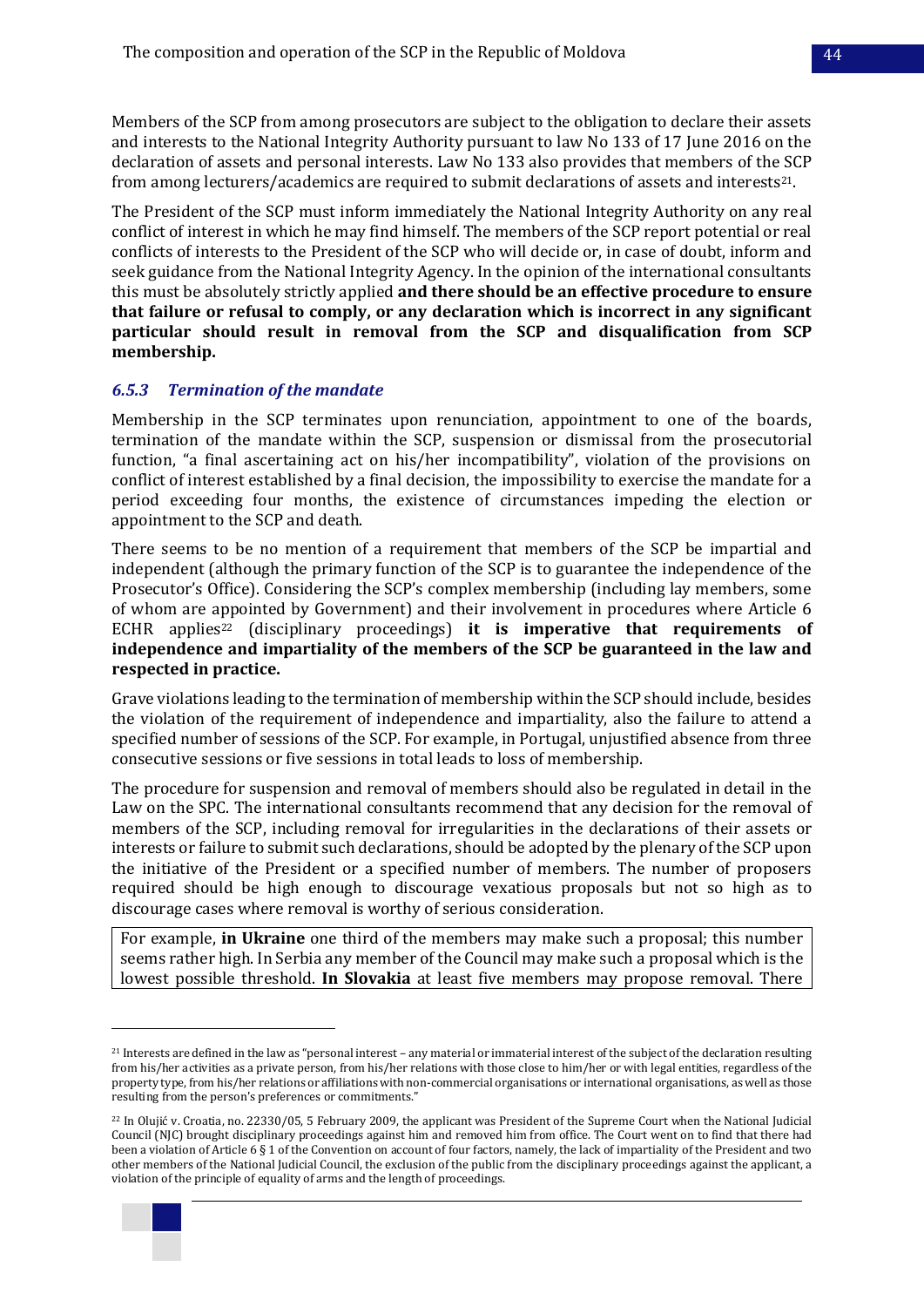should be full respect for due process guarantees. A requirement for a proposal to be put forward by one fifth of the members would seem to be a reasonable threshold.

Suspension of membership should be provided for in the case of initiation of disciplinary proceedings or indictment for criminal offences punishable with imprisonment.

### <span id="page-44-0"></span>*6.5.4 Expiry of the mandate*

As prosecutors elected as members of the SCP work full time, they are detached from their main function for the duration of their mandate.

According to paragraph 2.21 of the Regulation, upon the expiry of the period for which the prosecutor was seconded, he or she shall carry further his or her functions in any vacancy as a prosecutor, at his choice, except for the position of chief prosecutor for a period of six months.

The SCP in its Opinion to the MoJ expressed serious concerns regarding the position in which the member will return at the end of his/her mandate and in particular the impossibility to participate in competitions for a management position for a period of six months. The problem arises because of the operation of paragraph 2.10 of the Regulation which provides that the prosecutor elected to the council who holds a management position within the Public Prosecution Service on the election date shall lose this position on the date of his/her secondment to the Council and this position shall become vacant. The SCP Opinion mentioned that in fact the "offer of any vacant position available within the prosecutor office" (with the exception of chief prosecutor) is effectively left to the discretion of the Prosecutor General thus putting members of the SCP at risk of undue influence in the exercise of their mandate. In the opinion of the members of the SCP consulted by the International consultants, the stage following the expiry of their mandate at the SCP represents the highest risk for their independence in consideration of possibility of retaliation by the Prosecutor General, not only with respect to the assignment to new functions but also due to the wide discretionary powers exercised by the Prosecutor General in respect of several aspects of prosecutors' career. Thus, there is a risk of retaliation that should be addressed.

The SPC opinion proposed to amend the law so that the position or office of prosecutors elected to the SCP may be declared as temporarily vacant so that they are able to return to their original position upon expiry of their mandate.

The international consultants support the SCP's proposal that where prosecutors held management positions at the time of their election those positions should only be temporarily vacant so that prosecutors elected to the SCP can automatically resume the post at the end of their mandate.

Temporary limitations on the possibility of former SCP members participating in competitions for chief of office positions exist in other European States and apply for even longer terms. In the opinion of the international consultants the requirement for a six-month cooling off period is justified and even necessary in the interests of maintaining public confidence in the integrity of the SCP.

#### <span id="page-44-1"></span>**6.6 Functioning of the SCP**

#### <span id="page-44-2"></span>*6.6.1 SCP Plenary Sessions*

The SCP convenes at least once per month. The meetings can be held in person or by teleconferencing and decisions can be made via email when necessary.

The meetings are public with the exception of cases when confidentiality or privacy considerations arise. In these cases, the SCP decides by a resolution to hold the meeting or any part of it behind closed doors. It is worth noting that information on the activity, career, assets of the prosecutor or candidate for the position of prosecutor are not deemed to be restricted or privacy related information, except for information deemed a state secret.

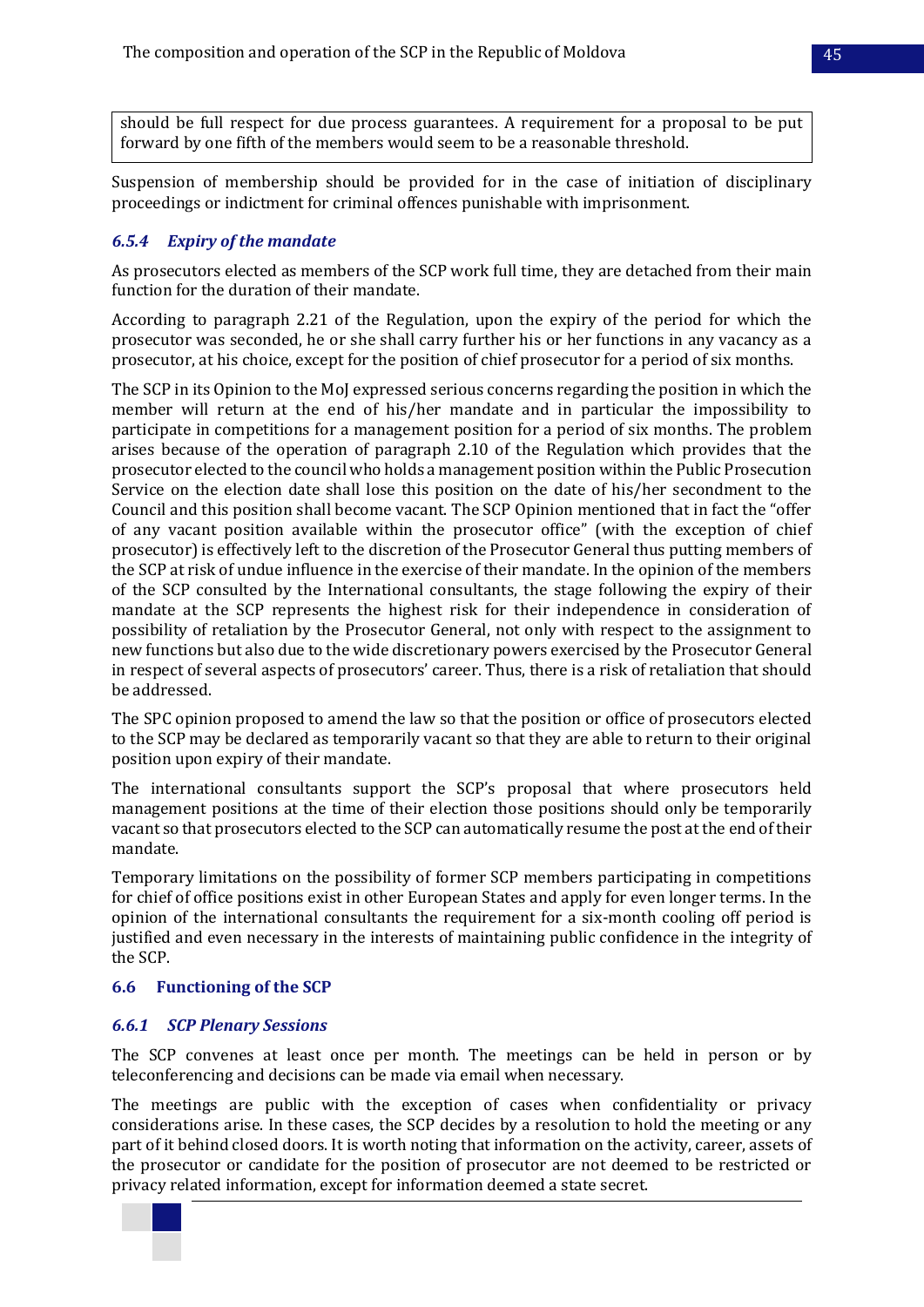The representative from the civil society, during the consultations, mentioned that in practice sessions of the SCP and of the Colleges are held behind closed doors without any motivation. There is often lack of clarity about decisions adopted upon the request of the Prosecutor General and concerning questions posed to the SCP.

The international consultants recommend that consideration should be given to further specifying conditions for holding meetings behind closed doors and to introducing a system for lodging objections to holding particular meetings behind closed doors.

The agenda is published no later than two working days before the meeting. This seemed to the international consultants to be a rather short notice period except for cases of unusual urgency.

The meeting of the SCP is deliberative provided that at least 2/3 of the members attend it. Decisions are adopted in public session by open vote, expressed by the majority of members present. Any member of the SPC is entitled to express a separate opinion. Article 7.8 and 7.9 of the Regulations on the functioning of the SCP do not specify whether the separate opinions are also published. The international consultants recommend that the Regulation should be amended to provide that separate opinions are to be published along with the decision adopted by the SCP.

The decisions of the SCP are required to be reasoned and signed by all members present at the meeting and subsequently shall be published, within 10 working days from the date of their issue, on the website of the SCP. Decisions that were adopted in camera in order to protect privacy, are required to be published on the webpage of the SCP with any privacy related information removed.

A person affected by a matter subject to review by the SCP shall not be obliged to participate in the meeting. However, the SCP may decide to invite or hear such persons if they "appear at the Council meeting". If the meeting concerns an appeal lodged against decisions of the Colleges, the SCP apparatus must notify the person concerned. However, their absence does not prevent the objection from being reviewed. It is mandatory to hear the persons who lodged an objection against the decisions of the Boards and who are present at the meeting.

The international consultants consider that a person affected by a matter subject to review by the SCP who was invited to the hearing should have the right to ask for an adjournment for good reason in order to be able to attend.

#### <span id="page-45-0"></span>*6.6.2 Recusal and abstention*

A member of the Superior Council of Prosecutors shall not participate to the examination of an agenda issue if circumstances exist excluding his or her participation to the examination or raising doubts regarding his or her objectivity. Where such circumstances exist, the member of the SCP shall be obliged to declare his/her abstention or can be recused. The recusal application and the abstention declaration must be reasoned. It is not possible to recuse the entire composition of the SCP.

It appears from Article 78 of the Law on the Public Prosecution Service that only members of the SCP attending the meeting can recuse a member and then only when the relevant topic in the agenda is reached. The international consultants consider that other bodies or individuals besides the members of the SCP should be allowed to initiate a procedure for recusal of a member.

#### <span id="page-45-1"></span>*6.6.3 Appeal against the decisions of the SCP*

According to Article 79 of the Law on the Public Prosecution Service any individual whose right was affected can appeal to the Supreme Court of Justice against the decisions of the SCP. It appears, therefore, that the right to appeal decisions of the SCP is wider in its personal scope than only to the persons who can lodge appeals before the SCP against decisions of the Colleges. This provision mentions "any person whose rights are affected" while the rules on appeal against decisions of the Colleges list a specific number of individuals who can appeal their decisions before the SCP. The international consultants recommend that consideration be given to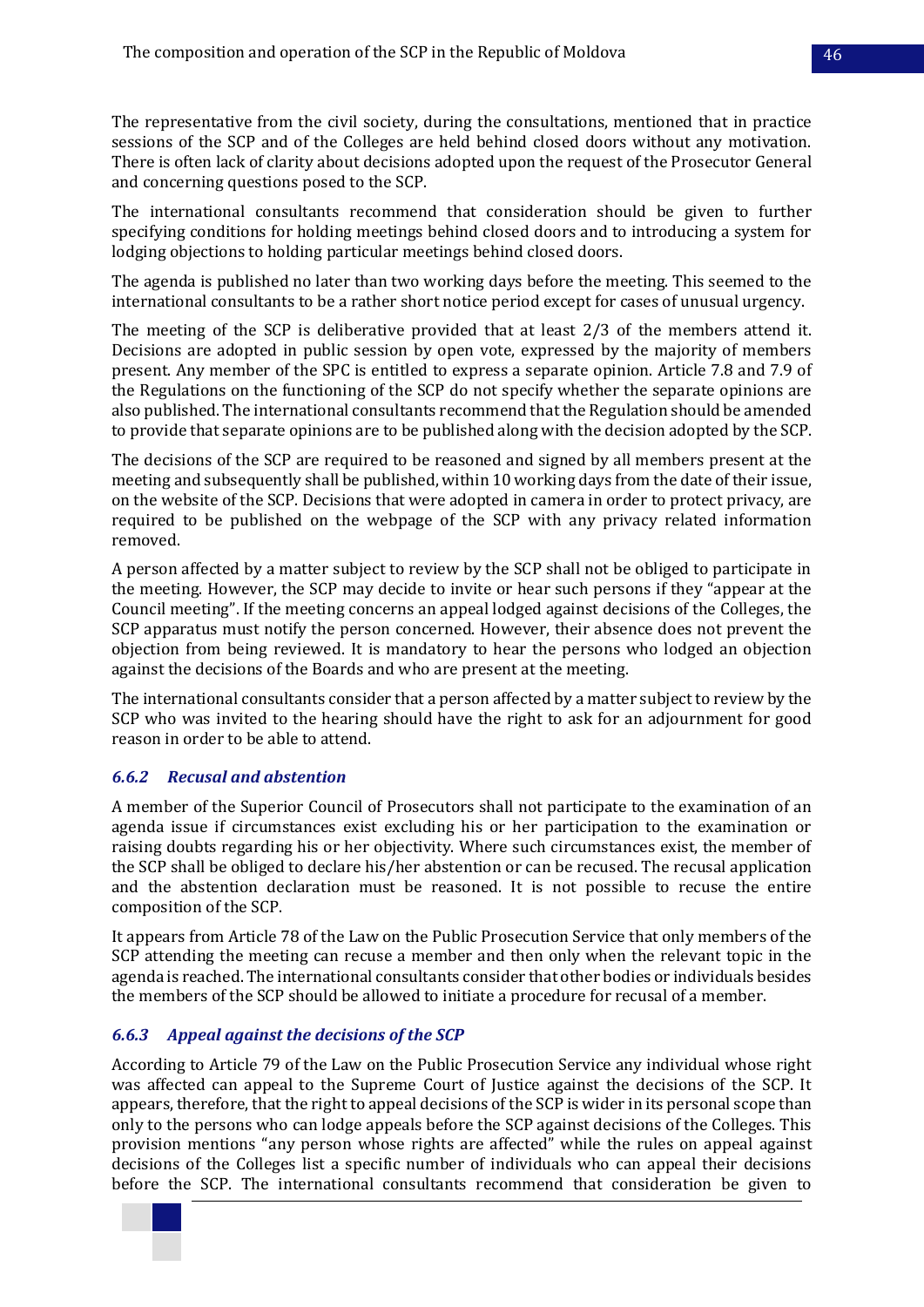permitting representative associations of prosecutors to challenge decisions of the SCP and its Colleges as the strong hierarchical structure of the prosecution service may discourage individuals from challenging decisions, especially to those concerning senior prosecutors. Such a right exists in other European states and is, for example, expressly regulated in France.

### <span id="page-46-0"></span>*6.6.4 The relationship between the SCP and the General Prosecutor*

The General Prosecutor appoints prosecutors upon the proposal of the SCP and establishes with the SPC's written agreement the internal structure of the prosecutor's offices.

During the consultations, the international consultants heard some suggestions that the General Prosecutor exerts excessive and undue influence in the procedure for appointment of prosecutors. It is difficult for the consultants to judge the extent of this influence. What is clear is that according to the Law the General Prosecutor has no authority to appoint prosecutors other than on the proposal of the SCP. The SCP organises the competition for the position of General Prosecutor, reviews candidates and proposes the candidate for appointment by the President of the Republic.

The General Prosecutor asks the permission of the SCP to initiate criminal investigations in regard to prosecutors (or initiates the criminal investigation in the cases regulated by the law) and notifies the SCP for the initiation of disciplinary proceedings. The SCP also appoints a prosecutor in case of criminal investigation against the General Prosecutor.

#### <span id="page-46-1"></span>*6.6.5 Suspension of Prosecutors*

A prosecutor in relation to whom criminal investigations are initiated may be provisionally suspended from office by the General Prosecutor, with the consent of the SCP.

In extraordinary situations that cannot be postponed, the General Prosecutor may suspend the prosecutor from office without the consent of the Superior Council of Prosecutors, until the next meeting of the Superior Council of Prosecutors.

It is important to bear in mind that Article 6 of the ECHR applies to hearings concerning the dismissal and suspension of prosecutors. It is therefore necessary to ensure that the full range of procedural rights required by Article 6 are provided to the prosecutor concerned. These require, for example, as a minimum, that the affected prosecutor is first heard before the decision is taken, and that a certain evidentiary threshold should be reached for such suspension. See for example the findings of the ECtHR in the case Paluda v Slovakia<sup>23</sup> where the Court found a violation of Article 6 due to the lack of remedies to challenge the decision of the Council to suspend a judge. The ECtHR stated that Article 6 applied to suspension proceedings.

It is particularly important that a clear distinction be made between the party or parties making or investigating the accusation and the tribunal making the decision to suspend or dismiss, as otherwise the tribunal will not meet the criteria for it to be considered independent and impartial within the meaning of Article 6 ECHR. It is therefore important that if the General Prosecutor has had any dealings with the investigation he or she should not take part in any hearing. Since it is likely that the General Prosecutor will be involved in most such cases it is the safer course to exclude the General Prosecutor from such decisions altogether.

<sup>23</sup>In Paluda v. Slovakia, no. 33392/12, 23 May 2017, disciplinary proceedings were brought against the applicant, who was a Supreme Court Judge, by the Judicial Council and he was temporarily suspended from his duties with immediate effect. The decision to suspend him entailed a 50% reduction in his salary for the duration of the disciplinary proceedings, which could last up to two years. The applicant made several appeals against the suspension, but all were unsuccessful, so he made a complaint under Article 6 citing his inability to access court to challenge the suspension decision. The Court found that there had been a violation. Specifically, the applicant did not have access to proceedings before a tribunal within the meaning of Article 6 §1 (as the Judicial Council was not a body of judicial character and did not provide the institutional and procedural guarantees required by Article 6 §1. The Government had not provided any conclusive reason for depriving the applicant of such judicial protection.

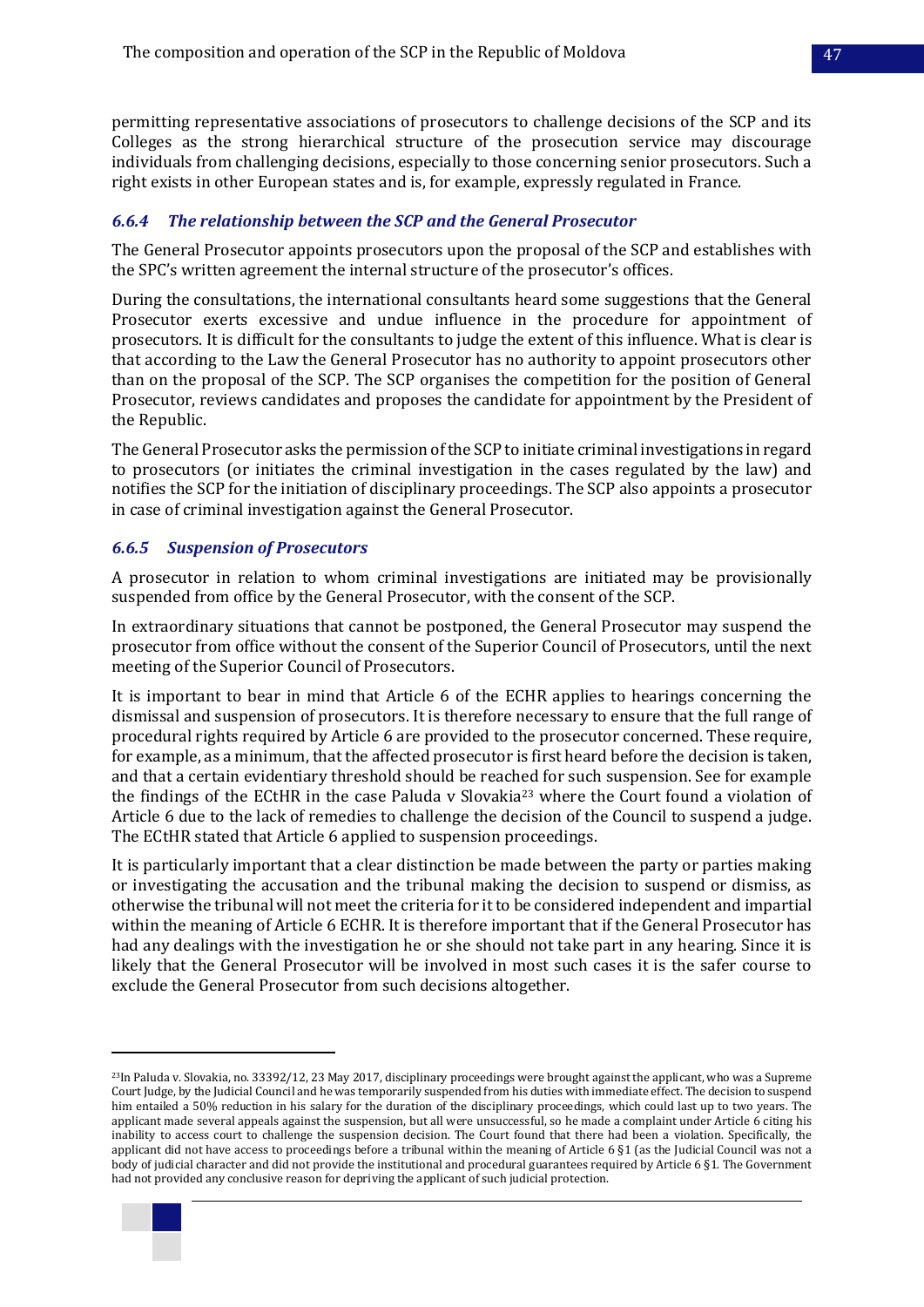A further and related problem is the risk of abuse of the power of suspension to remove prosecutors from investigations in sensitive cases<sup>24</sup>.

### <span id="page-47-0"></span>*6.6.6 Function of guaranteeing the prosecutor's independence*

Article 125(1) of the Constitution expressly acknowledges the role of the SCP in protecting the independence of prosecutors. For this purpose, the Law on the Public Prosecution Service in the chapter on guaranteeing the prosecutor's independence states that "the prosecutor's independence is guaranteed by a strict determination by law of a prosecutor's status, competences and delimitation of functions, the procedure for appointment, suspension and dismissal, his inviolability, discretion in decision making, establishment in the law of prohibitions as to interferences by other persons or authorities with his activities, allocation of sufficient resources, material and social insurance and other measures stipulated by law".

Additionally, the Regulation on the functioning of the SPC at chapter 4 (on powers of the SCP, Regulation VI (f)) states that the SPC is also competent to take action, *ex officio* or upon a report, if it considers that a prosecutor's independence, impartiality or professional reputation has been affected in any way.

**The international consultants are not aware of any case in which this provision has been invoked and it does not appear that this mechanism is operated in practice. It would be advisable to define, identify and regulate in more detail examples of undue influence and interference on the work of prosecutors.** For instance, in Serbia surveys among prosecutors were carried out by CoE experts asking them whether certain scenarios amounted to undue influence or interferences and in many instances the replies were split among respondents. Most of the respondents were unclear which instructions were permitted and which were illegitimate25.

Given that corruption among prosecutors is perceived by the Moldovan public to be widespread, even though many Moldovan prosecutors claim that this is a matter of perception rather than the reality, the SCP needs to be particularly vigilant both in taking steps to combat corruption as well as defending prosecutors against false allegations where these occur. The work of combatting corruption in the prosecution service should be an important aspect of the SCP's role in relation to ethics, discipline and training as well as the SCP's duty to protect the independence of prosecutors. The international consultants recommend that the SCP play a much more active role in promoting anti-corruption.

### <span id="page-47-1"></span>*6.6.7 The colleges of the SCP*

*General comments*



<sup>&</sup>lt;sup>24</sup> There was for example one such case in Spain where Manuel Moix, the then head of the anti-corruption prosecution office, requested the opening of a criminal investigation against two prosecutors on the basis of a complaint lodged by a Catalan entrepreneur, who alleged that the two had threatened him with criminal prosecution if he did not provide incriminating statements concerning cash transfers to Andorra involving local politicians who were close to the political party that had supported the appointment of Moix. Moix personally questioned the entrepreneur and referred the case to the Prosecutor General without informing the two prosecutors. On the grounds of the pending investigation against them, he also sought to have the two prosecutors removed from the investigation.

In this case, the Prosecutor General "froze" the decision of Moix to remove the two prosecutors until the investigation into the allegations against them was completed. A few months later, the investigation was terminated due to lack of evidence. Press reports mentioned that this case led to a subsequent wave of unsubstantiated allegations against prosecutors as a tool to interfere in investigations by defendants and their lawyers. Following Moix' interventions, two key witnesses (testigos protegidos) also decided to withdraw their statements and collaboration with the investigation which were considered as key evidence for the prosecution of Artur Mas, a Catalan politician who was suspected of bribe taking (cobro de comisiones) while he was president of the Catalan government.

<sup>25</sup> EU/CoE Project on: "Strengthening Legal Guarantees for Independent and Impartial Tribunals". Council of Europe; Horizontal facility for the Western Balkans and Turkey (surveys and surveys results on file with the author)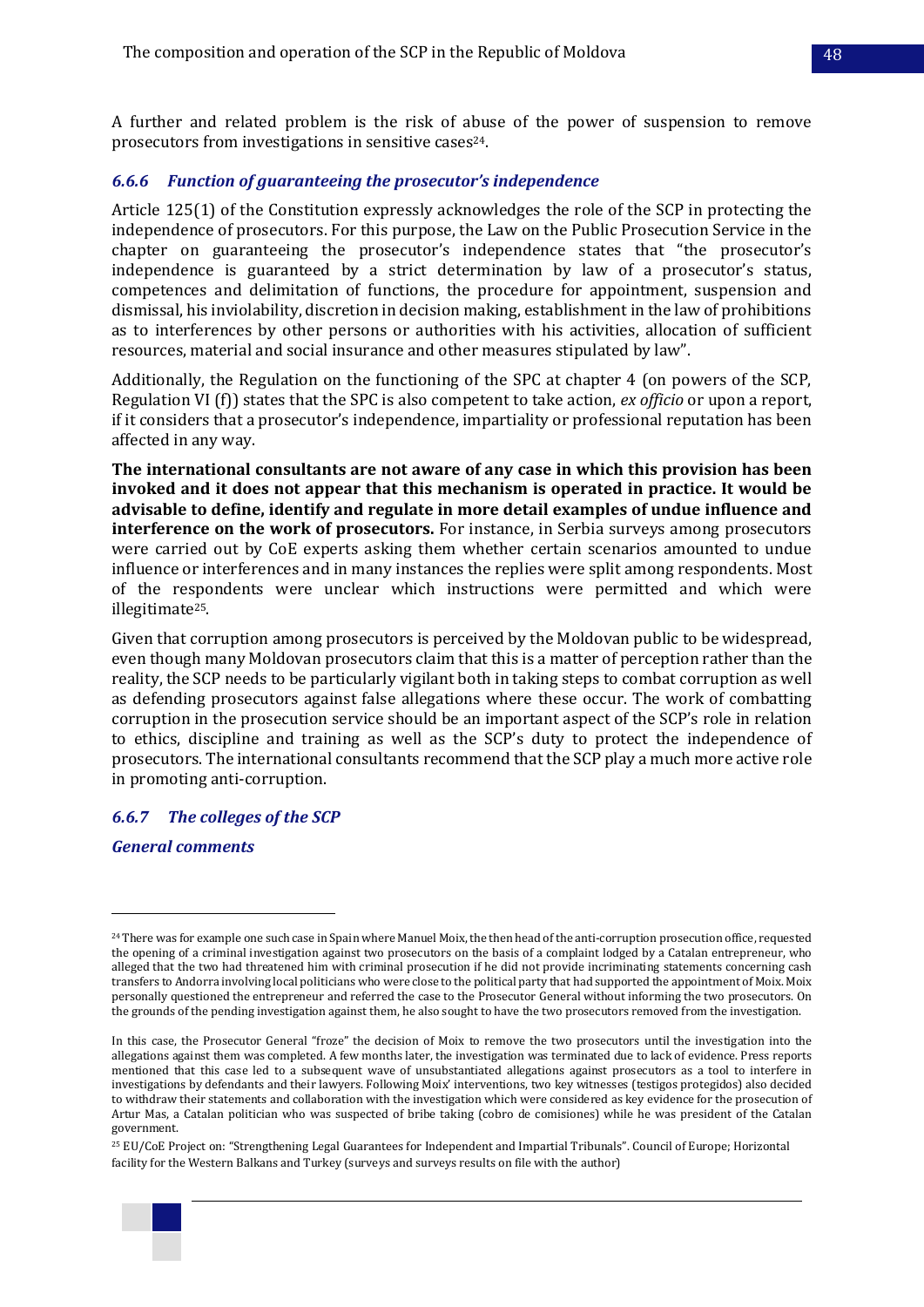Three Colleges operate under the SCP, namely the College for the prosecutors' selection and career, the College for the assessment of the prosecutors' performance and the College of discipline and ethics.

The international consultants recommend separating the ethics function from that of discipline as the two functions are distinct. A separate College of ethics could operate with part-time members. The College of ethics would be in charge of reviewing and interpreting the Code of Ethics, issuing guidelines on questions concerning ethics, ensuring the training of prosecutors concerning questions of ethics, and issuing opinions and advising prosecutors upon their request on the compatibility of particular conduct with the Code and generally concerning questions of ethics.

The international consultants note that the SCP has not issued guidelines yet on the Code of Conduct as recommended by GRECO but it is currently working on such guidelines. That function could be delegated to the College of ethics. This should be a priority for the SCP and the guidelines should be published and communicated to all prosecutors as soon as possible.

The regulations should include the coordination between the College of discipline and the College of ethics, for example how to handle cases that are already submitted to one of the Colleges and whether the opinion of the College of ethics could be taken into account in disciplinary proceedings. The separation between the prevention and enforcement function has already been recommended by GRECO.

All three existing Colleges consist of seven members, five being elected by the General Assembly from among prosecutors and two being elected by the SCP following an open competition from among civil society representatives. Members are elected for a period of four years.

The Colleges meet on a need basis. In exercising their powers, the Colleges have the right to request all documents and information they need from prosecutors, public authorities and the public legal entities.

Each College submits annually to the SCP a report on its activity during the reference year, which shall be published on the official website of the Superior Council of Prosecutors.

**The Annual Reports of the Colleges are very limited in content, as for example the Report of the College for Discipline and Ethics only contains brief statistical data on the number of proceedings and the type and number of sanctions applied without mentioning the type of violations reviewed.** The reports of the College for the assessment of the prosecutors' performance are slightly more detailed.

## *Appointment of members of the Colleges*

#### *Election procedure*

### Election procedure of Prosecutors

The top five prosecutors (who have accumulated the largest number of votes at the General Assembly of Prosecutors) shall be considered elected members of the College. The next following prosecutors from the list of candidates who accumulated the biggest number of votes shall fill in the vacancies.

#### Election procedure of Lay members

The selection of the two lay members takes place in two stages: a pre-selection and an interview stage.

Candidates should have an impeccable reputation and enjoy a recognised authority in their field of activity. They must have no criminal convictions and receive the approval of the leadership of the organisation they work for26. This provision needs some adjustment to allow for the position

<sup>26</sup> SCP Regulation, point. 11.7, j).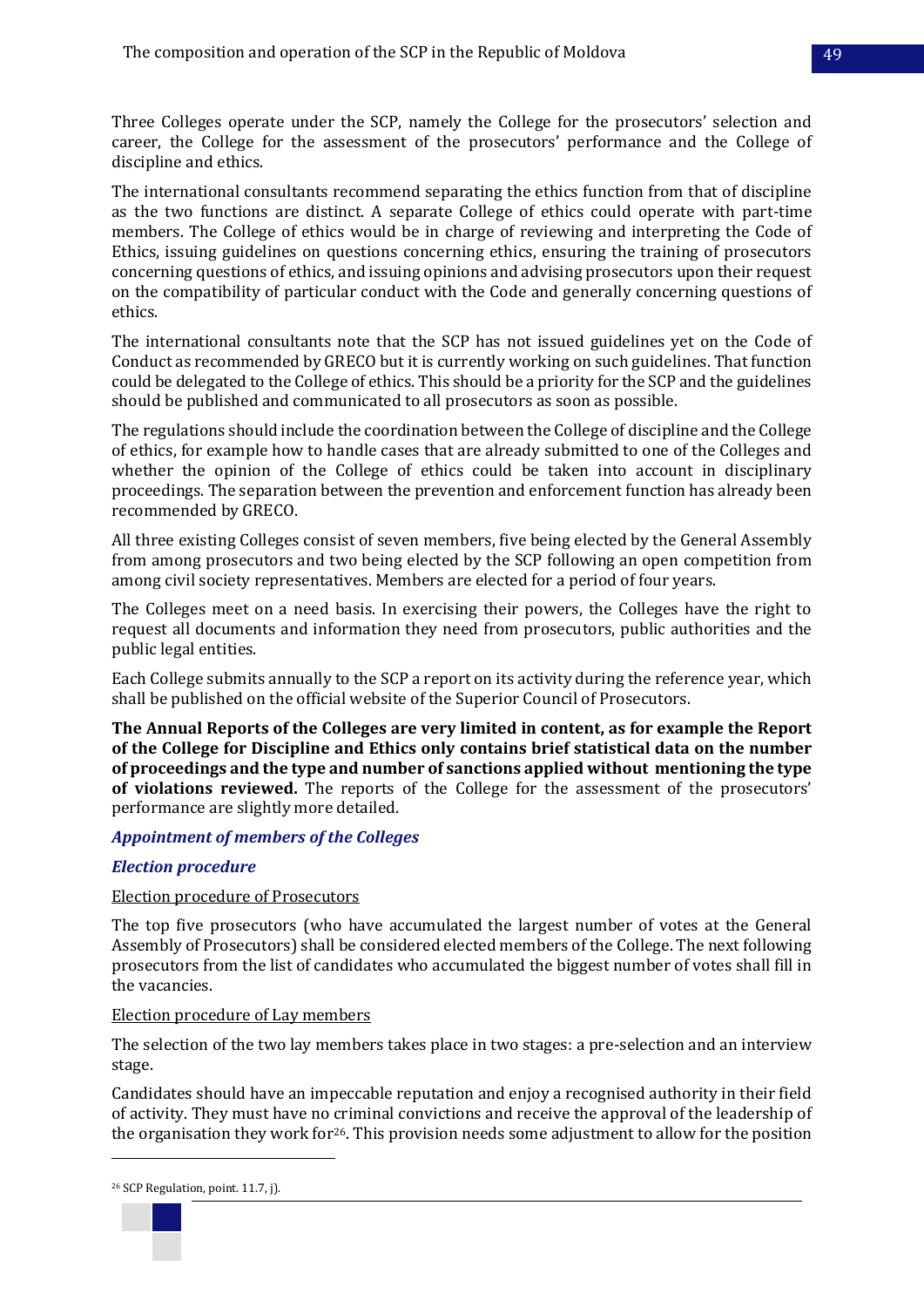of self-employed persons who perhaps should require the approval of their professional association.

During the pre-selection stage, candidatures for the Colleges are published and interested parties can submit in writing information about a candidate's professional activity. It is not clear what is the reason for this limitation on what information may be submitted and if it is permitted to submit any other information. For example, could candidates submit information concerning asset declarations and other integrity matters?

In the interview stage the SCP will review the ethics and integrity of candidates, their motivation, their capacity for clear and logical expression, critical thinking, social awareness and commitment, besides professional experience, professionalism and knowledge of provisions governing the functioning of the College. It is not, however, clear how these qualities and requirements are assessed. The Venice Commission has regularly been critical of the vagueness of criteria such as integrity without a supporting methodology. Besides this, as a minimum, candidates should be required to submit declarations of assets and interests.

#### *Remuneration of the Colleges' members*

Members of the Colleges from civil society receive a monthly allowance worth 50% of the salary of the members of the SCP elected from among the prosecutors. Members of the College elected from among the prosecutors shall have a reduced workload during their mandate.

#### *The College for the prosecutors' selection and career*

The functions of the College include examining candidatures in the framework of recruitment and promotion procedures, interviewing candidates, scoring them and adopting reasoned decisions regarding the results of the competition.

SCP proposes to the Prosecutor General the appointment of candidates nominated as a result of the contest. The SCP may refuse the proposal for appointment if it finds that the candidate is incompatible with the office of the prosecutor.

The Law on Prosecutors does not state whether the SCP will have to follow the result of the assessment of candidates by the selection board. GRECO recommended that in case the SCP deviates from these results, **its decisions should be justified in a clear, complete and convincing manner.** The international consultants support this recommendation and further recommend that where the SPC disagrees with the recommendations of the College for the prosecutors' selection and career, **the reasons for its disagreement and for its own opinion should be justified in a clear, complete and convincing manner.**

The transfer of the prosecutor to a position at the same or a lower level, except for the position of chief-prosecutor and deputy chief-prosecutor, shall be made by the decision of the SCP, on the proposal of the Prosecutor General. The transfer procedure shall be established by a regulation approved by the SCP.

The system of having the recruitment, appointment and promotion of prosecutors largely in the hands of elected prosecutors is relatively new. Many aspects of how it is supposed to operate are rather unclear. For example it is not clear what training will members of the College have in interviewing or how will prosecutor members of the College, some of whom may be very junior, assess the suitability of senior colleagues for appointment to the top positions in the Prosecutor's Office. It would be advisable to consider the possibility of having on an interview panel, persons with experience of doing the job which is being filled.

It is recommended that additional thought be given to the possibility of the College to have the power to hire in experts to assist in the recruitment process. The international experts consider that the practical operation of the process will need to be monitored very closely and adjustments made if it turns out that they are needed. If necessary, the College for the prosecutors' selection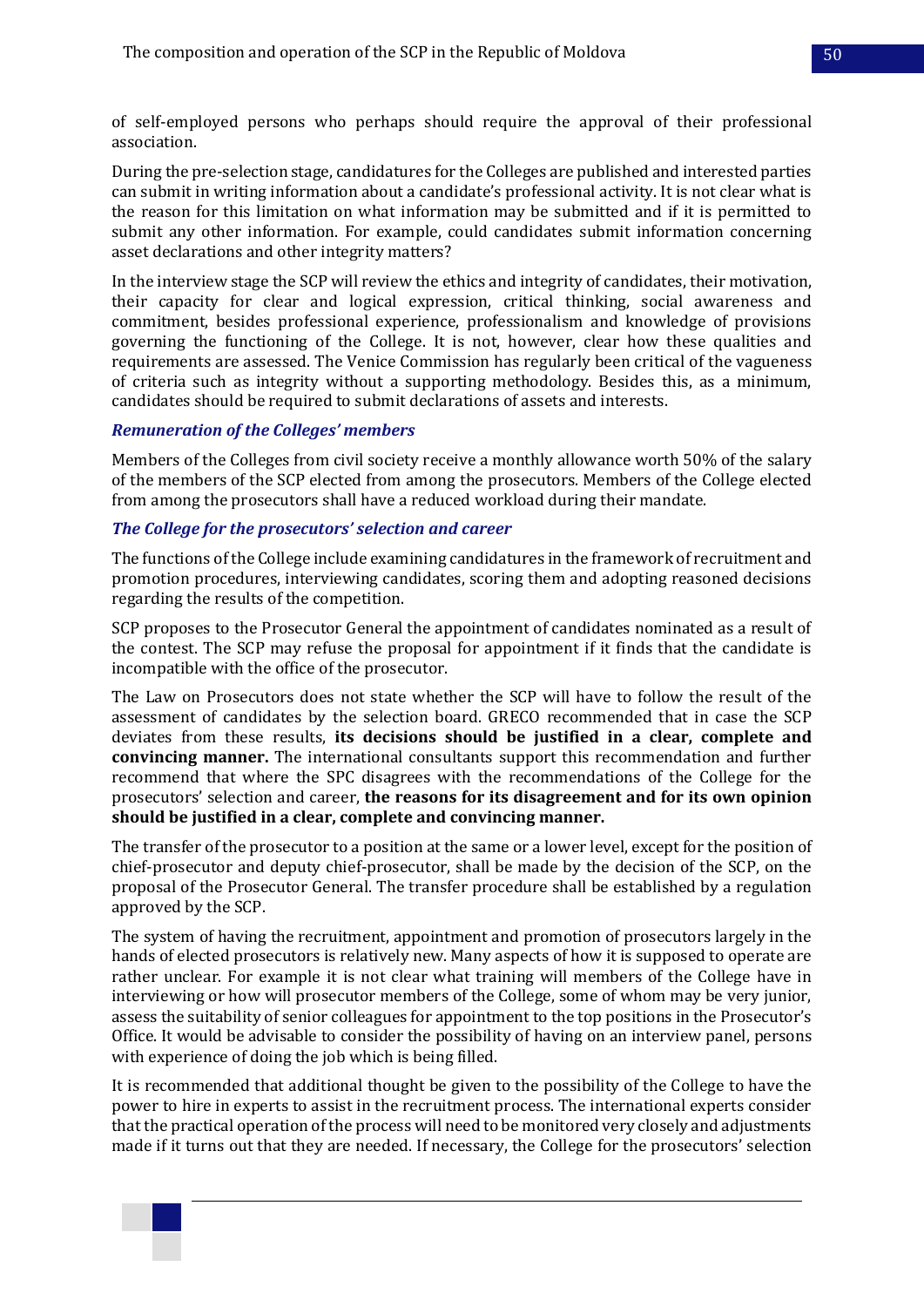and career may need to be given the authority to engage suitably qualified persons to assist in the selection process of candidates.

### *The College for the assessment of the prosecutors' performance*

The College assesses the activity, the level of professional knowledge and skills of prosecutors, their compliance with the position held, as well as for improvement of professional skills and enhancing the effectiveness of the work of prosecutors.

For this purpose, it shall establish the schedule of the prosecutors' activity evaluation; examine relevant files and documents, organise and conduct interviews with prosecutors subject to evaluation; and adopt decisions regarding prosecutors subject to evaluation.

During the consultations, the representative of the Prosecutor General's office proposed joining the College for the prosecutors' selection and career with the College for the assessment of the prosecutors' performance as this would provide a more thorough view of the merits of a prosecutor.

As with the College for the prosecutors' selection and career this College could face a major problem if it is envisaged, as appears to be the case, that its members will carry out all the assessments themselves. How is a senior and experienced prosecutor going to react to being assessed by somebody much junior to him or her? It is advisable that qualified and experienced persons be hired in to do this work and to train up evaluators. The international evaluators recommend that the practical operation of this College be kept under close monitoring and the scheme amended or modified if necessary. If necessary, the College for the assessment of the prosecutors' performance may need to be given the authority to engage suitably qualified persons to assist in the evaluation process of candidates.

#### *The College of discipline and ethics.*

The College of discipline and ethics is competent for the examination of disciplinary cases and the application of disciplinary sanctions.

Its procedure may be initiated by a) any interested person; b) members of the SCP; c) the College for assessment of the prosecutors' performance and d) the Inspection of Prosecutors.

It is, of course, possible that in the course of an assessment the College for assessment of the prosecutors' performance will become aware of misbehaviour amounting to a disciplinary offence. **But the two Colleges should be aware of and respect the distinction between poor performance resulting from incompetence or negligence and deliberate wrongdoing or misbehaviour giving rise to disciplinary liability. The College of discipline and ethics should have no involvement with poor performance simpliciter.**

A decision is taken by majority vote, but if the procedure was initiated by a member of the Disciplinary College, that member cannot take part in the vote.

Considering that the General Prosecutor can ask the Inspection to initiate an inquiry and can order the referral of the case to the College of discipline and ethics, the participation of the General Prosecutor at any stage of the proceedings would be problematic and give rise to a conflict of interest. It is insufficient that the General Prosecutor or a member of the College or the SCP who initiated the proceedings should not vote; he or she should not sit as a part of the SCP at any stage during the hearing.

One such incident took place in 2017 when a prosecutor asked for the recusal of the General Prosecutor on account of the fact that he had initiated disciplinary proceedings. Eventually, as in the meantime a new General Prosecutor was appointed, the question of recusal became moot.

The General Prosecutor should be excluded from the SCP hearing in appeals against the decisions of the College for discipline and ethics.

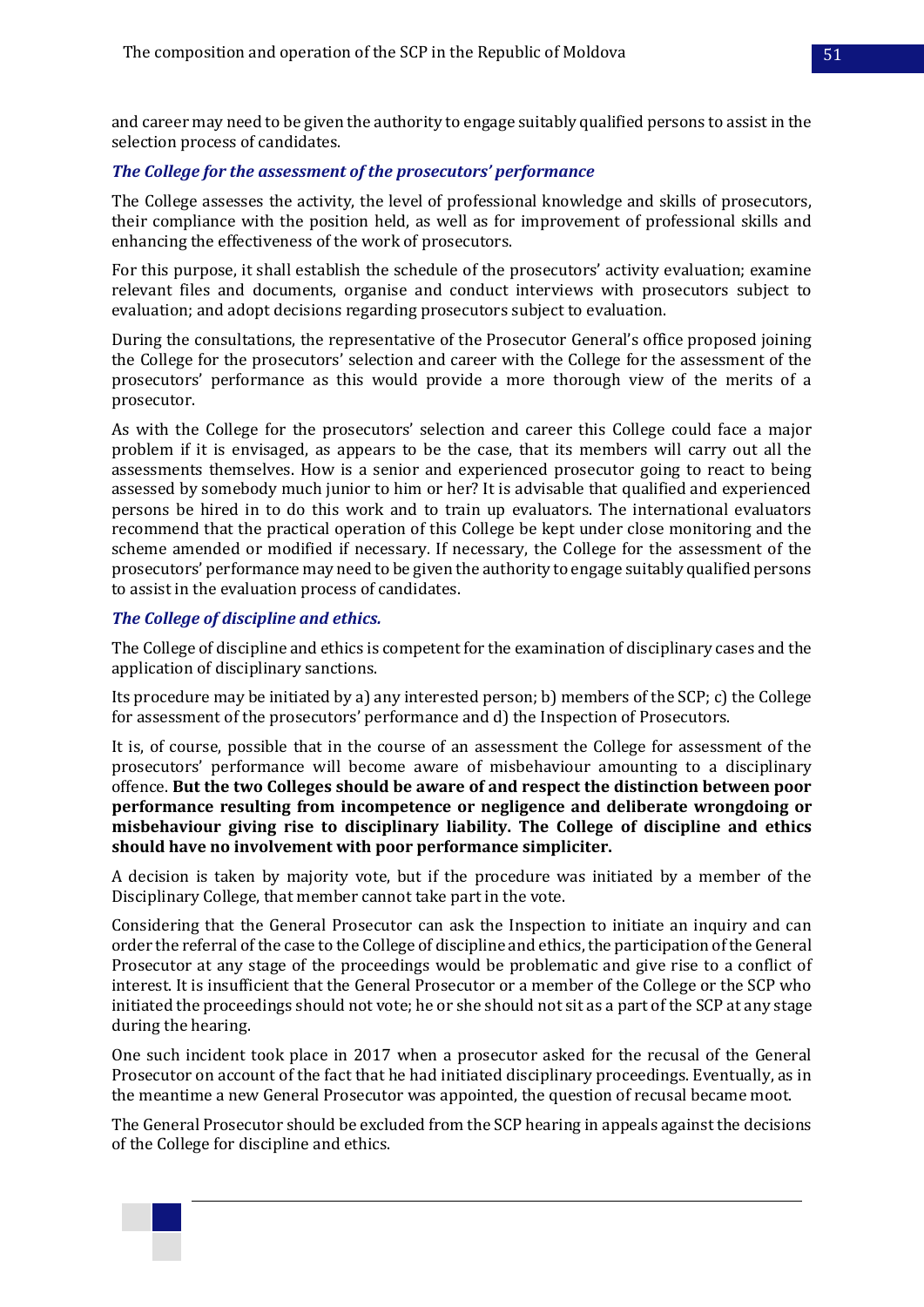GRECO noted that nothing in the existing law prevents a member of the SCP from being involved in several stages of disciplinary proceedings against a prosecutor, by initiating a disciplinary procedure, appealing against a decision of the College for discipline and ethics and voting on this appeal as a member of the SCP.

The College is required to examine the disciplinary cases regarding prosecutors, as received from the prosecutors' Inspection, and apply, as the case may be, disciplinary sanctions or adopt recommendations on the prevention of disciplinary violations.

After examination of the disciplinary case, the College of discipline and ethics may make an additional recommendation to the SCP for an extraordinary assessment of the prosecutor's performance, if the case circumstances and materials demonstrate the need to assess his/her performance. **It would seem to be more appropriate that in such cases the matter be referred to the College for assessment of the prosecutors' performance rather than the SCP. This provision is indicative of a certain tendency to confuse poor performance with misbehaviour.**

The decision on sanctioning via relegation in office (demotion) and the decision on sanctioning via dismissal from prosecutor position shall be sent to the SCP to forward the appropriate proposal to the General Prosecutor. The proposal shall be submitted after the expiry of the appeal period.

#### *The decisions of the Colleges*

Colleges' decisions are required to be adopted by open vote of the majority of the elected College members, except in cases when this law provides another way of adoption of decisions. The College decisions shall be in a written form, reasoned<sup>27</sup> and subsequently published, within 10 working days from the date of their issuance, on the official website of the SCP.

According to Article 85(1) of the Law on the Public Prosecution Service decisions regarding a prosecutor's evaluation shall not be published, but the evaluation results are made public. <sup>28</sup>

The webpages of the College for discipline and ethics and of the College for prosecutors' performance assessment, however, do not contain any decision although a dedicated section ("decisions") is available on the website (last accessed in December 2020).

With specific regard to the disciplinary decisions the lack of publication may be explained by the need to find a means to publish the necessary information without infringing data protection rules. It will be necessary to anonymise certain information. The matter is urgently in need of resolution and needs to be prioritised by the SCP.

For this purpose, the SCP has requested the assistance of the national data protection authority to elaborate a methodology for the publication of decisions of the College of Discipline and Ethics, striking the correct balance between transparency and respect for privacy.

GRECO recommended that disciplinary cases should be given sufficient publicity. It is necessary to ensure that decisions are properly motivated as required by law, that decisions not to prosecute are adequately explained, that the details about sanctions are published, but anonymised, and that statistical information is given. In severe cases leading to removal from office, reports will need to name the individual concerned, the behaviour involved and the outcome.<sup>29</sup>

<sup>29</sup> GRECO 4th Evaluation on Moldova, second compliance report §104



<sup>&</sup>lt;sup>27</sup> The decision on the disciplinary case shall be motivated and consist of an introductory statement, presentation of the facts, reasoning and enacting part. The form and content of the decision shall be approved through a Regulation by the Superior Council of Prosecutors.

<sup>28</sup> The decisions with the results of the Board for the recruitment and career of prosecutors are available on the *SCP [website](http://csp.md/colegiu/colegiul-pentru-selectia-si-cariera-procurorilor/hotarari)*.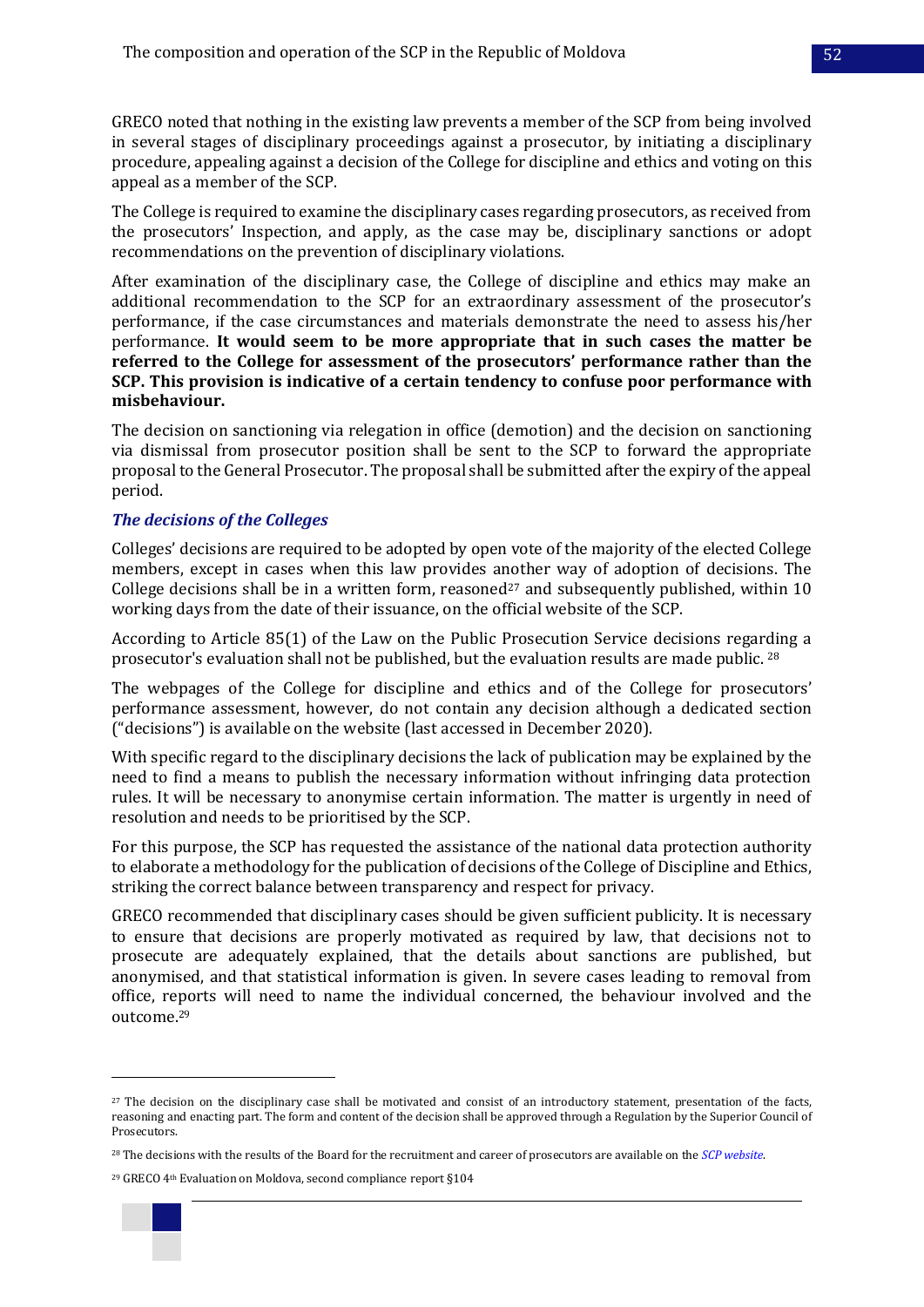A review of the **French CSM** disciplinary case law involving prosecutors shows that the following data are regularly omitted: the name of the affected prosecutor, his/her address, the name of his/her lawyer and his bar chamber, the name/location of the office where he performs his duties (thus only the function is mentioned)<sup>30</sup>, the court/place where the event took place, the name of the witnesses (in case witnesses are other prosecutors or judges, their functions are mentioned but the name and location of the office or courts where they perform their functions are omitted). The examination of the French disciplinary case law also shows how in the majority of cases disciplinary hearings are held in public and requests for hearing by a prosecutor to be held behind closed doors are rarely granted.

### **The international consultants recommend that the SCP seek a solution to the problem of publication without compromising privacy interests along similar lines.**

### *Appeal against the decisions of the Boards before the SCP*

College decisions can be appealed to the SCP within 5 working days from the date of their issue. The appeal may be filed by the prosecutor referred to in the appealed decision and the candidate for the prosecutor's position.

It is unclear whether prosecutors who were not selected to a certain position upon competition can challenge the appointment of another prosecutor instead.

In case of disciplinary procedure, an appeal can be lodged also by the person who filed the complaint and by the Prosecutors' Inspection.

Consideration might be given to allowing the right to lodge an appeal to any individual who is affected by a disciplinary decision. This is the broader formulation for appealing against the decisions of the SCP itself. Professional associations of prosecutors might also be expressly granted the right to appeal decisions, as is the case, for example, in France.

College decisions must be submitted to the SCP on the next day after the expiry of the appeal, following which the Superior Council of Prosecutors shall decide whether to maintain the appealed decision or to quash the decision appealed against and to adopt a new decision to solve the case. The decisions of the SCP can be appealed in second instance before the Supreme Court of Justice.

 $30$ See for example the following decisions (1) concerning the conduct of prosecutors in the framework of criminal investigation (adopted followed an open hearing): [http://www.conseil-superieur-magistrature.fr/missions/discipline/p058;](http://www.conseil-superieur-magistrature.fr/missions/discipline/p058) (2) the decision (adopted following a public hearing) of dismissal of a prosecutors who repeatedly showed up at work intoxicated [http://www.conseil-superieur](http://www.conseil-superieur-magistrature.fr/missions/discipline/p051)[magistrature.fr/missions/discipline/p051;](http://www.conseil-superieur-magistrature.fr/missions/discipline/p051) (3) decision concerning the theft by a prosecutor of a credit card and its fraudulent use in a nightclub (where the CSM rejected the prosecutor's request for a disciplinary hearing before closed doors on account of the circumstance that pending criminal proceedings for theft of items at his office did not concern the same facts), decision concerning the failure of an investigator to carry out an effective investigation into the disappearance of several young disabled women. The proceedings were initiated after judicial review led to the reopening of the investigation that had been closed several years earlier by the prosecutor (disciplinary hearings held in public) [\(http://www.conseil-superieur-magistrature.fr/missions/discipline/p044\)](http://www.conseil-superieur-magistrature.fr/missions/discipline/p044); (4) homophobic statements made by a prosecutor in court and reported by the press (disciplinary hearings were public): http://www.conseil-sup court and reported by the press (disciplinary hearings were public): [http://www.conseil-superieur](http://www.conseil-superieur-magistrature.fr/missions/discipline/p042)[magistrature.fr/missions/discipline/p042;](http://www.conseil-superieur-magistrature.fr/missions/discipline/p042) (5) disciplinary proceedings following tax evasion by a prosecutor (public disciplinary hearings): [http://www.conseil-superieur-magistrature.fr/missions/discipline/p036;](http://www.conseil-superieur-magistrature.fr/missions/discipline/p036) (6) decision concerning unjustified and repeated delays in the conduct of criminal proceedings and inappropriate relationship with a colleague (public hearing): [http://www.conseil-superieur](http://www.conseil-superieur-magistrature.fr/missions/discipline/p031)[magistrature.fr/missions/discipline/p031;](http://www.conseil-superieur-magistrature.fr/missions/discipline/p031) (7) disciplinary decision to transfer a prosecutor for derogatory statements on a colleague for the way he was conducting an investigation and repeated interferences in the case that had been transferred from him to his colleague: [http://www.conseil-superieur-magistrature.fr/missions/discipline/p018;](http://www.conseil-superieur-magistrature.fr/missions/discipline/p018) (8) failure of a prosecutor to declare to her hierarchical superiors the existence of large debts and relevant proceedings initiated against her (hearings held behind closed doors): [http://www.conseil-superieur](http://www.conseil-superieur-magistrature.fr/missions/discipline/p086)[magistrature.fr/missions/discipline/p086;](http://www.conseil-superieur-magistrature.fr/missions/discipline/p086) (9) episodes of sexual harassment committed by a prosecutor before recruitment (public hearing): [http://www.conseil-superieur-magistrature.fr/missions/discipline/p062;](http://www.conseil-superieur-magistrature.fr/missions/discipline/p062) (10) divulgation of confidential information on ongoing criminal investigation in exchange of money and other advantages (hearing behind closed doors, only mention the initiation of criminal proceedings for the same facts and the violation of the secret of investigation): [http://www.conseil-superieur-magistrature.fr/missions/discipline/p059;](http://www.conseil-superieur-magistrature.fr/missions/discipline/p059) (11) repeated delays in the conduct of criminal proceedings (public hearing): [http://www.conseil-superieur](http://www.conseil-superieur-magistrature.fr/missions/discipline/p053)[magistrature.fr/missions/discipline/p053;](http://www.conseil-superieur-magistrature.fr/missions/discipline/p053) (12) repeated undue interventions by a prosecutors in ongoing criminal investigations carried out by a colleague against a friend of his daughter (hearings behind closed doors): [http://www.conseil-superieur](http://www.conseil-superieur-magistrature.fr/missions/discipline/p014)[magistrature.fr/missions/discipline/p014.](http://www.conseil-superieur-magistrature.fr/missions/discipline/p014) In a number of occasions the CSM has expressly rejected the request of a magistrate to hold the disciplinary hearings behind closed doors: (a) proceedings concerning the abuse of function to obtain access to information on ongoing criminal proceedings against close persons and the use of such information to their benefit. The CSM considered that the request based on the risk that the magistrate may end up divulging information on his private life during the hearing was not considered as sufficiently justified: [http://www.conseil-superieur-magistrature.fr/missions/discipline/s198.](http://www.conseil-superieur-magistrature.fr/missions/discipline/s198)

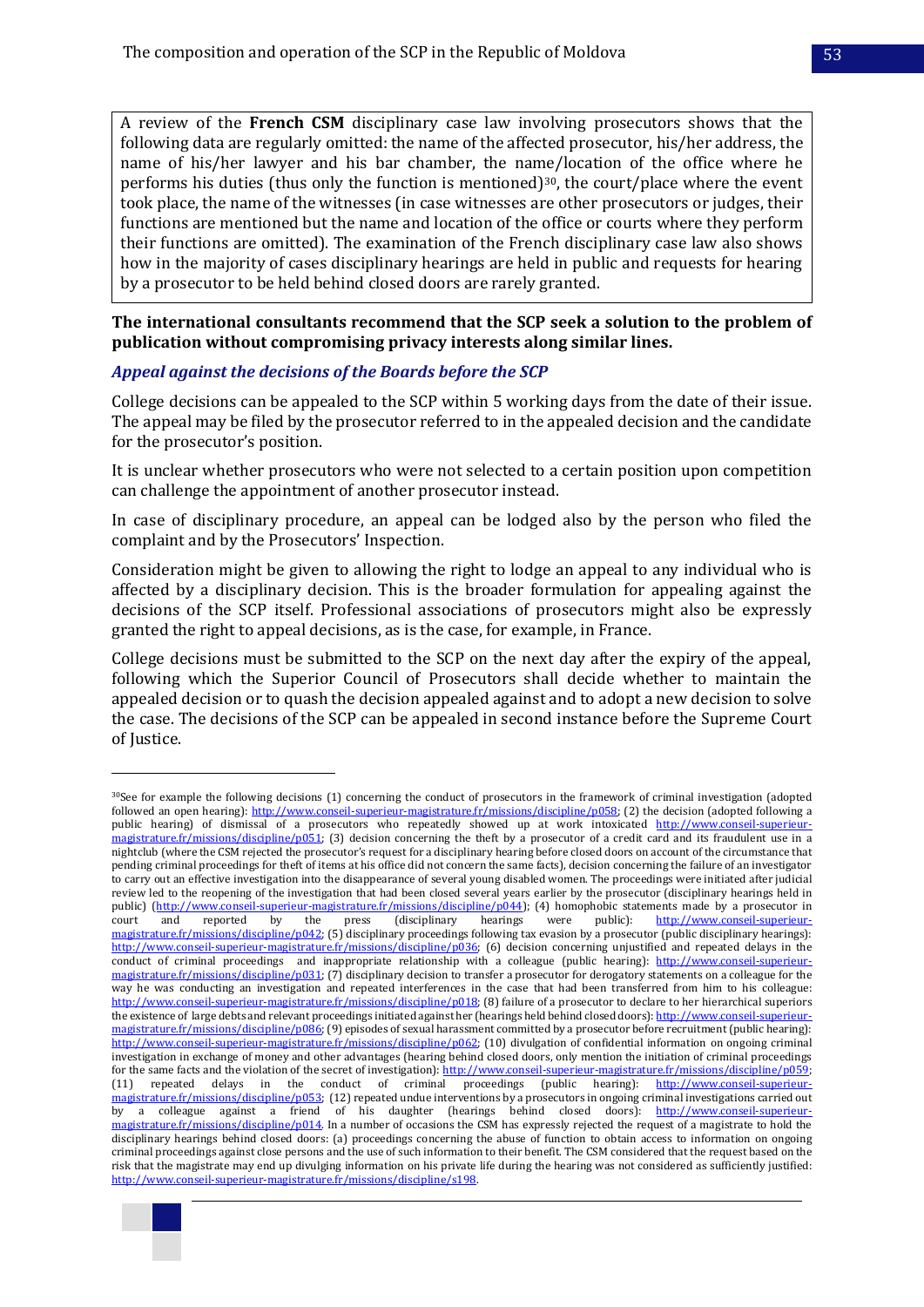# <span id="page-53-0"></span>**7 CONCLUSIONS**

In view of the undertaken analysis we may conclude that the legislative framework of the Superior Council of Prosecutors is rather positive as well as new steps are being undertaken by the SCP and relevant authorities to improve the existing system and bring it in line with GRECO recommendations and international good standards.

In its 2nd compliance report on the Republic of Moldova GRECO emphasized the need to ensure that the composition and operation of the SCP is subject to appropriate guarantees of objectivity, impartiality and transparency, including by abolishing the ex-officio participation of the Minister of Justice and the President of the Superior Council of Magistracy. In addition to this, GRECO also underlined the importance of developing written guidelines on the Code of Conduct and Ethics for all prosecutors and establishing a system of confidential council. GRECO also mention the need to strengthen the disciplinary liability of prosecutors and set clear rules that verbal instructions given to hierarchically subordinate prosecutors are not binding.

In order to ensure a full compliance with GRECO's recommendations the SCP should undertake prompt actions to update several internal practices as well as promote additional amendments to the legislative and regulatory framework, as presented and analysed by the team of experts in this report. We recommend that SCP considers as a priority needed reforms and improvements in regard to the following main aspects:

- major focus to placed on the regulatory part of integrity and asset verifications during the selection of members of the council as well as of its specialized boards. The SCP should also define and regulate in more detail examples of undue influence and interference in the work of prosecutors;
- the publication of information on the disciplinary procedures should be accomplished as soon as possible with needed safeguards to protect the confidentiality of personal data;
- the ethics function of the College of Discipline and Ethics should be consolidated (including by analysing the possibility of separating this function from the college);
- the Minister of Justice, the President of the Superior Council of Magistracy and the Ombudsman should no longer be ex-officio members;
- the procedure for suspension and removal of SCP members should be regulated in detail;
- find means to engage qualified persons to assist the professional colleges during selection and assessment procedures.

The team of experts have presented a detailed analysis of the composition and main attributions of the SCP supported by relevant recommendations for improvement. A wide range of examples related to the composition and organizations of prosecutorial councils in other Council of Europe member states was also included in this report.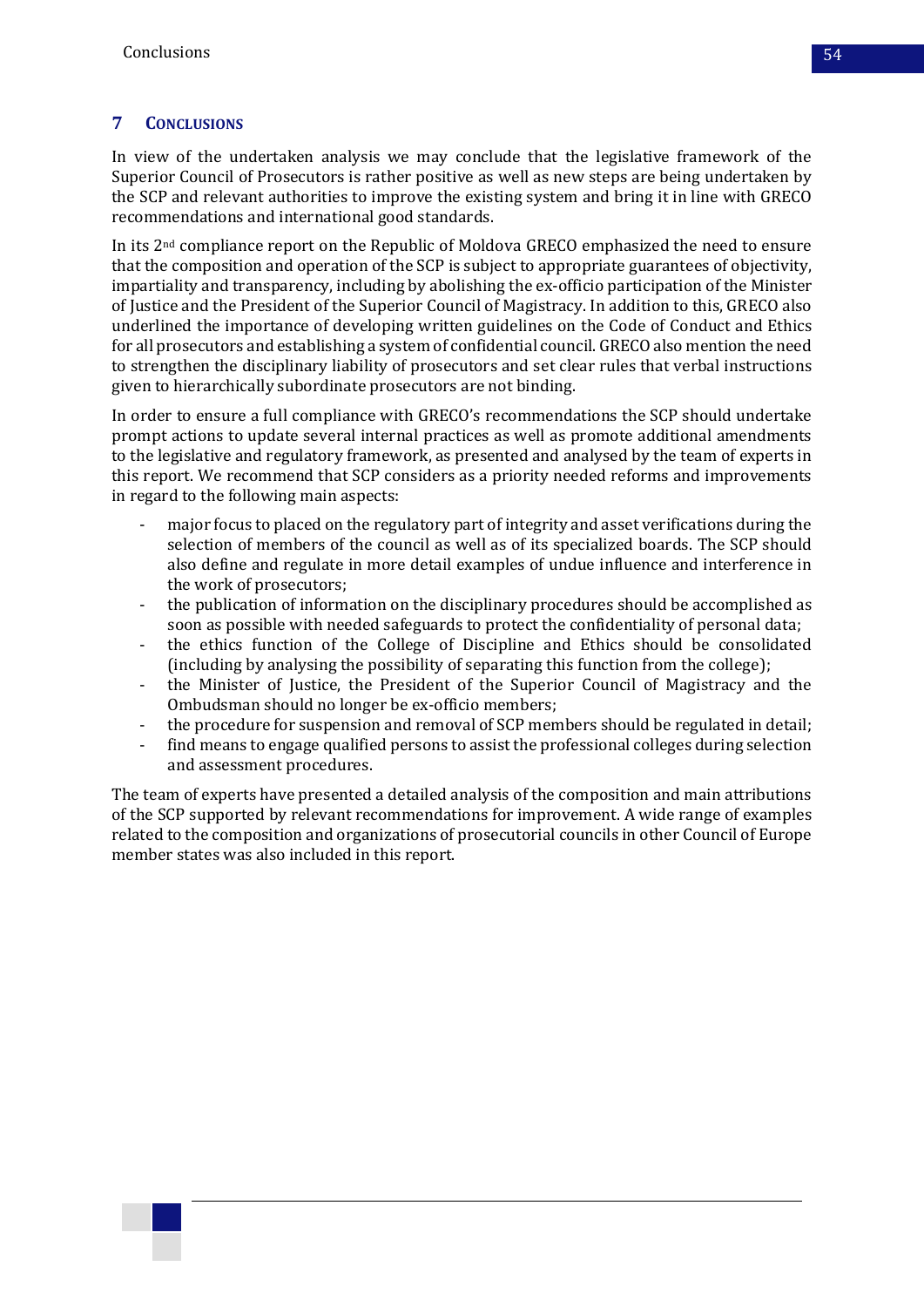## <span id="page-54-0"></span>**8 RECOMMENDATIONS**

Following the assessment undertaken by the team of experts and based on explanations provided in the analysis part of this TP, the following **recommendations** can be retained:

- 1. The Law on the Public Prosecution Service should expressly provide that members of the SCP must be impartial and independent in the performance of their functions. Considering the SCP's complex membership (including lay members, some of whom are appointed by the President, Parliament or Government) and their involvement in procedures where Article 6 ECHR applies (disciplinary proceedings) it is imperative that requirements of independence and impartiality of the members of the SCP be guaranteed in the law and respected in practice.
- 2. Grave violations leading to the termination of membership within the SCP should include, besides the violation of the requirement of independence and impartiality, also the failure to attend a specified number of sessions of the SCP.
- 3. To secure the predictability and clarity of the accountability regime specifically applicable to its members, the SCP should adopt a Code of Conduct governing its own activities. The SCP has not issued guidelines yet on the Code of Conduct for prosecutors as recommended by GRECO but it is currently working on such guidelines. This should be a priority for the SCP and the guidelines should be published and communicated to all prosecutors as soon as possible.
- 4. The procedure for suspension and removal of members should be regulated in detail in the SCP Regulation. Decisions for the removal of members of the SCP, including removal for irregularities in the declarations of their assets or interests or failure to submit such declarations, should be adopted by the plenary of the SCP upon the initiative of the President or a specified number of members. The number of proposers required should be high enough to discourage vexatious proposals but not so high as to discourage cases where removal is worthy of serious consideration.
- 5. Suspension of membership of the SCP should be provided for in the case of initiation of disciplinary proceedings or indictment for criminal offences punishable with imprisonment.
- 6. Among the list of powers of the SPC provided in the SCP Regulation (point 4.1.I.(k)) is to coordinate the order of the Minister of Health on the requirements concerning the health of prosecutors, including the list of diseases prohibiting the exercise of the prosecutor's duties. The idea of listing particular diseases in such a context seems rather unusual. A more justifiable test might be whether an illness prevented a person from carrying out the duties of his or her employment. Any other test would seem to be a discrimination on grounds of disability. The international consultants recommend that this provision be amended accordingly.
- 7. The SCP Regulation should provide for a system which ensures that nominations for election to the SCP must be made well in advance of the General Assembly and that steps are taken by the SCP to allow each candidate to provide a written programme for distribution to every elector by the SCP in advance of the General Assembly of Prosecutors. Additionally, the Prosecutorial Council could provide candidates with a platform, for example through its website, enabling them to run their electoral campaign and secure that, insofar as possible, candidates are granted leave from service to conduct their electoral campaign.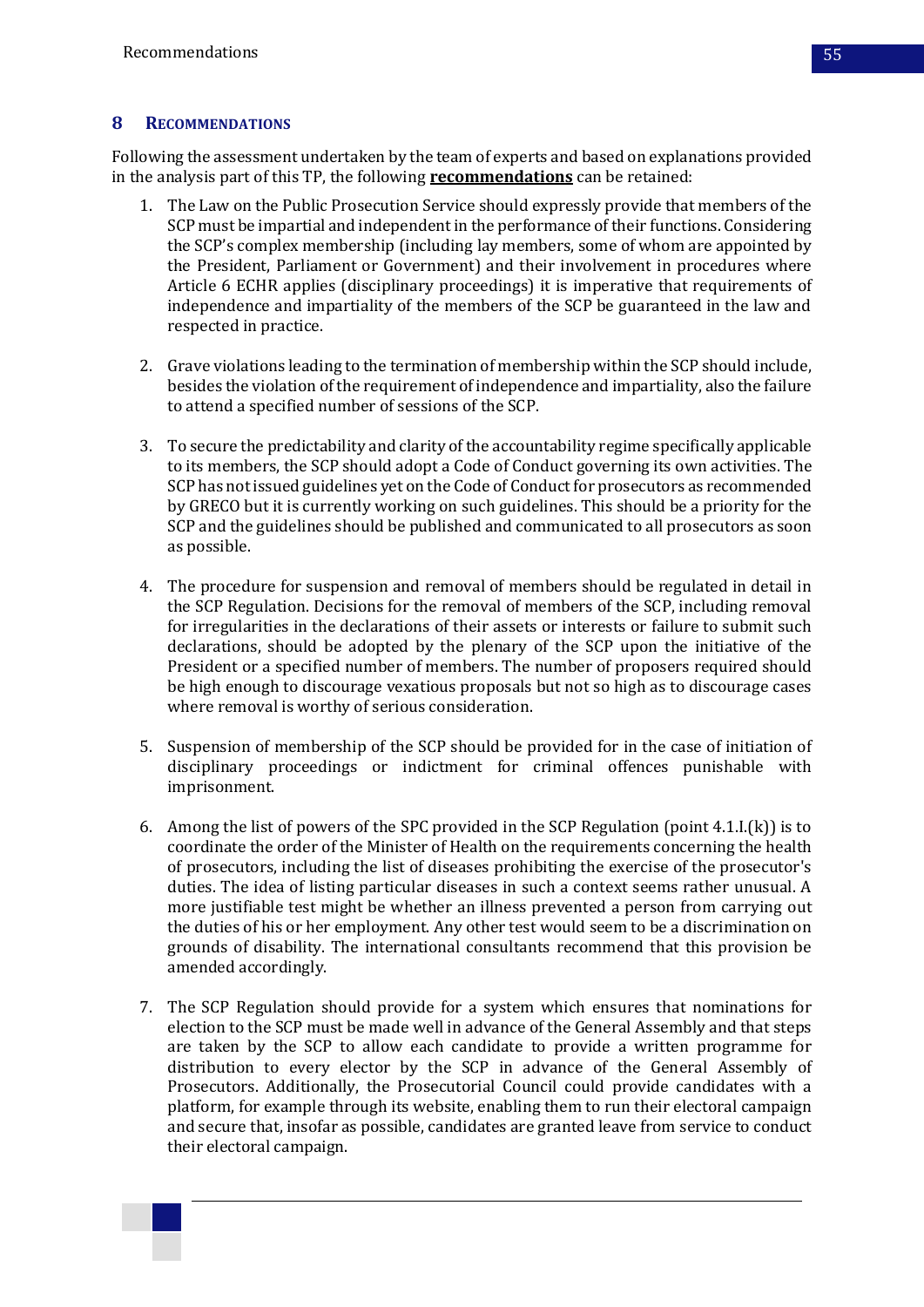- 8. The prohibitions on certain applicants for membership of the SCP's Colleges from civil society in SCP Regulation (point 11.4) are too extensive. It may be reasonable to provide that if they are elected as members of the Colleges they must not be members of any political party or force, or perform or participate in political activities, or in the exercise of their authority, express or manifest their political beliefs in any way, but to exclude as applicants any person who has ever done any of these acts goes too far.
- 9. The prohibition on a person applying for a position on the Colleges if he or she participates in the investigation or examination of cases which might be subject to an objection, or is an investigation officer, including undercover, informer or employee of the body carrying out special investigation activity in SCP Regulation (point 11.4) is not justified. Of course, if elected a person could not continue such activity and would be subject to conflict of interest rules in respect of previous activity.
- 10. The Minister of Justice should no longer be an *ex officio* member of the SCP.
- 11. The President of the SCM should no longer be an *ex officio* member of the SCP.
- 12. Consideration might be given to providing for the prosecutors of AUT Gagauzia to elect one of their own number to the SCP rather than the present system of appointing the Chief Prosecutor of AUT Gagauzia *ex officio*.
- 13. The Union of Lawyers or its Council should elect or nominate one of its members to the SCP rather than have its President as an *ex officio* member.
- 14. The Ombudsman should no longer be an *ex officio* member of the SCP.
- 15. The law should be amended to provide for postal or electronic voting where a General Assembly of Prosecutors cannot take place due to an emergency.
- 16. With regard to gender balance among the elected members of the SCP, the international consultants recommend that the election procedure both in respect of prosecutors and lay member secure a gender balance in the composition of the SCP for example by introducing a statutory requirement of fair gender representation in the SCP and requiring that at least 40% of candidates belong to each gender or that each elector cast three votes, one of which must be of a different gender to the other two. Additionally, in case of tie between candidates of different gender, the candidate who belongs to the underrepresented gender may be elected.
- 17. The provisions for eligibility for election to the SCP members should disqualify candidates who have been subject to disciplinary sanctions within the previous three years in line with the SCM requirements. Where a candidate is facing disciplinary proceedings at the time of an election, if he or she is elected his or her membership should be suspended pending the outcome of those proceedings and if disciplinary sanctions are imposed his or her position on the SCP should be vacated and filled by the candidate who was next placed in the election.
- 18. The provisions for eligibility for election to the SCP **should impose more strict integrity requirements and procedures** to verify the integrity of candidates for election to the Council. It should be necessary that candidates have made proper and accurate asset declarations and do not have unexplained wealth. Each candidate's asset declarations should be checked and failure to submit an asset declaration or the submission of an incorrect declaration should be considered as disqualifying grounds. Additionally, **the law should be amended to provide that members of the SCP should submit asset**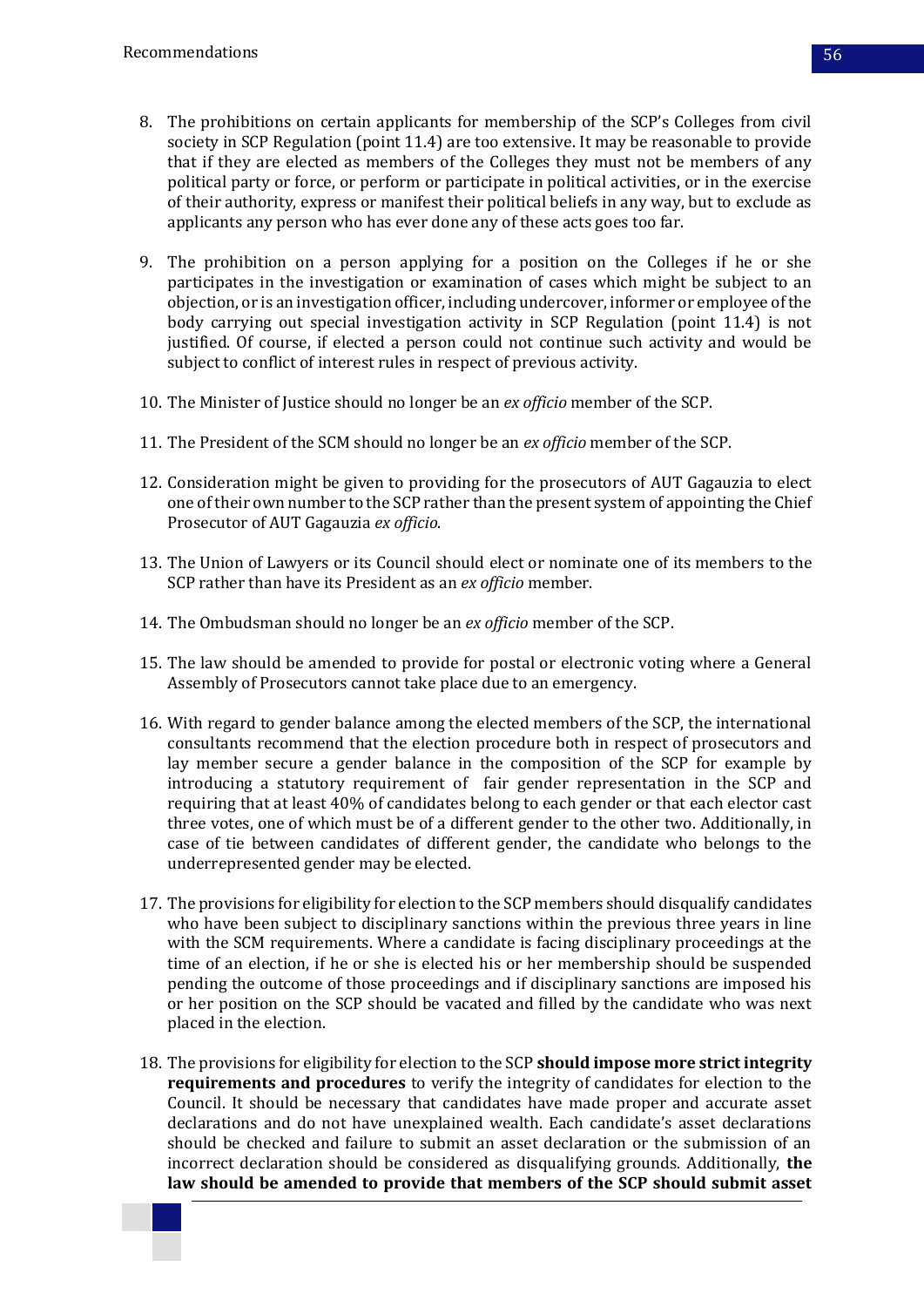**declarations and declarations of interests to the Council itself (and not only to the National Integrity Authority) so that the Council can more easily monitor not only the integrity of its members but also manage recusal procedures.** The international consultants refer to integrity requirements and verification mechanisms mentioned above in chapter 4.1.1.1 insofar as applicable.

- 19. Following election to the SCP provisions requiring the declaration of assets and interests must be absolutely strictly applied to members of the Council and there should be an effective procedure to ensure that failure or refusal to comply with the legal provisions, including the making of any declaration which is incorrect in any significant particular should result in removal from the SCP and disqualification from SCP membership. However, in line with the opinions of the Venice Commission and the Directorate General of Human Rights and Rule of Law (DGI) of the Council of Europe<sup>31</sup> any prohibition on members of the SCP and its Colleges carrying on political activity should be confined to membership of political parties and should not prevent the conduct of advocacy activities. Specialisation in law should not necessarily be a requirement for membership as it may exclude persons with valuable experience in other disciplines or from civil society with no experience in the area of law.
- 20. Further grounds for ineligibility to be elected or appointed as a member of the SCP should be considered to exclude the candidature of prosecutors who are seconded to administrative positions within the executive, who hold leading positions in professional associations or who are chiefs of office. Such rules would reduce the risks of undue political influence, of trading in influence within the prosecution service and of a duplication of hierarchical roles within the councils.
- 21. There should be a greater transparency in the selection of suitable candidates for election as lay members of the SCP and in the procedures for their election. Candidates for election by Parliament or the President should be chosen by appropriate nominating bodies. There should be no bar to the presentation of suitably qualified candidatures. Some knowledge or experience of law or possibly involvement in civil society would seem to be advantageous but there should be room for candidates with other valuable experience as referred to above. The publication of candidatures and the curricula vitae of candidates would also offer the opportunity for civil society at large to scrutinize their qualification and integrity. Candidates should be examined during open sessions of the Parliament where civil society can also submit questions (through members of Parliament). Lay members elected by Parliament should be chosen by a qualified majority of 3/5 or 2/3 of the membership to reduce the risk of politicisation. Such majority should be required for the first two voting rounds, after which in case a deadlock persists an alternative method of filling the vacancies should be adopted such as by a vote of the total membership of the nominating bodies. Serving prosecutors and politicians should be excluded. The voting procedure should be preceded by a sufficient period during which candidatures are published.
- 22. Regarding the member appointed by the Academy of Sciences, the faculty councils or representatives of legal higher educational institutions and other scientific institutions should be involved in the preliminary selection procedure on the basis of secret ballot by majority vote.

<sup>31</sup> See the Joint opinion of the Venice Commission and the Directorate General of Human Rights and Rule of Law (DGI) of the Council of Europe on the draft law on amending and supplementing the constitution with respect to the Superior Council of Magistracy, adopted by the Venice Commission on 20 March 2020 (CDL-AD(2020)001). While this opinion relates to membership of the SCM it is suggested that similar provisions should apply to members of the SCP and its Colleges.

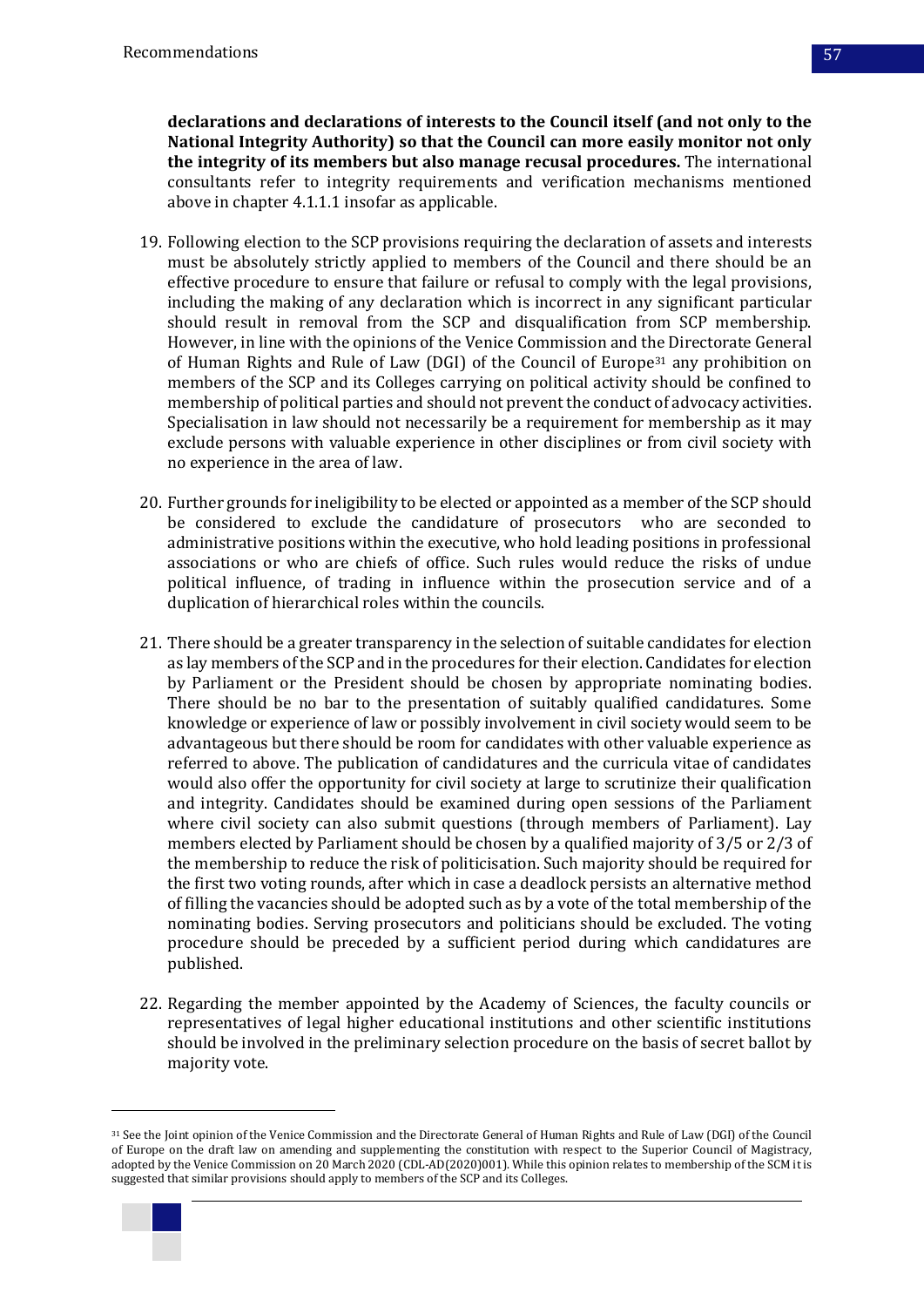- 23. Additionally, qualifications of candidates could be strengthened by increasing the professional experience requirement from three to five years. The law could introduce additional ineligibility grounds to exclude representatives of civil society who, in the previous three or five years, have held public office both at national and local level.
- 24. The four-year mandate for membership of the SCP and the Colleges should be retained.
- 25. The international consultants recommend that a flexible approach be adopted by allowing the Council to determine, on a needs basis, in which cases a membership is exercised on a full time basis.<sup>32</sup> Consideration should be given to the possibility of prosecutor-members being able to continue performing their original functions with a corresponding reduction of their workload.
- 26. There should be a unification of the remuneration of prosecutor members based on the salaries of prosecutors working at the General Prosecutor's Office adjusted for their seniority rather than on the basis of each member's original position. In case prosecutor members continue performing their original functions they should be compensated for travel and accommodation expenses (if necessary) and receive a *per diem* for their attendance at SCP sessions which are held outside normal working hours.
- 27. The requirement for a six month cooling off period for retiring members of the SCP during which they may not be promoted or appointed to any position within the Public Prosecution Service is justified and even necessary in the interests of maintaining public confidence in the integrity of the Council.
- 28. The law should be amended to provide that where prosecutors elected to the SCP hold management positions these may be declared as temporarily vacant so that they are able to return to their original position upon expiry of their mandate.
- 29. Consideration should be given to further specifying conditions for holding meetings *in camera* and to introducing a system for lodging objections to doing so where this is not necessary or justified.
- 30. The SCP Regulation should be amended to provide that separate opinions are to be published along with the decision adopted by the SCP.
- 31. A person affected by a matter subject to review by the SCP who was invited to the hearing should have the right to ask for an adjournment for good reason in order to be able to attend.
- 32. Consideration should be given to permitting representative associations of prosecutors to challenge decisions of the SCP and its Colleges as the strong hierarchical structure of the prosecution service may discourage individuals from challenging decisions, especially to those concerning senior prosecutors.
- 33. The President of the SCP must inform immediately the National Integrity Authority on any real conflict of interest in which he may find himself. The members of the SCP and its Colleges must report potential or real conflicts of interests to the President of the SCP who, in case the person concerned has not already been recused, will decide the matter. In case of doubt the President may inform and seek guidance from the National Integrity Agency. These rules must be strictly applied and there should be an effective procedure

<sup>&</sup>lt;sup>32</sup> This is the practice in Portugal.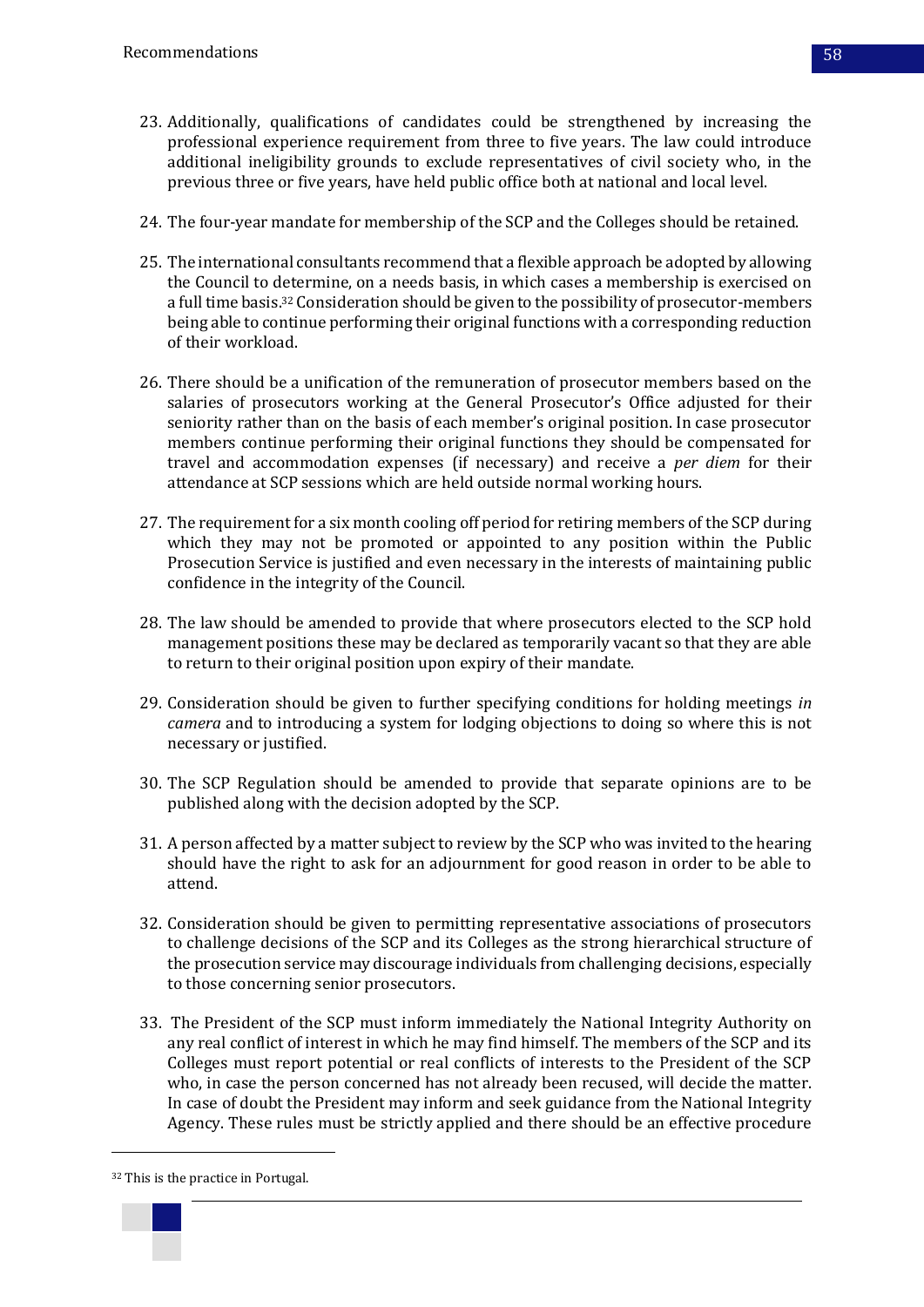to ensure that failure or refusal to comply, or any declaration which is incorrect in any significant particular should result in removal from the SCP and disqualification from SCP membership.

- 34. It is important to bear in mind that Article 6 of the ECHR applies to hearings concerning the dismissal and suspension of prosecutors. It is therefore necessary to ensure that the full range of procedural rights required by Article 6 are provided to the prosecutor concerned. These require, for example, as a minimum, that the affected prosecutor is first heard before the decision is taken, and that a certain evidentiary threshold should be reached for such suspension.
- 35. The system of disciplinary hearings must ensure that a clear distinction be made between the party or parties making or investigating an accusation and the body making the decision to suspend or dismiss, as otherwise the body making the decision will not meet the criteria for it to be considered independent and impartial within the meaning of Article 6 ECHR. To that end, if the General Prosecutor has had any dealings with the investigation he or she should not take part in any hearing. The safer course to exclude the General Prosecutor from such decisions altogether.
- 36. The SCP should be very proactive in ensuring that clear rules are in place and are observed in practice concerning the question of giving **verbal instructions** and the need for clear rules as to when and in what circumstances any instructions may be given by senior prosecutors as raised by GRECO in its 4th Round Evaluation and recommendations. It would be advisable **to define, identify and regulate in more detail examples of undue influence and interference on the work of prosecutors**. In its 2nd Compliance Report GRECO welcomed the issuing by the Prosecutor General of a written notification which clarified that verbal instructions are not binding anymore unless confirmed in writing. GRECO therefore found that this part of the recommendation had been addressed properly. The SCP should further monitor if and how this aspect is applied in practice.
- 37. The ethics function of the College of discipline and ethics should be separated from that of discipline as the two are distinct. A separate College of ethics could operate with parttime members. The College of ethics would be in charge of reviewing and interpreting the Code of Ethics, issuing guidelines on questions concerning ethics, ensuring the training of prosecutors concerning questions of ethics, and issuing opinions and advising prosecutors upon their request on the compatibility of particular conduct with the Code and generally concerning questions of ethics.
- 38. Candidates for the positions as lay members of the Colleges, if self-employed, should require to be in good standing with their professional association. Interested parties should be permitted to submit any relevant information concerning their candidacies and not merely information about their professional activities.
- 39. Where the SCP disagrees with the recommendations of the College for the prosecutors' selection and career, the reasons for its disagreement and for its own opinion should be justified in a clear, complete and convincing manner.
- 40. The practical operation of the process of recruitment, appointment and promotion will need to be monitored very closely and adjustments made if it turns out that they are needed. If necessary, the College for the prosecutors' selection and career may need to be given the authority to engage suitably qualified persons to assist in the selection process of candidates.